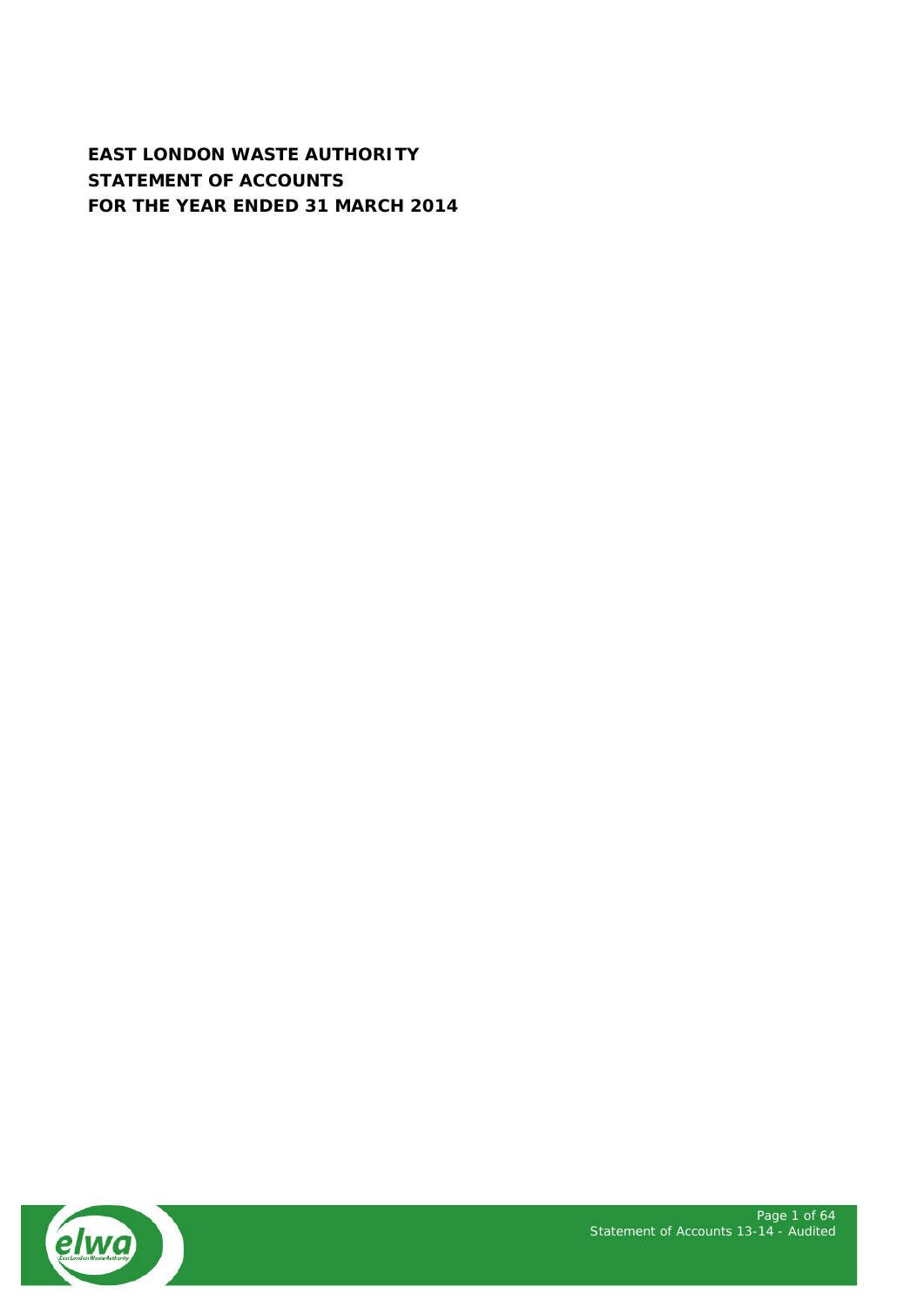# **EAST LONDON WASTE AUTHORITY STATEMENT OF ACCOUNTS FOR THE YEAR ENDED 31 MARCH 2014**

**Contents** 

| Independent auditors' report to the Members of the East London Waste Authority (the |
|-------------------------------------------------------------------------------------|
|                                                                                     |
|                                                                                     |
|                                                                                     |
|                                                                                     |
|                                                                                     |
|                                                                                     |
|                                                                                     |
|                                                                                     |
|                                                                                     |
|                                                                                     |

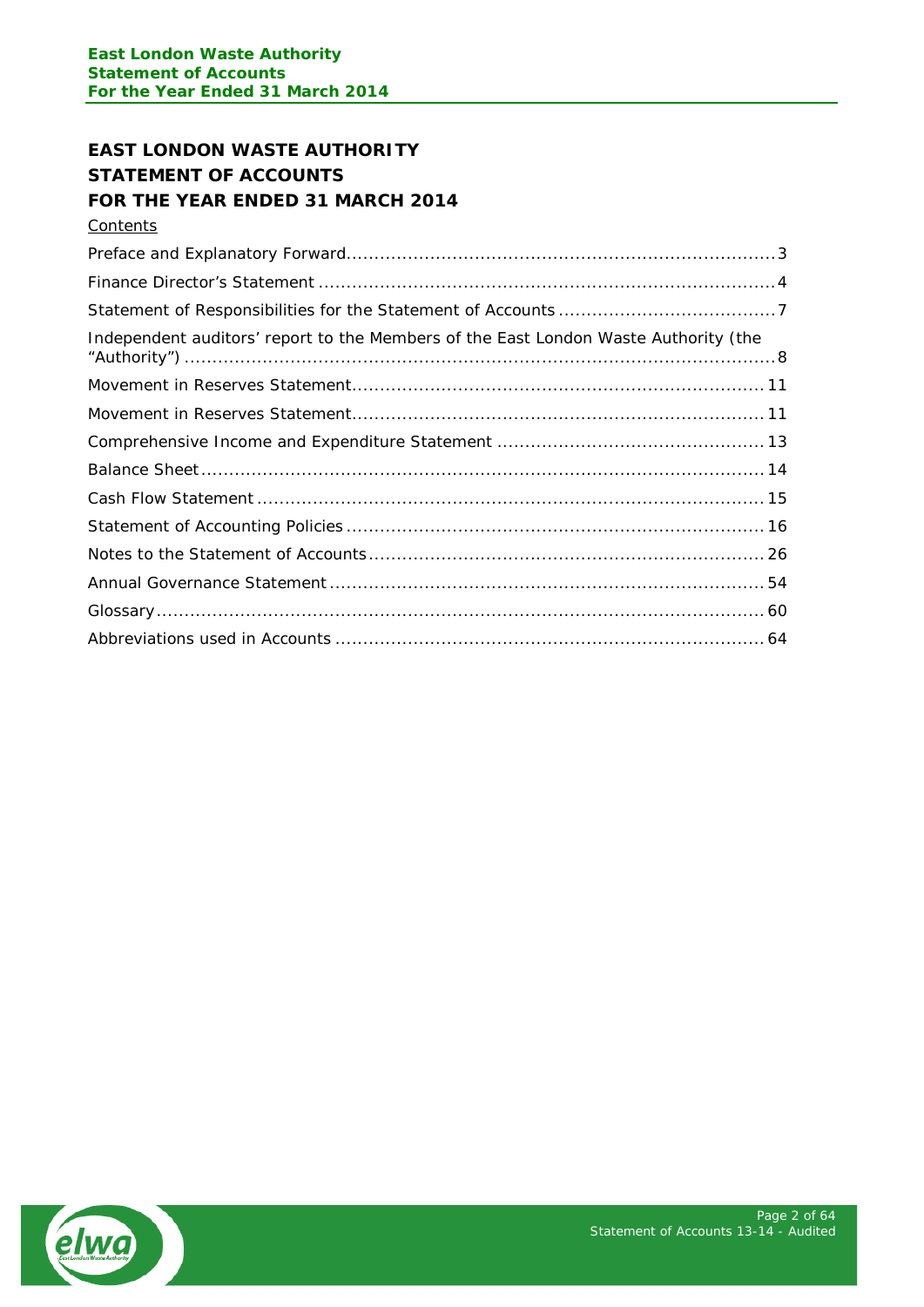# <span id="page-2-0"></span>**PREFACE AND EXPLANATORY FORWARD**

# **1. Preface**

- 1.1 This publication presents the Authority's Accounts for the year ended 31 March 2014. Its purpose is to give clear and concise information about the financial affairs of the Authority to both Members of the Authority and the Public.
- 1.2 Any enquiries about the Accounts or requests for further financial information should be addressed to the Finance Director, Lynton House, 255-259 High Road, Ilford, Essex, IG1 1NN.

# **2. Explanatory Foreword**

- 2.1 The Accounts for 2013/14 are set out on the following pages and consist of:
	- a) The Movement in Reserves Statement (MiRS) This Statement sets out the movement on the different reserves held by the Authority. It analyses the increase or decrease in net worth of the Authority as a result of incurring expenses, gathering income and from movements in the fair value of the assets. It also analyses the movement between reserves in accordance with statutory provisions.
	- b) The Comprehensive Income and Expenditure Statement (CIES) This Statement summarises the costs of the services provided by the Authority and how they are met from resources such as service income, government grants and the levy income.
	- c) The Balance Sheet This records the Authority's year-end financial position. It shows the Authority's reserves, and its long and short term assets and liabilities.
	- d) The Cash Flow Statement This summarises the flows of cash that have taken place into and out of the Authority's bank accounts over the financial year. It shows cash flow movement as a result of the Authority's operations, investing activities and financing decisions.
	- e) Notes to the Financial Statements The notes provide more detail about the items contained in the key financial statements, the Authority's Accounting Policies and other information to aid the understanding of the financial statements.
- 2.2 The Statement of Accounts for 2013/14 has been prepared on an International Financial Reporting Standards (IFRS) basis. The framework within which these Accounts are prepared and published is regulated by the Chartered Institute of Public Finance and Accountancy (CIPFA), the Financial Reporting Advisory Board and the Government.
- 2.3 The Finance Director's Statement starting on page 4 identifies the more significant matters included within the Authority's Accounts and provides a summary of the Authority's overall financial position.

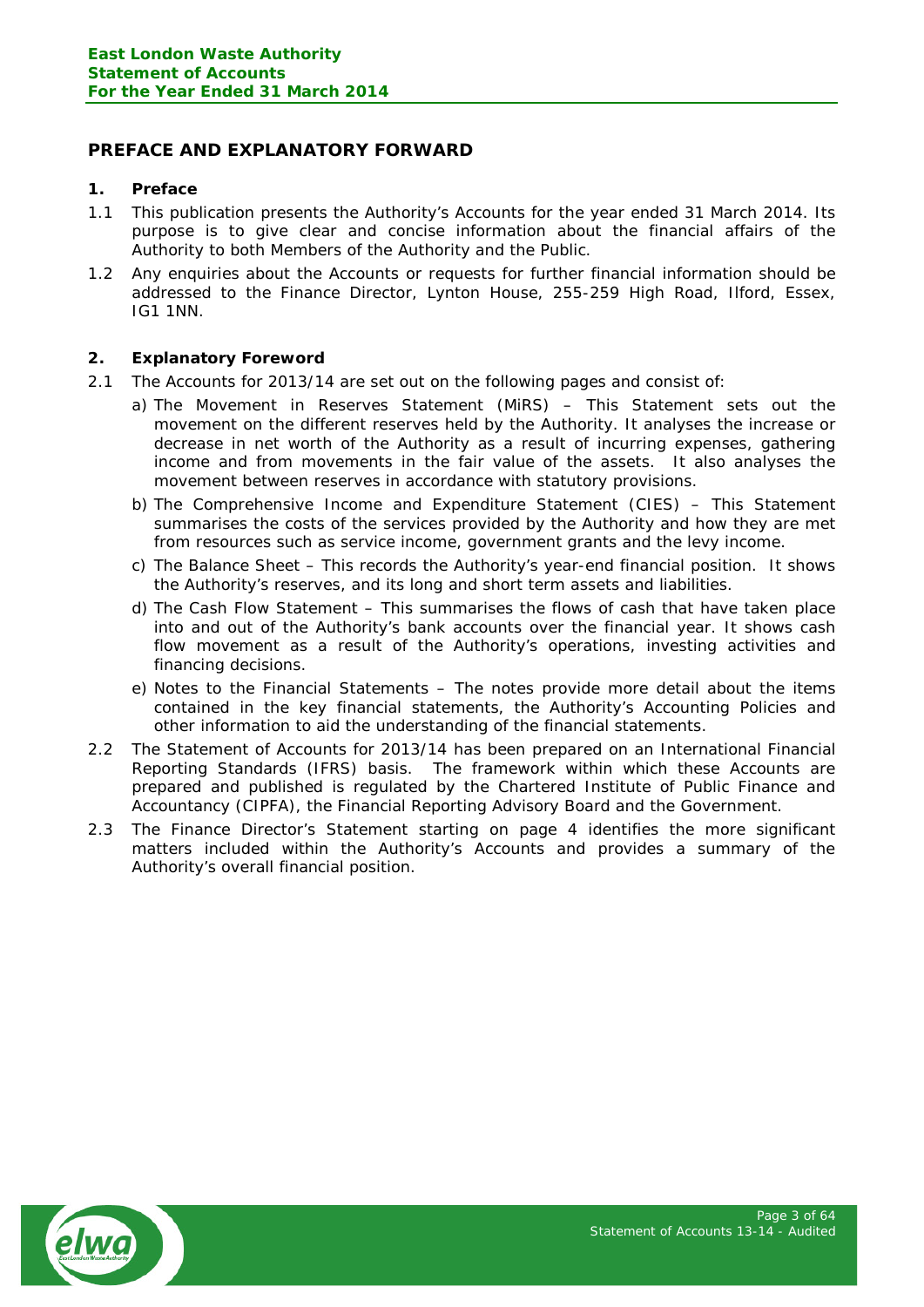# <span id="page-3-0"></span>**FINANCE DIRECTOR'S STATEMENT**

## **1. Introduction**

- 1.1 The East London Waste Authority (ELWA) was created by Regulations made under the Local Government Act 1985. From 1 April 1986, ELWA assumed responsibility for the disposal of waste arising in the area covered by the London Boroughs of Barking and Dagenham, Havering, Newham and Redbridge.
- 1.2 The Statement of Accounts on the following pages sets out the Authority's financial position for the year to 31 March 2014. Further information on the nature and purposes of the Authority's expenditure is contained in the annual Revenue and Capital Budgets.

## **2. Income and Expenditure Account**

2.1 The Authority's budget for 2013/14 projected that there would be a net deficit of £4.213 million which would require the use of Revenue reserves and the PFI contract reserve in order to ensure that a balanced budget was achieved. The Authority's final outturn position demonstrates an improvement from this budget with favourable variations in non contractor costs and recycling initiatives more than offsetting higher than budgeted waste tonnage. These underspends have had an impact on the final net revenue expenditure position. This is summarised in the table below.

|                                            | <b>Budget</b> | Actual    |
|--------------------------------------------|---------------|-----------|
|                                            | £'000         | £'000     |
| Net Revenue Expenditure (inc. Contingency) | 51,368        | 51,161    |
| Levy Raised                                | $-47,155$     | $-47,155$ |
| Balance before accountancy adjustments     | 4,213         | 4,006     |

2.2 As a result of the accounting adjustments that are required to be made under IFRS, the outturn for the year as shown in the Comprehensive Income and Expenditure Statement is a deficit of £3.053 million. The table on page 5 provides a reconciliation between this net deficit figure and the final outturn position shown above of a £4.006 million deficit. Further detailed analysis can be seen in Note 20.

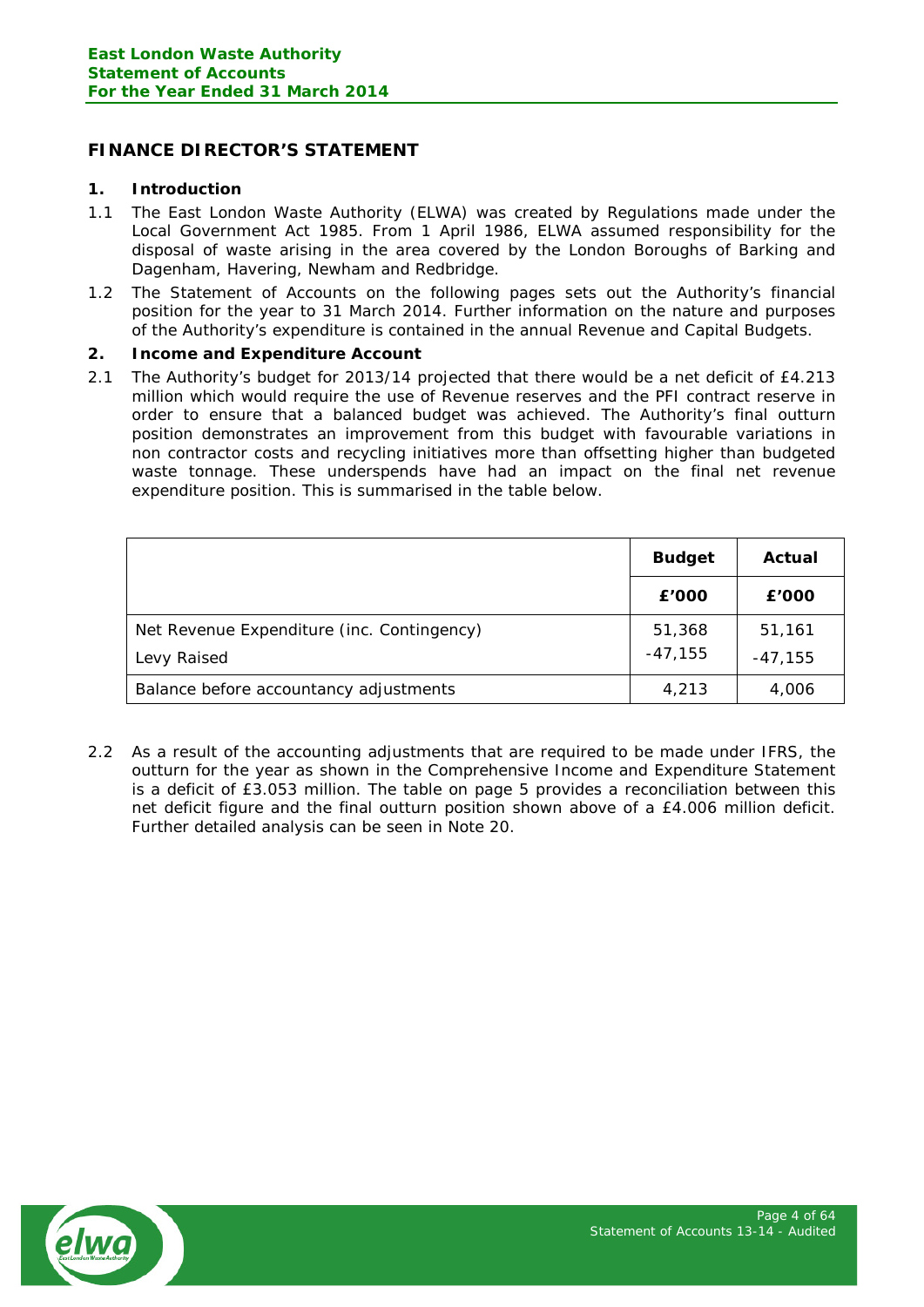## Reconciliation of the Accounting Adjustments required under IFRS

|                                                       | Actual   | Actual   |
|-------------------------------------------------------|----------|----------|
|                                                       | £'000    | £'000    |
| Balance before accountancy adjustments (see Note 20)  |          | 4,006    |
| Accountancy adjustments                               |          | $-74$    |
| Balance of net expenditure to be financed by reserves |          | 3,932    |
| PFI contract accountancy adjustments (see Note 27):   |          |          |
| Service Charge                                        | $-7,592$ |          |
| Lifecycle Asset Addition                              | $-3,180$ |          |
| <b>Contingent Rent</b>                                | $-1,445$ |          |
| Depreciation and Impairment of PFI assets             | 5,984    |          |
| Interest Payable on Finance Leases                    | 5,354    | $-879$   |
| Deficit for the year after PFI adjustments            |          | 3,053    |
| Movement between Revenue Reserve and Reserves         |          |          |
| Net Transfer from PFI Contract Reserve                |          | $-1,008$ |
| Transfer from Capital Adjustment Account              |          | 945      |
| Earmarked Revenue Reserve                             |          | $-2$     |
| <b>Accumulated Absences Account</b>                   |          | $-2$     |
| Transfer to Pensions Reserve                          |          | $-71$    |
| <b>Net Effect on Revenue Reserve</b>                  |          | 2,915    |
| Revenue Reserves Brought Forward                      |          | $-8,482$ |
| <b>Revenue Reserves Carried Forward</b>               |          | $-5,567$ |

2.3 The adjustments arising from IFRS compliant accounting treatment have had no impact on overall net expenditure and movements on reserves.

## **3. Capital Programme/Borrowing Facilities**

- 3.1 Since the introduction of the Prudential Code in 2004, the Authority can set its own capital spending limit as long as it is affordable, sustainable and prudent. The Local Government and Housing Act 1989 specifies that all new capital receipts generated from the sale of non-housing land, buildings and other assets are available to finance capital expenditure.
- 3.2 ELWA can borrow for any purpose for which it is legally entitled to incur expenditure. Loans can be raised for new capital requirements, to replace maturing debt and also to meet short-term revenue cash flow deficits. No capital expenditure or financing was incurred during 2013/14.

## **4. ELWA Operations**

4.1 ELWA transferred its principal operations and contracts to Shanks Waste Management Limited as part of the 25-year Integrated Waste Management Strategy (IWMS) Contract partly backed by PFI funding in December 2002. Since then ELWA's limited direct operational responsibilities have been in relation to its four closed landfill sites.

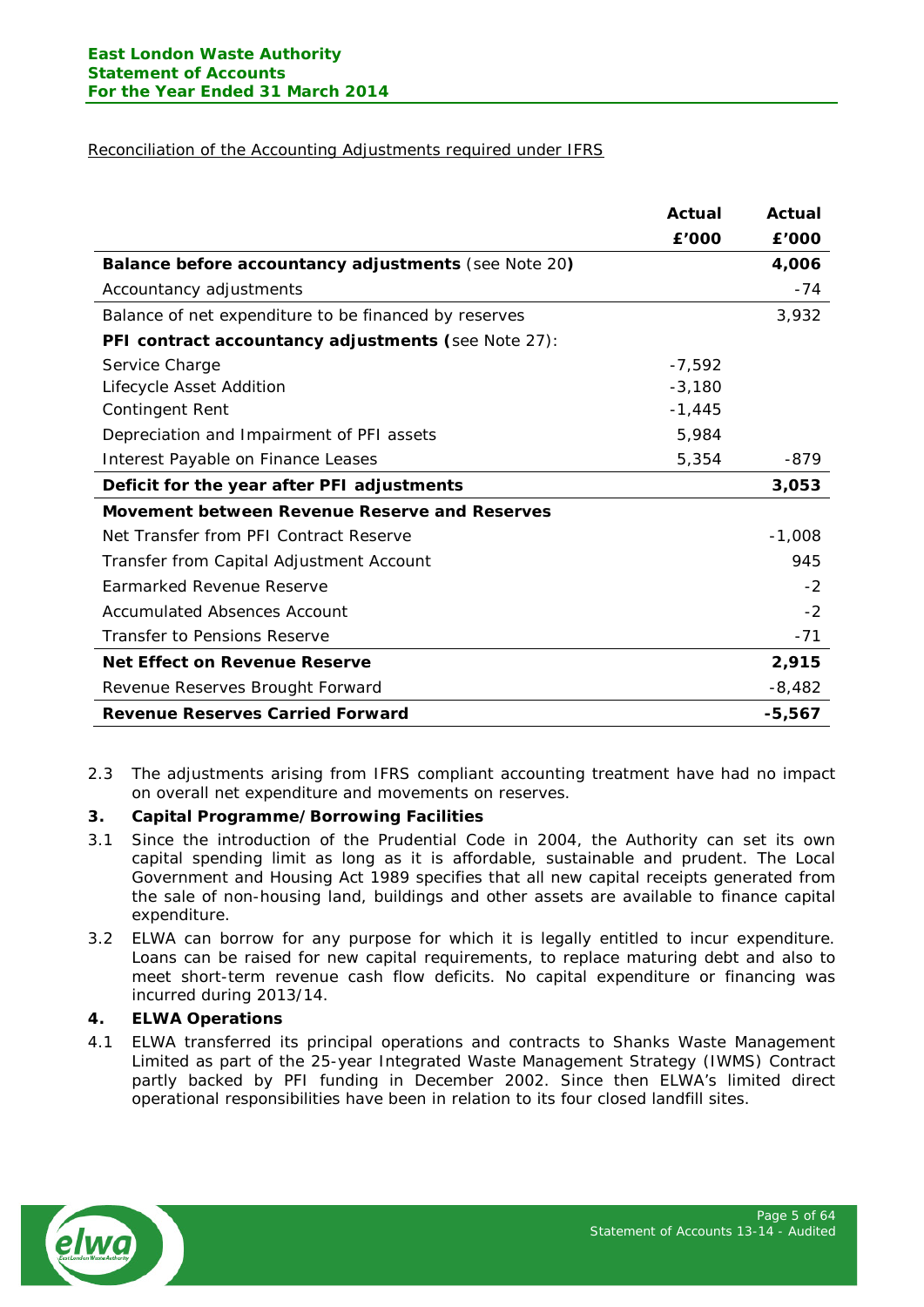## **5. Local Government Pension Scheme (LGPS)**

- 5.1 The Authority is legally obliged to offer guaranteed pension benefits to its employees. The statutory pension fund provider for the Authority is the London Pensions Fund Authority (LPFA). The LPFA Fund is maintained at a level to eventually meet the Authority's long-term liabilities for pension benefits, with the Authority's contributions fixed accordingly.
- 5.2 The results of the 2013 triennial actuarial valuation were used as part of the calculations for these accounts. The next valuation is due as at 31 March 2016.
- 5.3 As at 31 March 2014 the Authority's estimated liability for retirement benefits exceeded the value of assets by £1,111,000 (as at 31 March 2013 £821,000) when valued in accordance with the accounting standards. The increase in liability was due to the fair value of scheme assets not increasing in line with the funds obligation.
- 5.4 Under the Public Pensions Services Act 2013 changes have been made to the LGPS which have come into effect from 2014/15 onwards. From 1 April 2014, the scheme has moved from a 'final salary scheme' to a 'career average revalued earnings (CARE) scheme' with new contribution bands and rates.

# **6. Future Outlook**

6.1 The future outlook for the Authority continues to be subject to a variety of uncertain factors including future decisions on landfill tax, the medium term direction of waste tonnage levels across the four constituent councils and inflation. Although the Authority was able to keep the overall levy below 2% in 2014/15 it is anticipated that higher levy increases will be required for 2015/16 and 2016/17. The setting of low/moderate levels of levy increase will require restricting overall waste tonnages as far as possible against a background of a projected increase in the ELWA population. The achievement of such levy increases will also depend on the success of the Authority in making significant savings in the current contract through negotiations with the contractor and waste minimisation policies. Although some progress has been made in this area continuous engagement with the contractor will be needed in the next two years to achieve the projected savings. Any significant levy increases in the future will be difficult to absorb for the constituent councils who will face continued expenditure constraints particularly after 2015/16.

# **7. Conclusion**

7.1 I would like to thank all the ELWA staff and the relevant staff and colleagues in the four Constituent Councils for their continued support in the production of these Statement of Accounts.

G Pearce, BA, CPFA Finance Director 30 September 2014

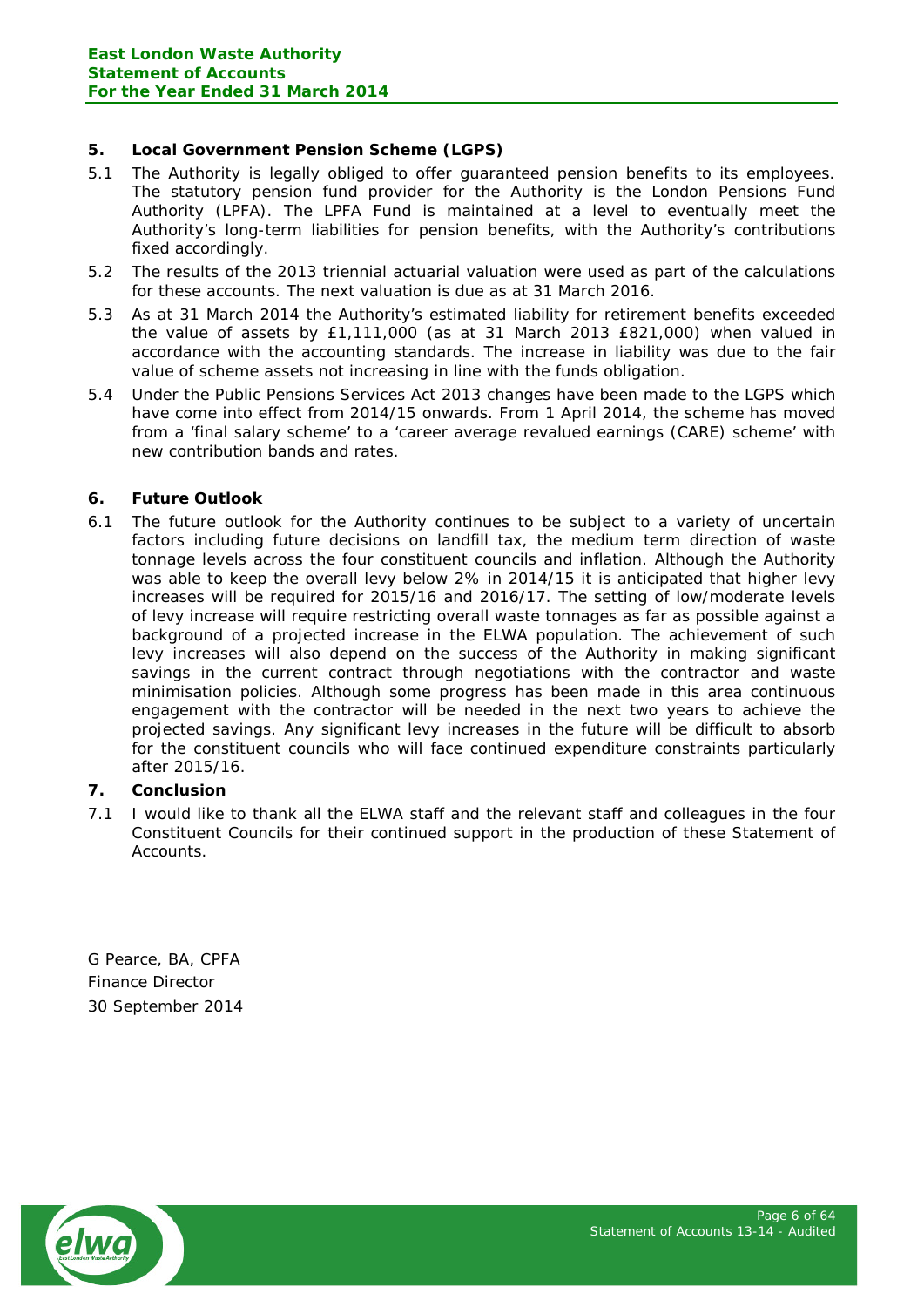# <span id="page-6-0"></span>**STATEMENT OF RESPONSIBILITIES FOR THE STATEMENT OF ACCOUNTS**

## **1. The Authority's Responsibilities**

- 1.1 The Authority is required:
	- a) To make arrangements for the proper administration of its financial affairs and to secure that one of its officers has the responsibility for the administration of those affairs. In this Authority, that officer is the Finance Director.
	- b) To manage its affairs to secure economic, efficient and effective use of resources and safeguard its assets.
	- c) To approve the Statement of Accounts.

# **2. The Managing Director's Responsibilities**

- 2.1 The Managing Director is responsible for:
	- a) Maintaining effective financial controls and for securing the accuracy and integrity of financial information and systems operating within their department.
	- b) Complying with any procedural instructions issued by the Finance Director.
	- c) Preparing the Annual Governance Statement.

# **3. The Finance Director's Responsibilities**

- 3.1 The Finance Director is responsible for the preparation of the Authority's Statement of Accounts which, in terms of the CIPFA/LASAAC Code of Practice on Local Authority Accounting in United Kingdom, is required to give a true and fair view of the financial position of the Authority as at the 31 March 2014 and its income and expenditure for the year ending 31 March 2014.
- 3.2 In preparing this Statement of Accounts, the Finance Director has:
	- a) Selected suitable accounting policies and then applied them consistently;
	- b) Made judgements and estimates that were reasonable and prudent;
	- c) Complied with the Code of Practice.
- 3.3 The Finance Director has also:
	- a) Kept proper accounting records which were up to date;
	- b) Taken reasonable steps for the prevention and detection of fraud and other irregularities.

## **4. Statement of The Finance Director**

I certify that the Statement of Accounts presents a true and fair view of the Authority's income and expenditure for the year ending 31 March 2014 and the Authority's financial position as at 31 March 2014.

G Pearce, BA, CPFA Finance Director 30 September 2014

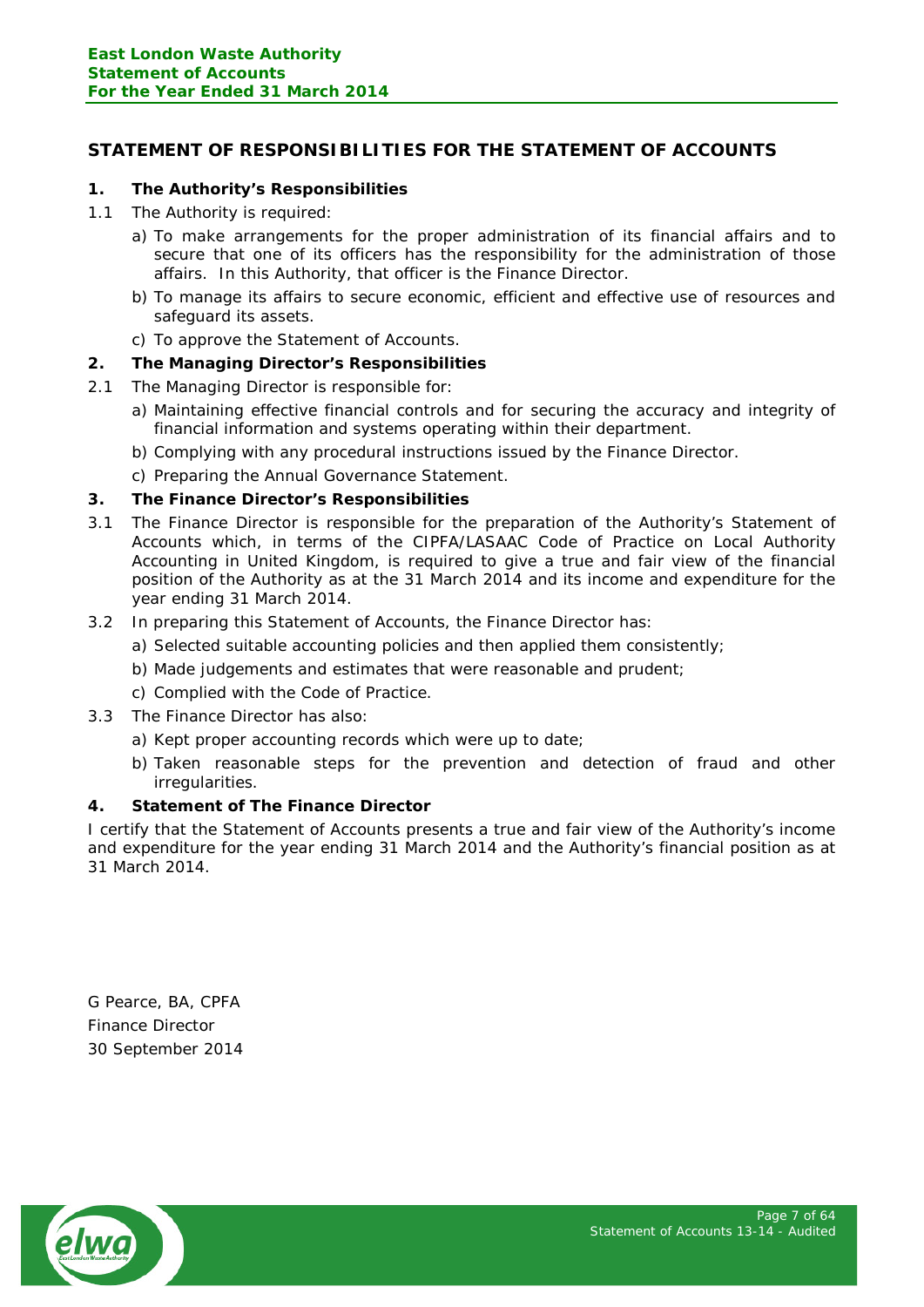# <span id="page-7-0"></span>**INDEPENDENT AUDITORS' REPORT TO THE MEMBERS OF THE EAST LONDON WASTE AUTHORITY (THE "AUTHORITY")**

# **1. Report on the financial statements**

## Our opinion

- 1.1 In our opinion the financial statements, defined below:
	- a) give a true and fair view of the state of the Authority's affairs as at 31 March 2014 and of the Authority's income and expenditure and cash flows for the year then ended; and
	- b) have been properly prepared in accordance with the requirements of the CIPFA/LASAAC Code of Practice on Local Authority Accounting in the United Kingdom 2013/14 and the CIPFA Service Reporting Code of Practice 2013/14.
- 1.2 This opinion is to be read in the context of what we say in the remainder of this report.

## **2. What we have audited**

- 2.1 The financial statements, which are prepared by East London Waste Authority, comprise:
	- a) the Balance Sheet as at 31 March 2014;
	- b) the Comprehensive Income and Expenditure Statement for the year then ended;
	- c) the Movement in Reserves Statement for the year then ended;
	- d) the Statement of Cash Flows for the year then ended;
	- e) the accounting policies; and
	- f) the notes to the financial statements, which include other explanatory information.
- 2.2 The financial reporting framework that has been applied in their preparation is the CIPFA/LASAAC Code of Practice on Local Authority Accounting in the United Kingdom 2013/14 supported by the CIPFA Service Reporting Code of Practice 2013/14.
- 2.3 In applying the financial reporting framework, the Responsible Financial Officer has made a number of subjective judgements, for example in respect of significant accounting estimates. In making such estimates, they have made assumptions and considered future events.

## **3. What an audit of financial statements involves**

- 3.1 We conducted our audit in accordance with International Standards on Auditing (UK and Ireland) ("ISAs (UK & Ireland)"). An audit involves obtaining evidence about the amounts and disclosures in the financial statements sufficient to give reasonable assurance that the financial statements are free from material misstatement, whether caused by fraud or error. This includes an assessment of:
	- a) whether the accounting policies are appropriate to the Authority's circumstances and have been consistently applied and adequately disclosed;
	- b) the reasonableness of significant accounting estimates made by the Responsible Financial Officer; and
	- c) the overall presentation of the financial statements.
- 3.2 In addition, we read all the financial and non-financial information in the Statement of Accounts to identify material inconsistencies with the audited financial statements and to identify any information that is apparently materially incorrect based on, or materially inconsistent with, the knowledge acquired by us in the course of performing the audit. If we become aware of any apparent material misstatements or inconsistencies we consider the implications for our report.

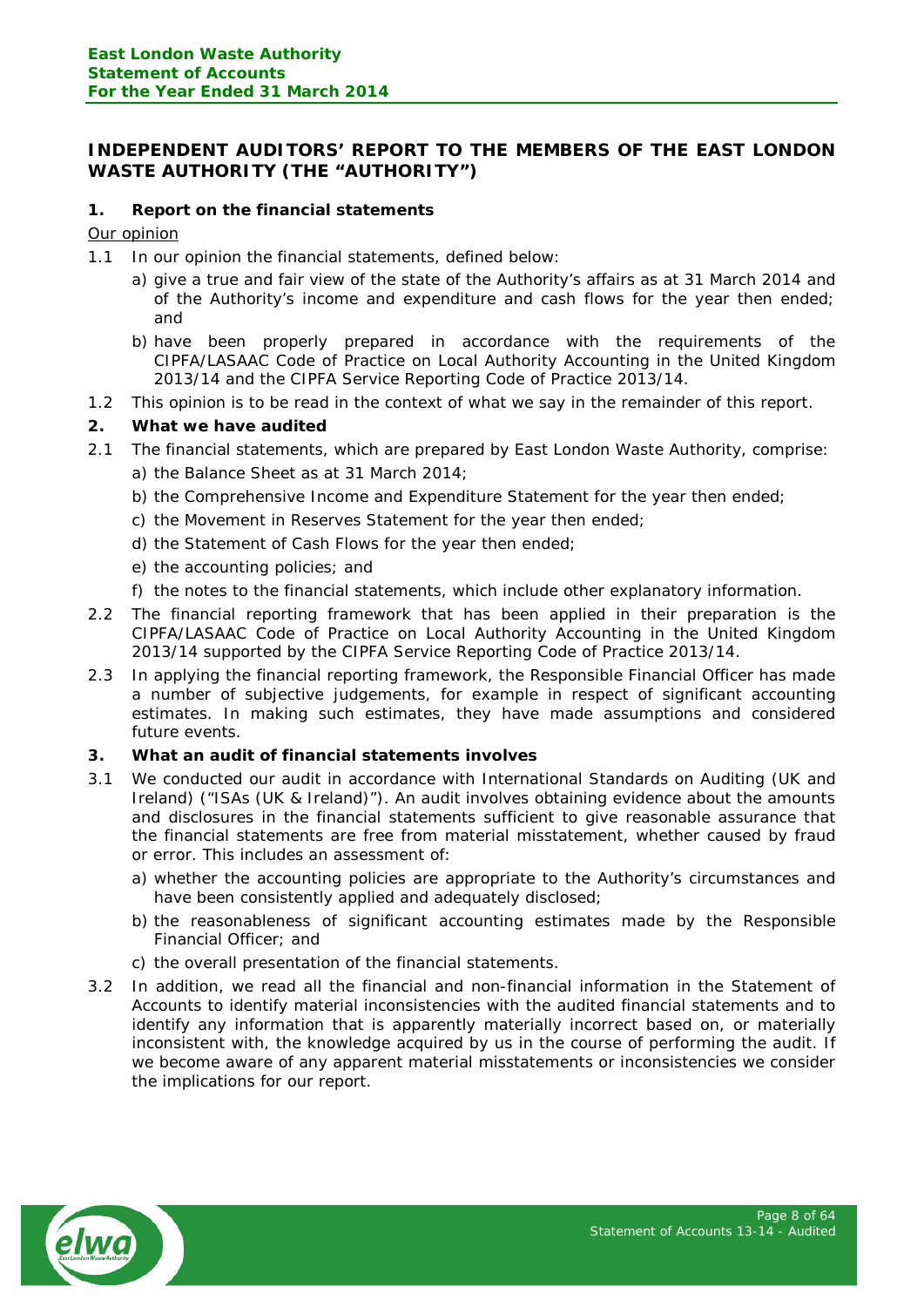# **4. Opinion on other matter prescribed by the Code of Audit Practice**

4.1 In our opinion the information given in the explanatory foreword for the financial year for which the financial statements are prepared is consistent with the financial statements.

# **5. Other matters on which we are required to report by exception**

- 5.1 We have nothing to report in respect of the following matters where the Code of Audit Practice issued by the Audit Commission requires us to report to you if:
	- a) in our opinion, the Annual Governance Statement does not comply with 'Delivering Good Governance in Local Government: a Framework' published by CIPFA/SOLACE in June 2007 (updated as at December 2012) or is misleading or inconsistent with information of which we are aware from our audit; or
	- b) we issue a report in the public interest under section 8 of the Audit Commission Act 1998; or
	- c) we make any recommendations under section 11 of the Audit Commission Act 1998 that requires the Authority to consider it at a public meeting and to decide what action to take in response ; or
	- d) we exercise any other special powers of the auditor under the Audit Commission Act 1998.

# **6. Responsibilities for the financial statements and the audit**

Our responsibilities and those of the Responsible Financial Officer

- 6.1 As explained more fully in the Statement of Responsibilities set out on page 7 the Responsible Financial Officer is responsible for the preparation of the financial statements and for being satisfied that they give a true and fair view in accordance with the CIPFA/LASAAC Code of Practice on Local Authority Accounting in the United Kingdom 2013/14 and the CIPFA Service Reporting Code of Practice 2013/14.
- 6.2 Our responsibility is to audit and express an opinion on the financial statements in accordance with Part II of the Audit Commission Act 1998, the Code of Audit Practice 2010 – Local Government Bodies issued by the Audit Commission and ISAs (UK & Ireland). Those standards require us to comply with the Auditing Practices Board's Ethical Standards for Auditors.
- 6.3 This report, including the opinions, has been prepared for and only for the Authority's members as a body in accordance with Part II of the Audit Commission Act 1998 and for no other purpose, as set out in paragraph 48 of the Statement of Responsibilities of Auditors and of Audited Bodies – Local Government, published by the Audit Commission in March 2010. We do not, in giving these opinions, accept or assume responsibility for any other purpose or to any other person to whom this report is shown or into whose hands it may come save where expressly agreed by our prior consent in writing.
- **7. Conclusion on the Authority's arrangements for securing economy, efficiency and effectiveness in the use of resources**

## Conclusion

7.1 On the basis of our work, having regard to the guidance published by the Audit Commission in October 2013, we have no matters to report with respect to whether, East London Waste Authority put in place proper arrangements to secure economy, efficiency and effectiveness in its use of resources for the year ending 31 March 2014.

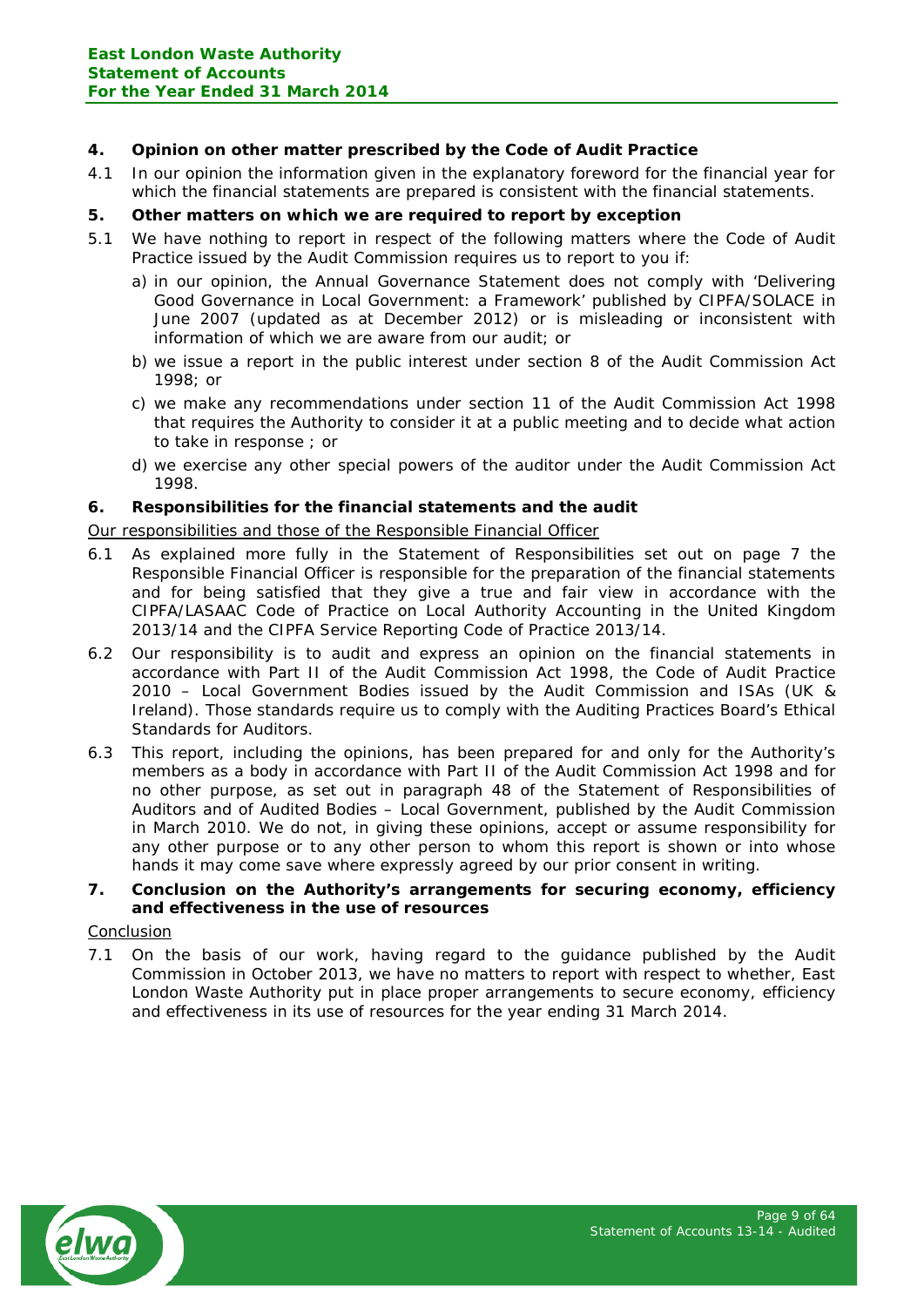## **8. What a review of the arrangements for securing economy, efficiency and effectiveness in the use of resources involves**

- 8.1 We have undertaken our audit in accordance with the Code of Audit Practice, having regard to the guidance issued by the Audit Commission in October 2013. We have considered the results of the following:
	- a) our review of the Annual Governance Statement;
	- b) the work of other relevant regulatory bodies or inspectorates, to the extent that the results of this work impact on our responsibilities at the Local Authority; and
	- c) our locally determined risk-based work.

## **9. Our responsibilities and those of the Authority**

- 9.1 The Authority is responsible for putting in place proper arrangements to secure economy, efficiency and effectiveness in its use of resources, to ensure proper stewardship and governance, and to review regularly the adequacy and effectiveness of these arrangements.
- 9.2 We are required under Section 5 of the Audit Commission Act 1998 to satisfy ourselves that the Authority has made proper arrangements for securing economy, efficiency and effectiveness in its use of resources. The Code of Audit Practice issued by the Audit Commission requires us to report to you any matters that prevent us being satisfied that the Authority has put in place such arrangements.

#### **10. Certificate**

10.1 We certify that we have completed the audit of the financial statements of East London Waste Authority in accordance with the requirements of Part II of the Audit Commission Act 1998 and the Code of Practice issued by the Audit Commission.

Ciaran McLaughlin (Senior Statutory Auditor) for and on behalf of PricewaterhouseCoopers LLP Chartered Accountants and Statutory Auditors London

30 September 2014

- a) The maintenance and integrity of the East London Waste Authority website is the responsibility of the directors; the work carried out by the auditors does not involve consideration of these matters and, accordingly, the auditors accept no responsibility for any changes that may have occurred to the Statement of Accounts since they were initially presented on the website.
- b) Legislation in the United Kingdom governing the preparation and dissemination of the Statement of Accounts may differ from legislation in other jurisdictions.

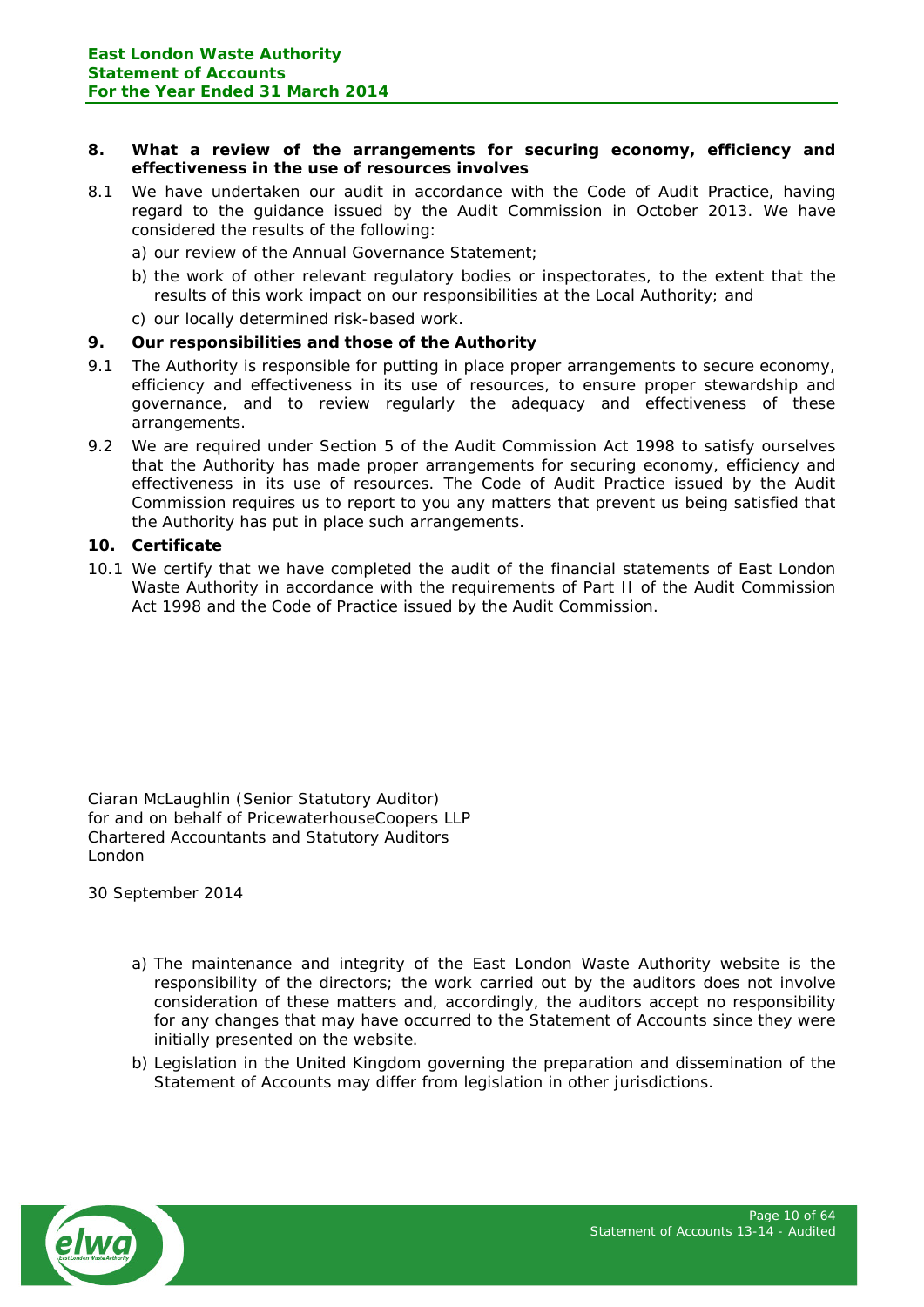# <span id="page-10-0"></span>**MOVEMENT IN RESERVES STATEMENT**

#### **1. 2013/14 Movement**

1.1 This statement shows the movement in the year on the different reserves held by the Authority, analysed into 'usable reserves' (i.e. those that can be applied to fund expenditure or reduce the levy) and other reserves. The Surplus or Deficit on the Provision of Service line shows the true economic cost of providing the Authority's service, more details of which are shown in the Comprehensive Income and Expenditure Statement.

| Balance at 31                                                                                   | Earmarked Capital Reserve<br>£000 | Earmarked PFI Contract Reserve<br>£000 | Revenue Reserve<br>Earmarked<br><b>EOOO</b> | <b>Total Earmarked Reserves</b><br>£000 | Revenue Reserve Balance<br>£000 | <b>Total Usable Reserves</b><br>£000 | Capital Adjustment Account<br>£000 | Revaluation Reserve<br><b>EOOO</b> | Pension Reserve<br>£000 | Accumulated Absences Reserve<br>£000 | <b>Unusable Reserves</b><br>£000 | <b>Total Authority Reserves</b><br>£000 |
|-------------------------------------------------------------------------------------------------|-----------------------------------|----------------------------------------|---------------------------------------------|-----------------------------------------|---------------------------------|--------------------------------------|------------------------------------|------------------------------------|-------------------------|--------------------------------------|----------------------------------|-----------------------------------------|
| March 2013                                                                                      | -400                              | $-2,953$                               | -2                                          | $-3,355$                                |                                 | $-8,482$ $-11,837$                   | 11,111                             | $-2,680$                           | 821                     | 2                                    | 9,254                            | $-2,583$                                |
| Movement in<br><b>Reserves</b><br>during<br>2013/2014                                           |                                   |                                        |                                             |                                         |                                 |                                      |                                    |                                    |                         |                                      |                                  |                                         |
| Deficit on the<br>provision of<br>service                                                       | 0                                 | $\mathbf 0$                            | 0                                           | O                                       | 3,053                           | 3,053                                | 0                                  | $\mathbf 0$                        | 0                       | $\mathbf 0$                          | o                                | 3,053                                   |
| Other<br>Comprehensive<br>Income and<br>Expenditure                                             | 0                                 | 0                                      | 0                                           | O                                       | 0                               | O                                    | 0                                  | $\mathbf 0$                        | 219                     | 0                                    | 219                              | 219                                     |
| Total<br>Comprehensive<br>Income and<br><b>Expenditure</b>                                      | O                                 | O                                      | O                                           | O                                       | 3,053                           | 3,053                                | O                                  | 0                                  | 219                     | 0                                    | 219                              | 3,272                                   |
| Adjustment<br>between<br>accounting basis<br>and funding basis<br>under regulations<br>(Note 6) | 0                                 | 0                                      | 0                                           | O                                       | 872                             | 872                                  | $-945$                             | $\mathbf 0$                        | 71                      | $\overline{2}$                       | $-872$                           | O                                       |
| Net Increase /<br>Decrease<br>before<br><b>Transfers to</b><br>Earmarked<br><b>Reserves</b>     | O                                 | O                                      | $\mathbf o$                                 | O                                       | 3,925                           | 3,925                                | $-945$                             | O                                  | 290                     | $\overline{\mathbf{c}}$              | $-653$                           | 3,272                                   |
| Transfers to /<br>from Earmarked<br>Reserves<br>(Note 7)                                        | 0                                 | 1,008                                  | $\overline{c}$                              | 1,010                                   | $-1,010$                        | $\mathbf o$                          | $\mathsf{O}\xspace$                | $\mathsf{O}\xspace$                | $\mathbf 0$             | $\mathsf{O}\xspace$                  | $\mathbf{o}$                     | O                                       |
| Increase /<br>Decrease in<br>2013/14                                                            | o                                 | 1,008                                  | 2                                           | 1,010                                   | 2,915                           | 3,925                                | $-945$                             | o                                  | 290                     | 2                                    | $-653$                           | 3,272                                   |
| <b>Balance at 31</b><br>March 2014 c/f                                                          | $-400$                            | $-1,945$                               | 0                                           | $-2,345$                                | $-5,567$                        | $-7,912$                             | 10,166                             | $-2,680$                           | 1,111                   | 4                                    | 8,601                            | 689                                     |

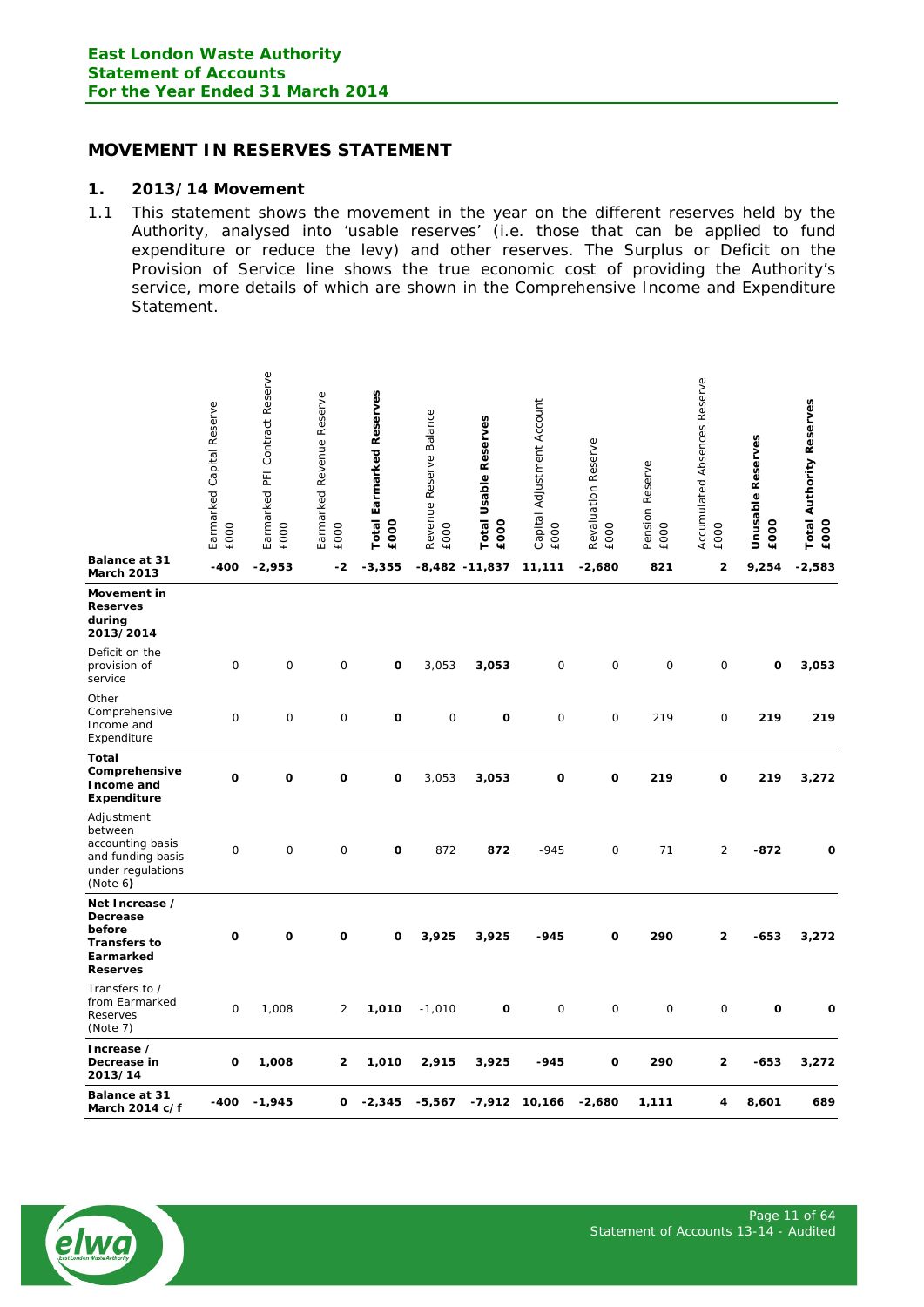# **2. 2012/13 Movement**

|                                                                                                 | Earmarked Capital Reserve<br><b>EOOO</b> | Earmarked PFI Contract Reserve<br><b>EOOO</b> | Earmarked Revenue Reserve<br><b>EOOO</b> | <b>Total Earmarked Reserves</b><br>£000 | Revenue Reserve Balance<br>EOOO | Total Usable Reserves<br>EOOO | Capital Adjustment Account<br><b>EOOO</b> | Revaluation Reserve<br><b>EOOO</b> | Pension Reserve<br>EOOO | Accumulated Absences Reserve<br><b>EOOO</b> | <b>Unusable Reserves</b><br>£000 | <b>Total Authority Reserves</b><br>EOOO |
|-------------------------------------------------------------------------------------------------|------------------------------------------|-----------------------------------------------|------------------------------------------|-----------------------------------------|---------------------------------|-------------------------------|-------------------------------------------|------------------------------------|-------------------------|---------------------------------------------|----------------------------------|-----------------------------------------|
| <b>Balance at 31</b><br><b>March 2012</b><br>carried forward                                    | -400                                     | $-5,668$                                      | -2                                       |                                         |                                 | $-6,070 - 13,050 - 19,120$    | 15,466                                    | $-3,153$                           | 782                     | 5                                           | 13,100                           | $-6,020$                                |
| Movement in<br><b>Reserves</b><br>during<br>2012/13                                             |                                          |                                               |                                          |                                         |                                 |                               |                                           |                                    |                         |                                             |                                  |                                         |
| (Surplus) or<br>Deficit on the<br>provision of<br>service                                       | $\mathbf 0$                              | $\mathbf 0$                                   | 0                                        | O                                       | 2,942                           | 2,942                         | 0                                         | 0                                  | 0                       | $\mathsf{O}\xspace$                         | O                                | 2,942                                   |
| Other<br>Comprehensive<br>Income and<br>Expenditure                                             | $\mathbf 0$                              | 0                                             | $\mathbf 0$                              | O                                       | 0                               | O                             | 0                                         | 473                                | 22                      | 0                                           | 495                              | 495                                     |
| Total<br>Comprehensive<br>Income and<br><b>Expenditure</b>                                      | O                                        | O                                             | O                                        | O                                       | 2,942                           | 2,942                         | O                                         | 473                                | 22                      | O                                           | 495                              | 3,437                                   |
| Adjustment<br>between<br>accounting basis<br>and funding basis<br>under regulations<br>(Note 6) | $\mathsf{O}$                             | 0                                             | 0                                        | O                                       | 4,341                           | 4,341                         | $-4,355$                                  | $\mathsf{O}\xspace$                | 17                      | $-3$                                        | $-4,341$                         | O                                       |
| Net Increase /<br>Decrease<br>before<br><b>Transfers to</b><br>Earmarked<br><b>Reserves</b>     | O                                        | o                                             | O                                        | o                                       | 7,283                           | 7,283                         | $-4,355$                                  | 473                                | 39                      | -3                                          | $-3,846$                         | 3,437                                   |
| Transfers to /<br>From Earmarked<br>Reserves<br>(Note 7)                                        | 0                                        | 2,715                                         | 0                                        | 2,715                                   | $-2,715$                        | О                             | 0                                         | $\mathsf{O}\xspace$                | 0                       | $\mathsf O$                                 | $\mathbf{o}$                     | 0                                       |
| Increase /<br>Decrease in<br>2012/13                                                            | o                                        | 2,715                                         | 0                                        | 2,715                                   | 4,568                           | 7,283                         | -4,355                                    | 473                                | 39                      | -3                                          | -3,846                           | 3,437                                   |
| Balance at 31<br><b>March 2013</b><br>carried forward                                           | -400                                     | -2,953                                        | -2                                       | $-3,355$                                |                                 | $-8,482$ $-11,837$ 11,111     |                                           | $-2,680$                           | 821                     | 2                                           | 9,254                            | $-2,583$                                |

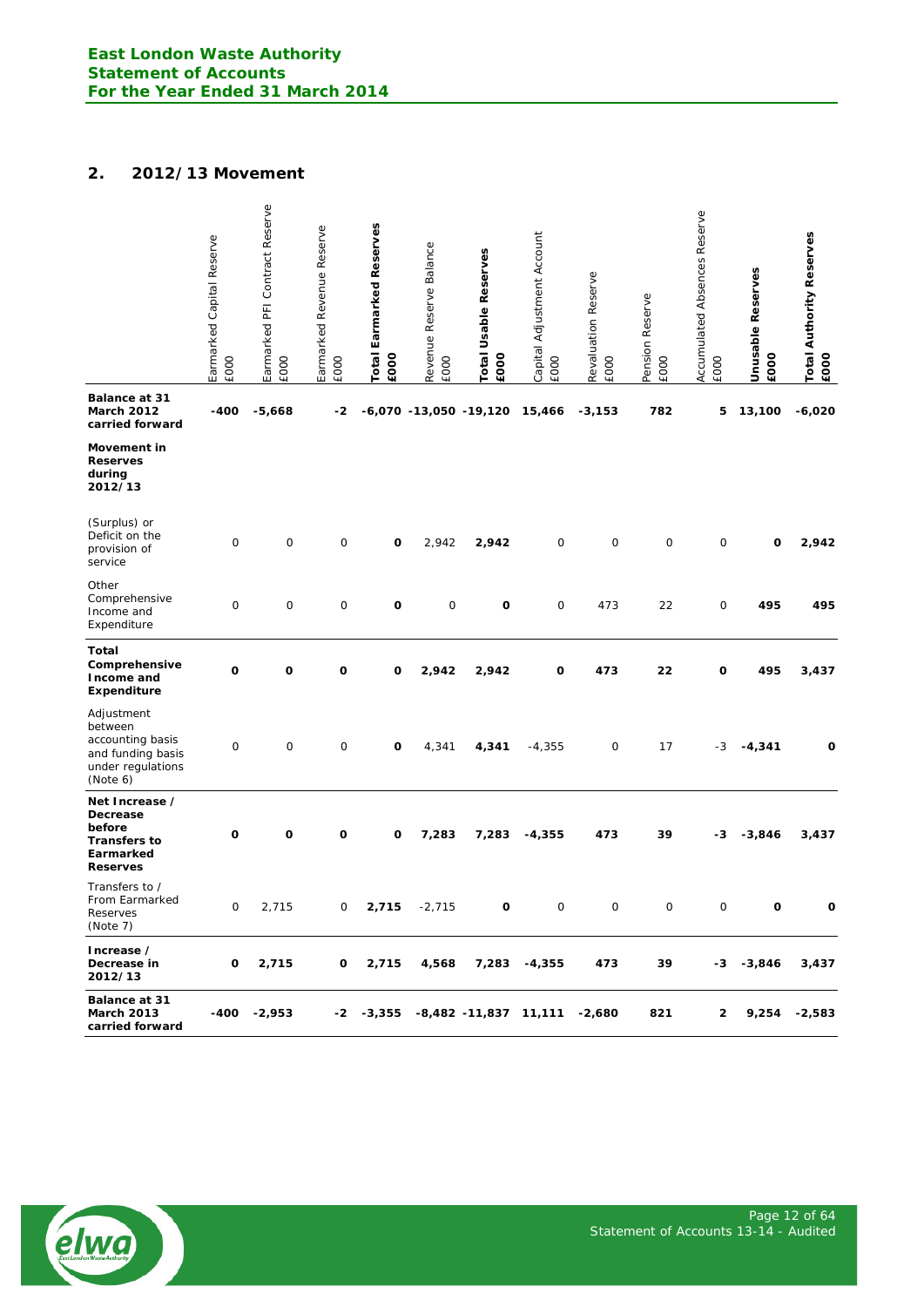# <span id="page-12-0"></span>**COMPREHENSIVE INCOME AND EXPENDITURE STATEMENT**

This statement summarises the resources that have been generated and consumed in providing services and managing the Authority during the year. It includes all day-to-day expenses and related income on an accruals basis.

|                                     |                         | 2012/13                                  |                                                                   |                              |                         | 2013/14                                  |
|-------------------------------------|-------------------------|------------------------------------------|-------------------------------------------------------------------|------------------------------|-------------------------|------------------------------------------|
| Gross<br><b>Expenditure</b><br>£000 | Gross<br>Income<br>£000 | <b>Net</b><br><b>Expenditure</b><br>£000 |                                                                   | Gross<br>Expenditure<br>£000 | Gross<br>Income<br>£000 | <b>Net</b><br><b>Expenditure</b><br>£000 |
| 141                                 |                         | 141                                      | Supplies and Services                                             | 245                          |                         | 245                                      |
| 40,039                              |                         | 40,039                                   | Service Charges (Note 27)                                         | 42,703                       |                         | 42,703                                   |
| 888                                 |                         | 888                                      | <b>Employee and Support Services</b>                              | 713                          |                         | 713                                      |
| 135                                 |                         | 135                                      | Premises Related Expenditure                                      | 122                          |                         | 122                                      |
| $\overline{2}$                      |                         | 2                                        | <b>Transport Related Expenditure</b>                              | 3                            |                         | 3                                        |
| 5,397                               |                         | 5,397                                    | Depreciation and Impairment of Fixed<br>Assets (Note 9)           | 5,984                        |                         | 5,984                                    |
| 1,076                               |                         | 1,076                                    | Third Party Payments                                              | 1,108                        |                         | 1,108                                    |
| 1,331                               | 1,331                   | 0                                        | Optibag Savings passed to Boroughs                                | 1,496                        | 1,496                   | $\mathbf 0$                              |
|                                     | 3,264                   | $-3,264$                                 | Commercial Waste Charges                                          |                              | 2,744                   | $-2,744$                                 |
|                                     | 4,036                   | $-4,036$                                 | PFI and other Grants (Note 23)                                    |                              | 3,991                   | $-3,991$                                 |
|                                     | 814                     | $-814$                                   | Other Income                                                      |                              | 718                     | $-718$                                   |
| 49,009                              | 9,445                   | 39,564                                   | <b>Cost of Services</b>                                           | 52,374                       | 8,949                   | 43,425                                   |
|                                     |                         |                                          |                                                                   |                              |                         |                                          |
| 8,347                               | 220                     | 8,127                                    | Financing and investment income and<br>Expenditure (Note 8)       | 6,979                        | 196                     | 6,783                                    |
| 57,356                              | 9,665                   | 47,691                                   | <b>Net Operating Expenditure</b>                                  | 59,353                       | 9,145                   | 50,208                                   |
|                                     | 44,749                  | $-44,749$                                | Income from Levy                                                  |                              | 47,155                  | $-47,155$                                |
| 57,356                              | 54,414                  | 2,942                                    | (Surplus) or Deficit on provision of<br>services                  | 59,353                       | 56,300                  | 3,053                                    |
|                                     |                         |                                          | Surplus or deficit on revaluation of                              |                              |                         |                                          |
|                                     |                         | 473                                      | Property, plant and equipment assets<br>(Note 9)                  |                              |                         | 0                                        |
|                                     |                         | 22                                       | Actuarial gains/losses on pension<br>assets/Liabilities (Note 28) |                              |                         | 219                                      |
|                                     |                         | 495                                      | Other Comprehensive Income and<br>Expenditure                     |                              |                         | 219                                      |
|                                     |                         | 3,437                                    | <b>Total Comprehensive Income and</b><br><b>Expenditure</b>       |                              |                         | 3,272                                    |

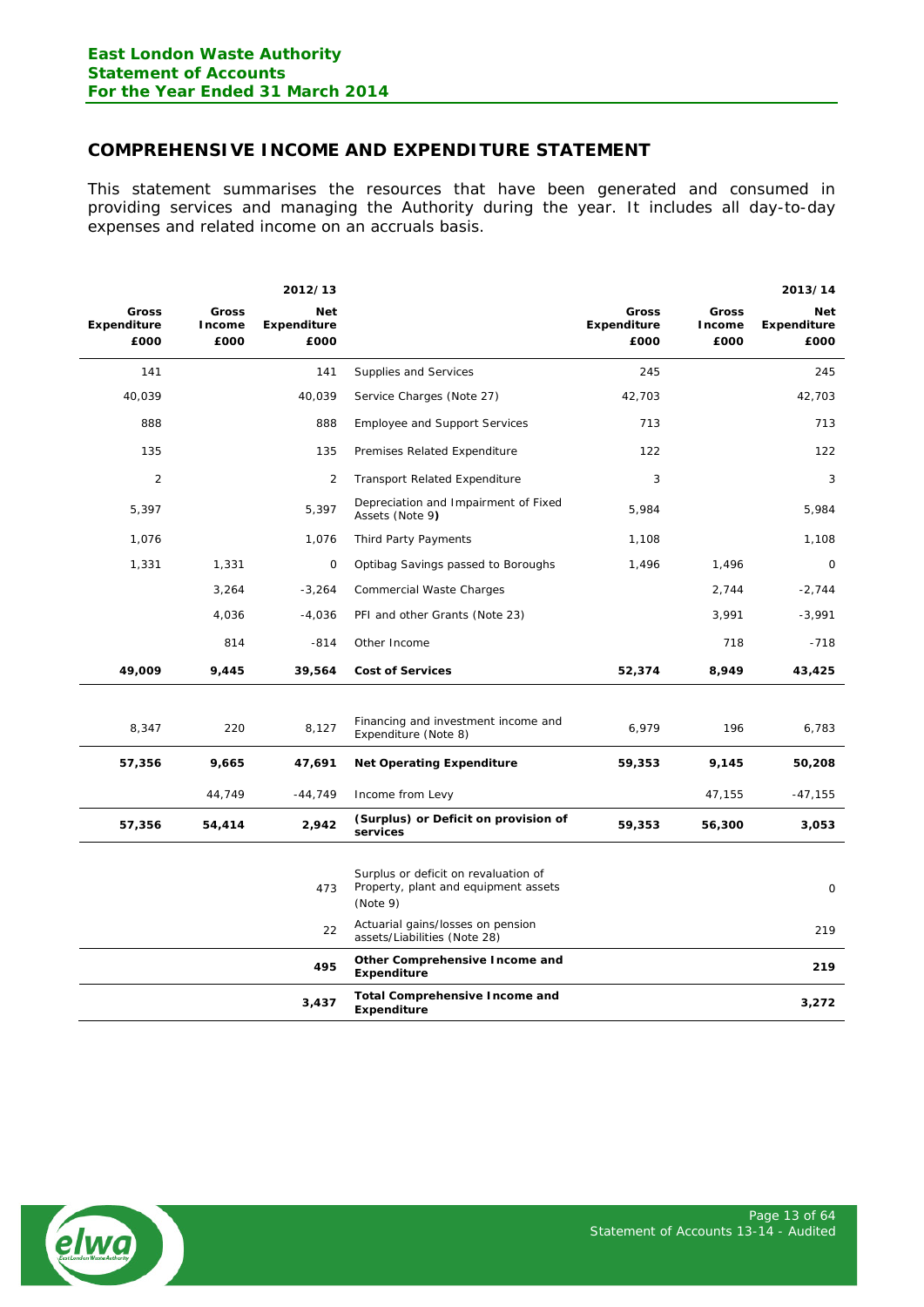# <span id="page-13-0"></span>**BALANCE SHEET**

The Balance Sheet shows the value as at the 31 March 2014 of the assets and liabilities recognised by the Authority. The net assets of the Authority (assets less liabilities) are matched by the reserves held by the Authority. Reserves are reported in two categories. The first category of reserves are usable reserves, i.e. those reserves that the Authority may use to provide services, subject to the need to maintain a prudent level of reserves and any statutory limitations on their use (for example the Capital Reserve that may only be used to fund capital and repay debt). The second category of reserves is those that the Authority is not able to use to provide services. This category of reserves include reserves that hold unrealised gains and losses (for example the Revaluation Reserve), where amounts would only become available to provide services if the assets are sold; and reserves that hold timing differences shown in the Movement in Reserves Statement line 'Adjustments between accounting basis and funding basis under regulations'.

| 31 March 2013<br>£000 |                              | <b>Notes</b> | 31 March 2014<br>£000 |
|-----------------------|------------------------------|--------------|-----------------------|
| 83,762                | Property, Plant & Equipment  | 9            | 81,460                |
| 83,762                | <b>Long Term Assets</b>      |              | 81,460                |
| 0                     | Assets Held for Sale         | 13           | 0                     |
| 15,894                | Short Term Investments       | 29           | 17,693                |
| 2,890                 | Short term Debtors           | 11           | 2,230                 |
| 4,372                 | Cash and Cash Equivalents    | 12           | $\mathsf{O}$          |
| 23,156                | <b>Current Assets</b>        |              | 19,923                |
| $-266$                | Short Term Borrowing         | 29           | $-26$                 |
| $-10,395$             | <b>Short Term Creditors</b>  | 14           | $-6,877$              |
| 0                     | Cash and Cash Equivalents    | 12           | $-4,888$              |
| $-10,661$             | <b>Current Liabilities</b>   |              | $-11,791$             |
| $-1,251$              | Long Term Borrowing          | 29           | $-1,250$              |
| $-91,602$             | PFI Finance Lease Liability  | 27           | $-87,920$             |
| $-821$                | Pension Liability            | 28           | $-1,111$              |
| $-93,674$             | <b>Long Term Liabilities</b> |              | $-90,281$             |
| 2,583                 | <b>Net Assets</b>            |              | $-689$                |
| 11,837                | <b>Usable Reserves</b>       | 15           | 7,912                 |
| $-9,254$              | Unusable Reserves            | 16           | $-8,601$              |
| 2,583                 | <b>Total Reserves</b>        |              | $-689$                |

G Pearce, BA, CPFA Finance Director 30 September 2014

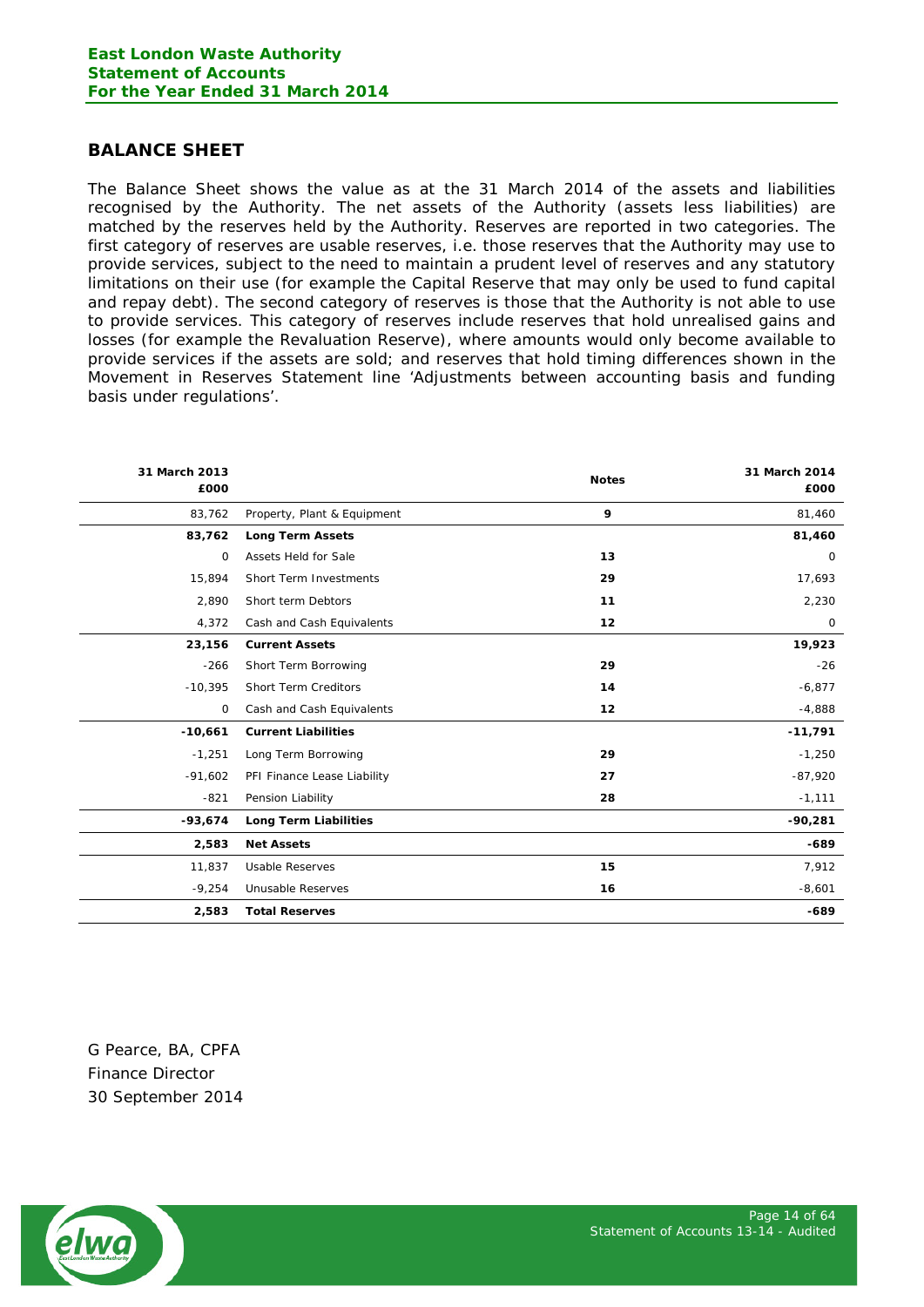# <span id="page-14-0"></span>**CASH FLOW STATEMENT**

The Cash Flow Statement shows the changes in cash and cash equivalents of the Authority during the reporting period. The Statement shows how the Authority generates and uses cash and cash equivalents by classifying cash flows as operating, investing and financing activities. The amount of net cash flows arising from operating activities is a key indicator of the extent to which the operations of the authority are funded by way of levy and grant income or from the recipients of services provided by the authority. Investing activities represent the extent to which cash outflows have been made for resources which are intended to contribute to the Authority's future service delivery. Cash flows arising from financing activities are useful in predicting claims on future cash flows by providers of capital (i.e. borrowing) to the Authority.

| 2012/13<br>£000 |                                                                                               | 2013/14<br>£000 |
|-----------------|-----------------------------------------------------------------------------------------------|-----------------|
| $-2,942$        | Net surplus or (deficit) on the provision of services                                         | $-3,053$        |
| 11,005          | Adjustments to net surplus or deficit on the provision of services for non- cash<br>movements | 3,197           |
| 8,063           | Net cash flows from Operating Activities (Note 17)                                            | 144             |
| 183             | Investing Activities (Note 18)                                                                | $-5,481$        |
| -3.937          | Financing activities (Note 19)                                                                | $-3,923$        |
| 4,309           | Net increase and decrease in cash and cash equivalents                                        | $-9,260$        |
| 63              | Cash and cash equivalents at the beginning of the reporting period                            | 4,372           |
| 4,372           | Cash and cash equivalents at the end of the reporting period (Note 12)                        | -4,888          |

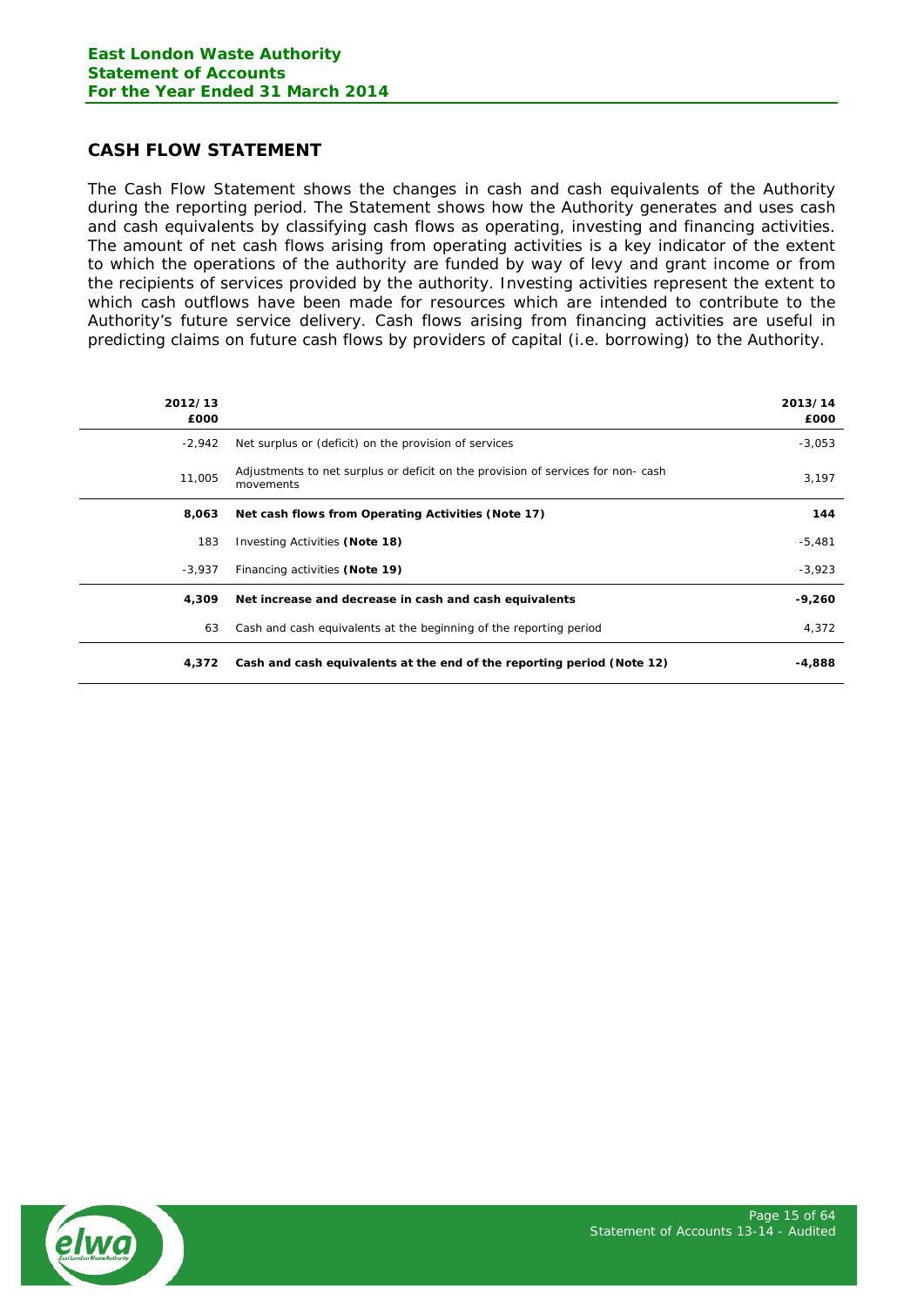# <span id="page-15-0"></span>**STATEMENT OF ACCOUNTING POLICIES**

## **1. General Principles**

1.1 The Statement of Accounts summarises the Authority's transactions for the 2013/14 financial year and its position at the year-end of 31 March 2014. The Authority is required to prepare an annual Statement of Accounts by the Accounts and Audit (England) Regulations 2011, which those Regulations require to be prepared in accordance with proper accounting practices. These practices primarily comprise the *Code of Practice on Local Authority Accounting in the United Kingdom 2013/14* and the *Service Reporting Code of Practice 2013/14*, supported by International Financial Reporting Standards (IFRS). The accounting convention adopted in the Statement of Accounts is principally historical cost, modified by the revaluation of certain categories of non-current assets and financial instruments.

# **2. Accruals of Income and Expenditure**

- 2.1 The Accounts have been prepared on the normal accruals basis whereby activity is accounted for in the year that it takes place, not when cash payments are made or received. Debtors and creditors are included in the balance sheet in respect of goods supplied and services rendered but not paid for at 31 March 2014.
- 2.2 When debts may not be settled, the balance of the debtor is written down and a charge made to revenue for the income that might not be recovered.

# **3. Cash and Cash Equivalents**

- 3.1 Cash is represented by cash in hand and deposits with financial institutions repayable without penalty on notice of not more than 24 hours.
- 3.2 Cash equivalents are investments that having originally been invested for no longer than three months are repayable on demand or readily convertible to known amounts of cash with insignificant risk of change in value. Fixed term deposits, excluding overnight deposits, are not considered to be readily convertible since they only become repayable at the point of maturity and cannot be traded or redeemed without penalty. In the Cash Flow Statement, cash and cash equivalents are shown net of bank overdrafts that are repayable on demand and form an integral part of the Authority's cash management.
- **4. Prior Period Adjustments, Changes in Accounting Policies and Estimates and Errors**
- 4.1 Prior period adjustments may arise as a result of a change in accounting policies or to correct a material error.
- 4.2 Changes in accounting estimates are accounted for prospectively, i.e. in the current and future years affected by the change and do not give rise to a prior period adjustment.
- 4.3 Changes in accounting policies are only made when required by proper accounting practices or the change provides more reliable or relevant information about the effect of transactions, other events and conditions on the Authority's financial position or financial performance.
- 4.4 Where a change is made, it is applied retrospectively (unless stated otherwise) by adjusting opening balances and comparative amounts for the prior period as if the new policy had always been applied. Material errors discovered in prior period figures are corrected retrospectively by amending opening balances and comparative amounts for the prior period.

# **5. Employee benefits**

# Benefits Payable during Employment

5.1 Short-term employee benefits are those due to be settled within 12 months of the yearend. They include benefits such as wages and salaries, paid annual leave and paid sick leave, bonuses and non-monetary benefits for current employees and are recognised as

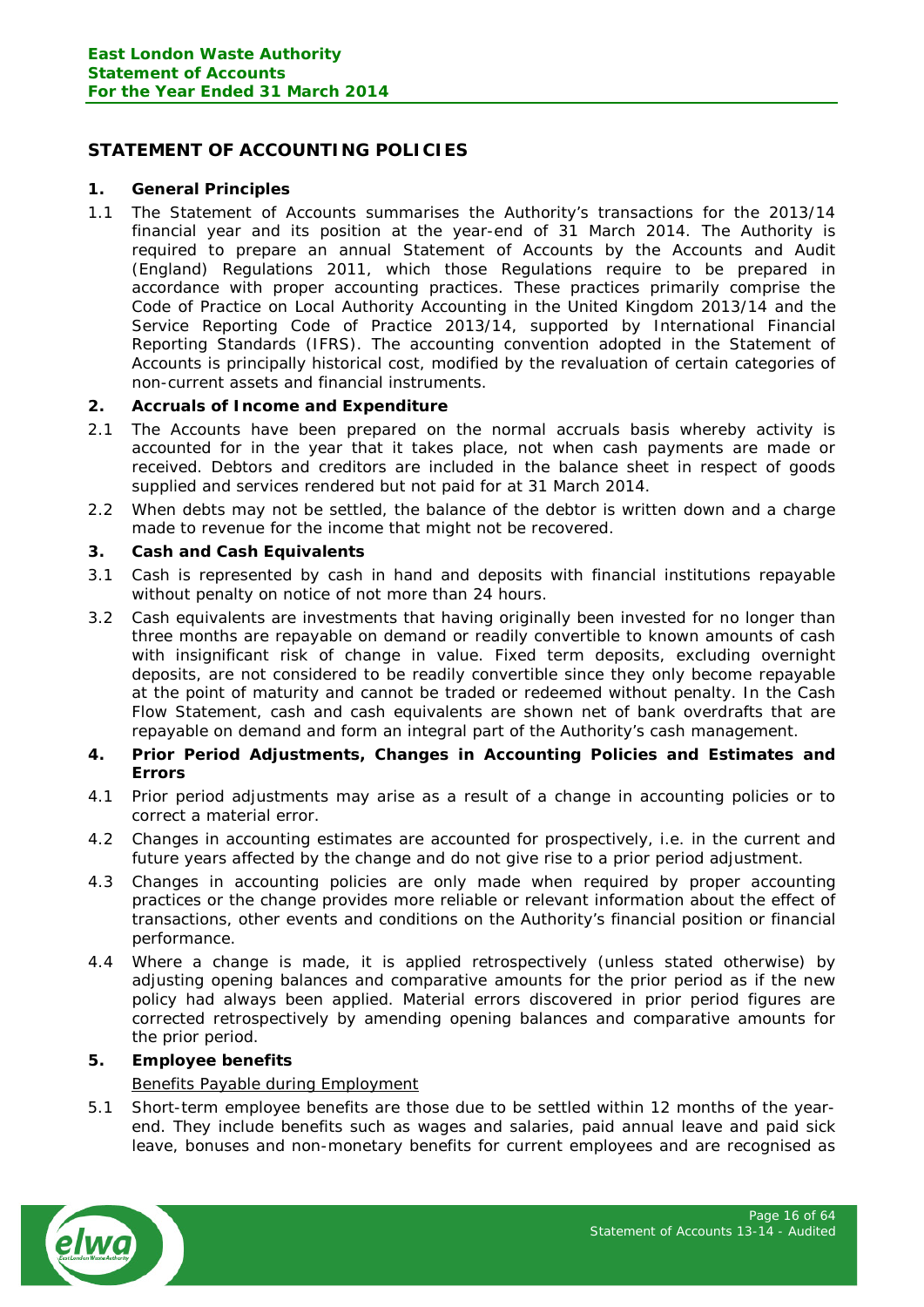an expense for services in the year in which employees render service to the Authority. An accrual is made for the cost of holiday entitlements (or any form of leave, e.g. time off in lieu) earned by employees but not taken before the year-end which employees can carry forward into the next financial year. The accrual is made at the wage and salary rates applicable in the following accounting year, being the period in which the employee takes the benefit. The accrual is charged to Surplus or Deficit on the Provision of Services, but then reversed out through the Movement in Reserves Statement so that holiday benefits are charged to revenue in the financial year in which the holiday absence occurs.

## Termination Benefits

- 5.2 Termination benefits are amounts payable as a result of a decision by the Authority to terminate an officer's employment before the normal retirement date or an officer's decision to accept voluntary redundancy. The benefits are charged on an accruals basis to the Comprehensive Income and Expenditure Statement when the Authority is demonstrably committed to the termination of the employment of an officer or group of officers or making an offer to encourage voluntary redundancy.
- 5.3 Where termination benefits involve the enhancement of pensions, statutory provisions require the Comprehensive Income and Expenditure Statement to be charged with the amount payable by the Authority to the Pension Fund or pensioner in the year, not the amount calculated according to the relevant accounting standards. In the Movement in Reserves Statement, appropriations are required to and from the Pensions Reserve to remove the notional debits and credits for pension enhancement termination benefits and replace them with debits for the cash paid to the Pension Fund and pensioners and any such amounts payable but unpaid at the year-end.

# **6. Pension Provision**

- 6.1 As part of the terms and conditions of employment of its officers, the Authority offers retirement benefits. Although these benefits will not actually be payable until employees retire, the Authority has a commitment to make the payments that need to be disclosed at the time that employees earn their future entitlement.
- 6.2 The Authority participates in the Local Government Pension Scheme (LGPS) administered by the London Pension Funds Authority (LPFA). This is a funded defined benefit scheme.
- 6.3 Employees' and employers' contributions are paid into the LGPS. Employers' contribution rates are advised by the LPFA Fund's Actuary, Barnett Waddingham LLP, with the intention of balancing the pension liabilities with investment assets over time. Additional pension liabilities resulting from early retirements are met by the Authority's Comprehensive Income and Expenditure Statement and not by the Pension Fund. The Authority is required to account for pension costs in accordance with IAS 19 and to recognise in the accounts accrued benefits payments at the time that the employees earn their future benefit entitlements.
- 6.4 This has the following effect on the results of the current and prior period:
	- a) The overall amount to be met from the levy has remained unchanged, but the costs disclosed for services after the replacement of actual employer's contributions by current service costs are £33,000 higher (£6,000 higher in 2012/13).
	- b) Pension costs have increased by £38,000. This is the result of pension interest costs being higher than expected returns on assets.
	- c) The liability in the balance sheet has increased and reported net worth of the Authority is now £1,111,000 (£821,000 in 2012/13).
	- d) An actuarial loss of £219,000 (£22,000 loss in 2012/13) is recorded on the Comprehensive Income and Expenditure Statement and reflected in the Balance Sheet liability. Actuarial gains and losses arise from changes to assumptions and the

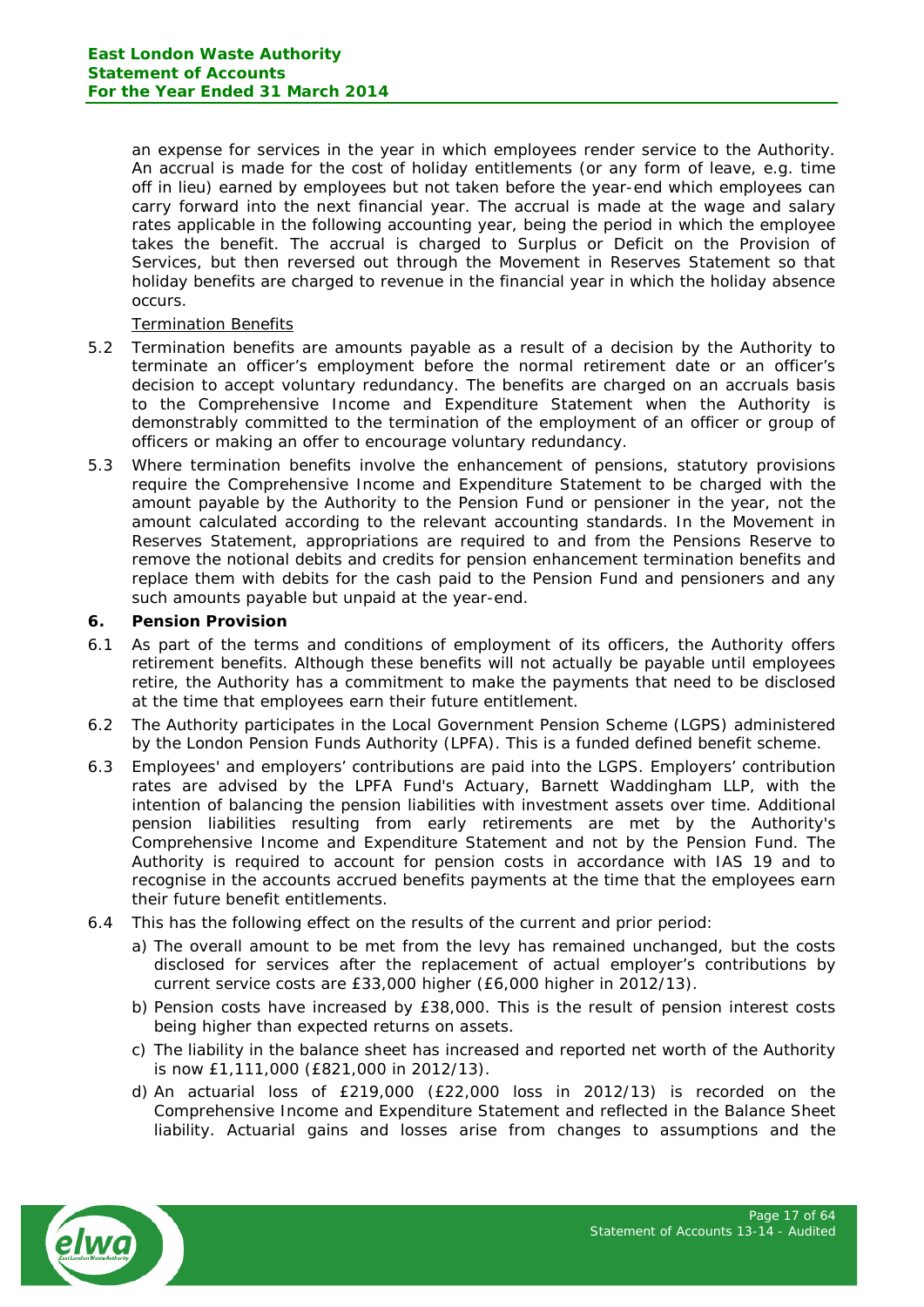differences between expected and actual returns. Further details are shown in Note 28.

- 6.5 The International Accounting Standards Board published a final version of the revised IAS 19 standard which applies for the accounting period beginning 1 April 2013.
- 6.6 In summary, the main changes that affect the pension comprehensive income and expenditure charge are:
	- a) Removal of the expected return on assets, which has been replaced by a net interest cost comprising interest income on the assets and interest expense on the liabilities, both are calculated with reference to the discount rate;
	- b) Some labelling changes, i.e. Current and past service costs , curtailments and settlements are listed under the heading 'Service Cost';
	- c) Administration expenses, previously deducted from actual and expected returns on assets, are now accounted for within the comprehensive income and expenditure charge.

# **7. Discretionary Benefits**

7.1 The Authority also has restricted powers to make discretionary awards of retirement benefits in the event of early retirements. Any liabilities estimated to arise as a result of an award to any member of staff are accrued in the year of the decision to make the award and accounted for using the same policies as are applied to the Local Government Pension Scheme.

## **8. Financial Instruments**

8.1 Financial Instruments represent transactions, with a contract, which result in a financial asset for one entity and a financial liability for another. Financial Instruments cover both financial liabilities and assets.

## Financial Liabilities

- 8.2 Financial liabilities are recognised on the Balance Sheet when the Authority becomes a party to the contractual provisions of a financial instrument and are initially measured at fair value and are carried at their amortised cost. Annual charges to the Financing and Investment Income and Expenditure line in the Comprehensive Income and Expenditure Statement for interest payable are based on the carrying amount of the liability, multiplied by the effective rate of interest for the instrument. The effective interest rate is the rate that exactly discounts estimated future cash payments over the life of the instrument to the amount at which it was originally recognised.
- 8.3 For most of the borrowings that the Authority has, this means that the amount presented in the Balance Sheet is the outstanding principal repayable (plus accrued interest); and interest charged to the Comprehensive Income and Expenditure Statement is the amount payable for the year according to the loan agreement.
- 8.4 Gains and losses on the repurchase or early settlement of borrowing are credited and debited to the Financing and Investment Income and Expenditure line in the Comprehensive Income and Expenditure Statement in the year of repurchase/settlement. However, where repurchase has taken place as part of a restructuring of the loan portfolio that involves the modification or exchange of existing instruments, the premium or discount is respectively deducted from or added to the amortised cost of the new or modified loan and the write-down to the Comprehensive Income and Expenditure Statement is spread over the life of the loan by an adjustment to the effective interest rate.
- 8.5 Where premiums and discounts have been charged to the Comprehensive Income and Expenditure Statement, regulations allow the impact on the Revenue Reserve Balance to be spread over future years. The Authority has a policy of spreading the gain or loss over the term that was remaining on the loan against which the premium was payable or discount receivable when it was repaid. The reconciliation of amounts charged to the

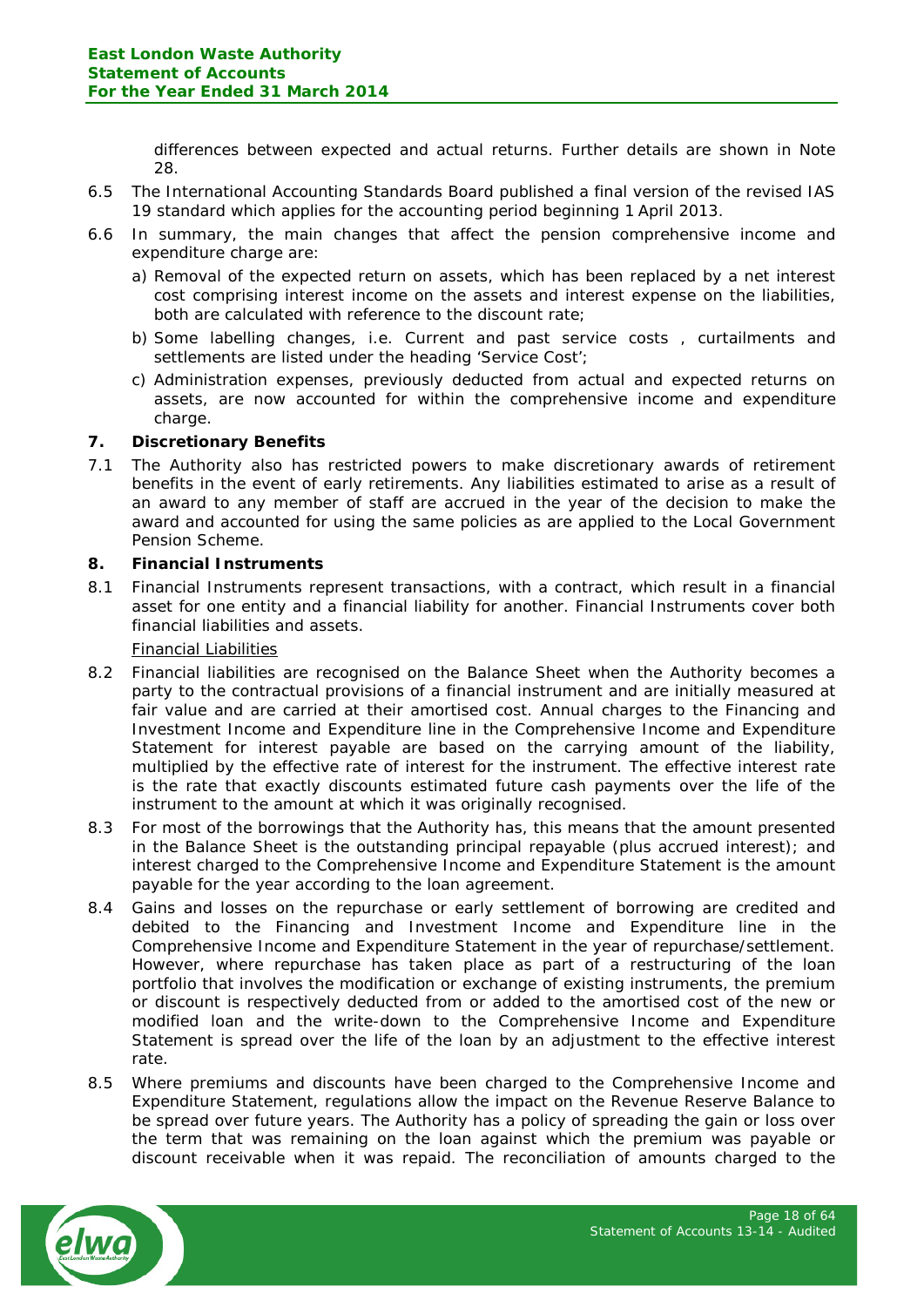Comprehensive Income and Expenditure Statement to the net charge required against the Revenue Reserve Balance is managed by a transfer to or from the Financial Instruments Adjustment Account in the Movement in Reserves Statement.

## Financial Assets

- 8.6 Financial assets are classified into two types:
	- a) Loans and receivables assets that have a fixed or determinable payment, but are not quoted in an active market.
	- b) Available for Sale Assets assets that have a quoted market price and/or do not have fixed or determinable payments.

## **9. Loans and Receivables**

- 9.1 Loans and receivables are recognised on the Balance Sheet when the Authority becomes a party to the contractual provisions of a financial instrument and are initially measured at fair value. They are subsequently measured at their amortised cost. Annual credits to the Financing and Investment Income and Expenditure line in the Comprehensive Income and Expenditure Statement for interest receivable are based on the carrying amount of the asset multiplied by the effective rate of interest for the instrument. For most of the loans that the Authority has made, this means that the amount presented in the Balance Sheet is the outstanding principal receivable (plus accrued interest) and interest credited to the Comprehensive Income and Expenditure Statement is the amount receivable for the year in the loan agreement.
- 9.2 Where assets are identified as impaired because of a likelihood arising from a past event that payments due under the contract will not be made, the asset is written down and a charge made to the relevant service (for receivables specific to that service) or the Financing and Investment Income and Expenditure line in the Comprehensive Income and Expenditure Statement. The impairment loss is measured as the difference between the carrying amount and the present value of the revised future cash flows discounted at the asset's original effective interest rate.
- 9.3 Any gains and losses that arise on the de-recognition of an asset are credited or debited to the Financing and Investment Income and Expenditure line in the Comprehensive Income and Expenditure Statement.

## **10. Government Grants and Contributions**

10.1 Government Grants and other contributions are accounted for on an accruals basis and recognised in the accounting statements when the conditions for their receipt have been complied with and there is reasonable assurance that the grant or contribution will be received.

## **11. Interests in Companies and Other Entities**

11.1 The Authority annually reviews the extent to which other entities (over which the Authority has a material interest) need to be consolidated into Group Accounts. In consolidating the accounts, all transactions and balances between the Authority and the subsidiary would be eliminated in full.

#### **12. Leases**

12.1 Leases are classified as finance leases where the terms of the lease transfer substantially all the risks and rewards incidental to ownership of the property, plant or equipment from the lessor to the lessee. All other leases are classified as operating leases. Where a lease covers both land and buildings, the land and buildings elements are considered separately for classification. Arrangements that do not have the legal status of a lease but convey a right to use an asset in return for payment are accounted for under this policy where fulfilment of the arrangement is dependent on the use of specific assets.

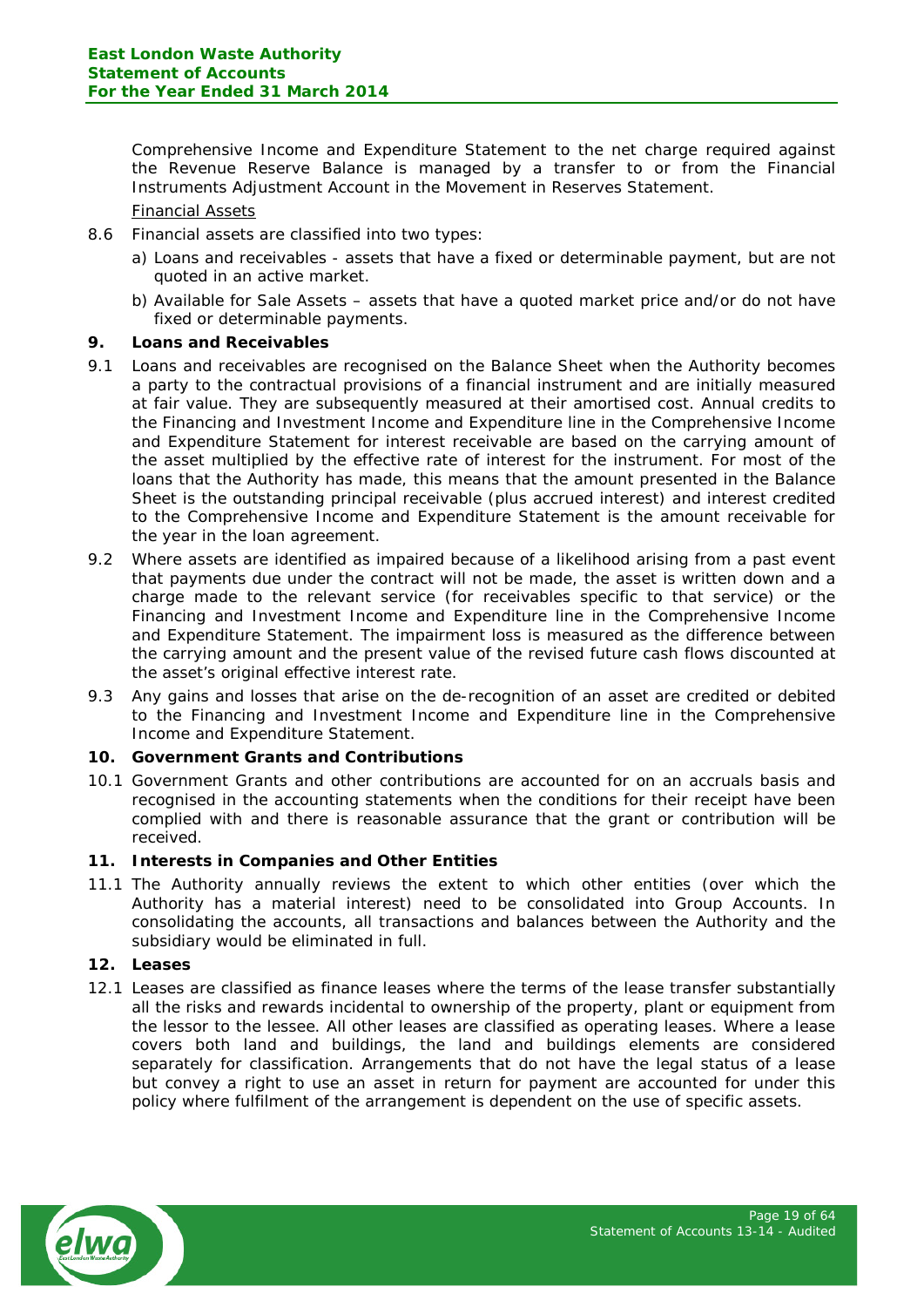#### The Authority as Lessee

#### Finance Leases

- 12.2 Property, plant and equipment held under finance leases is recognised on the Balance Sheet at the commencement of the lease at its fair value measured at the lease's inception (or the present value of the minimum lease payments, if lower). The asset recognised is matched by a liability for the obligation to pay the lessor. Initial direct costs of the Authority are added to the carrying amount of the asset. Premiums paid on entry into a lease are applied to writing down the lease liability. Contingent rents are charged as expenses in the periods in which they are incurred.
- 12.3 Lease payments are apportioned between:
	- a) A charge for the acquisition of the interest in the property, plant or equipment applied to write down the lease liability, and
	- b) A finance charge (debited to the Financing and Investment Income and Expenditure line in the Comprehensive Income and Expenditure Statement).
- 12.4 Property, Plant and Equipment recognised under finance leases is accounted for using the policies applied generally to such assets, subject to depreciation being charged over the lease term if this is shorter than the asset's estimated useful life (where ownership of the asset does not transfer to the Authority at the end of the lease period).
- 12.5 A prudent annual contribution is made from revenue funds towards the deemed capital investment in accordance with statutory requirements. Depreciation and revaluation and impairment losses are therefore substituted by a revenue contribution in the Revenue Reserve Balance, by way of an adjusting transaction with the Capital Adjustment Account in the Movement in Reserves Statement for the difference between the two.

# Operating Leases

12.6 Rentals paid under operating leases are charged to the Comprehensive Income and Expenditure Statement as an expense of the services benefitting from use of the leased property, plant or equipment. Charges are made on a straight-line basis over the life of the lease, unless another systematic basis is more representative of the benefits received by the Authority.

## The Authority as Lessor

## Finance Leases

- 12.7 Where the Authority grants a finance lease over a property or an item of plant or equipment, the relevant asset is written out of the Balance Sheet as a disposal. At the commencement of the lease, the carrying amount of the asset in the Balance Sheet (whether Property, Plant and Equipment or Assets Held for Sale) is written off to Net Operating Expenditure in the Comprehensive Income and Expenditure Statement as part of the gain or loss on disposal. A gain, representing the Authority's net investment in the lease, is credited to the same line in the Comprehensive Income and Expenditure Statement also as part of the gain or loss on disposal (i.e. netted off against the carrying value of the asset at the time of disposal), matched by a lease (long-term debtor) asset in the Balance Sheet.
- 12.8 Lease rentals receivable are apportioned between:
	- a) A charge for the acquisition of the interest in the property applied to write down the lease debtor (together with any premiums received), and
	- b) Finance income (credited to the Financing and Investment Income and Expenditure line in the Comprehensive Income and Expenditure Statement).
- 12.9 The gain credited to the Comprehensive Income and Expenditure Statement on disposal is not permitted by statute to increase the Revenue Reserve Balance and is required to be treated as a capital receipt. Where a premium has been received, this is posted out of the Revenue Reserve Balance to the Capital Receipts Reserve in the Movement in

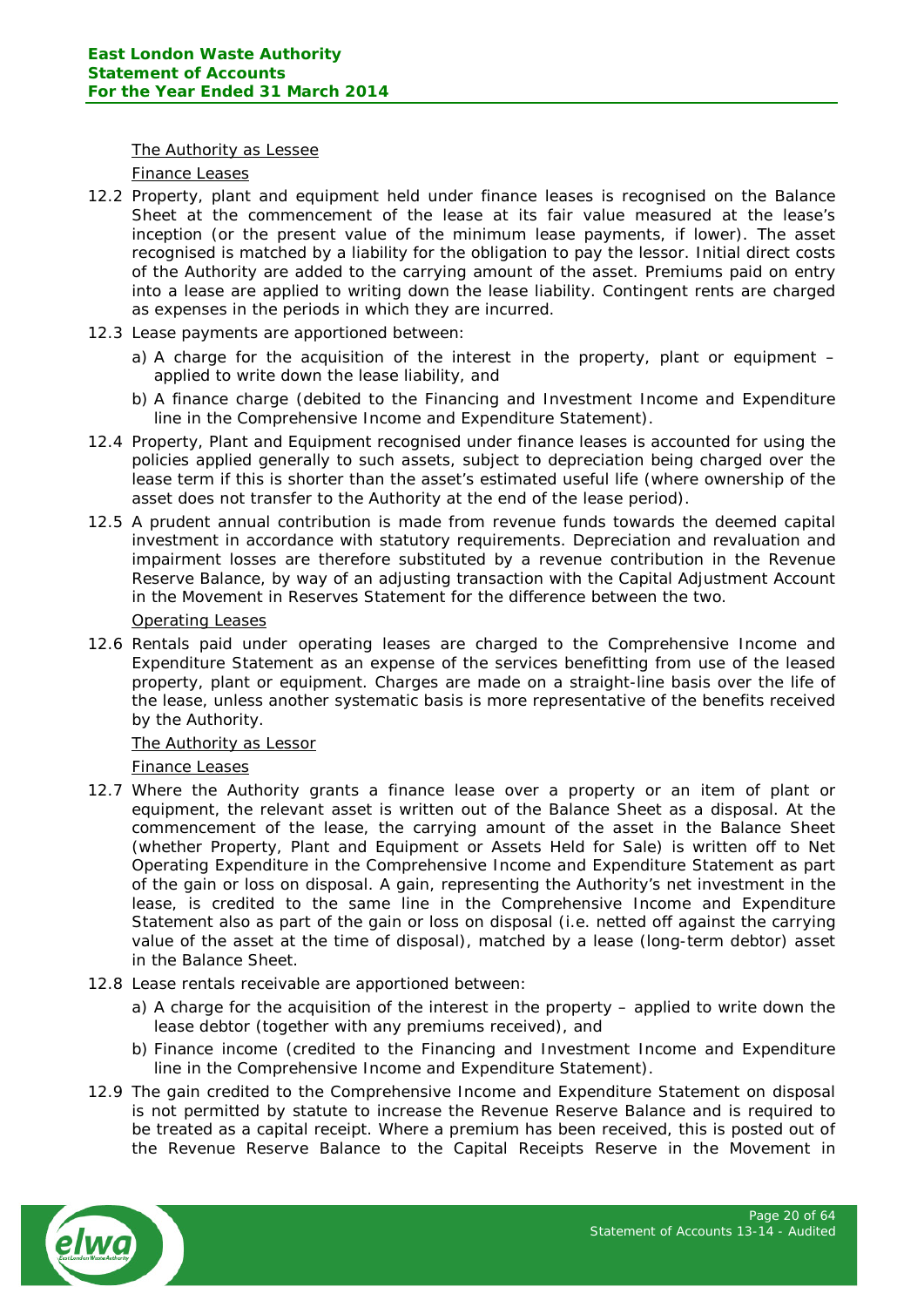Reserves Statement. Where the amount due in relation to the lease asset is to be settled by the payment of rentals in future financial years, this is posted out of the Revenue Reserve Balance to the Deferred Capital Receipts Reserve in the Movement in Reserves Statement. When the future rentals are received, the element for the capital receipt for the disposal of the asset is used to write down the lease debtor. At this point, the deferred capital receipts are transferred to the Capital Receipts Reserve.

12.10 The written-off value of disposals is not a charge against the Levy, as the cost of noncurrent assets is fully provided for under separate arrangements for capital financing. Amounts are therefore appropriated to the Capital Adjustment Account from the Revenue Reserve Balance in the Movement in Reserves Statement.

Operating Leases

12.11 Where the Authority grants an operating lease over a property or an item of plant or equipment, the asset is retained in the Balance Sheet. Rental income is credited to Net Operating Expenditure in the Comprehensive Income and Expenditure Statement. Credits are made on a straight-line basis over the life of the lease, even if this does not match the pattern of payments (e.g. there is a premium paid at the commencement of the lease). Initial direct costs incurred in negotiating and arranging the lease are added to the carrying amount of the relevant asset and charged as an expense over the lease term on the same basis as rental income.

# **13. Property, Plant and Equipment**

- 13.1 All expenditure on the acquisition, creation or enhancement of non-current assets is capitalised on an accruals basis in the accounts. Expenditure on fixed assets is capitalised provided that the fixed asset yields benefits to the Authority and the service it provides for a period of more than one year. This excludes expenditure on routine repairs and maintenance of non-current assets which is charged direct to the Comprehensive Income and Expenditure Statement.
- 13.2 Under the adaptation to International Financial Reporting Interpretations Committee (IFRIC) 12, a PFI asset should initially be recorded as both an asset and liability at the present value of the minimum lease payments, which is equal to the cost of the assets constructed in a PFI scheme.
- 13.3 Fixed assets related to the PFI Scheme have been valued by the waste management contractor, who has current and expert knowledge of the assets in question. The last revaluation was carried out on a replacement cost basis in 2009/10. Fixed assets are classified into the groupings required by the 2013-14 Code of Practice on Local Authority Accounting. Land, operational properties and other operational assets are included in the balance sheet at the lower of net current replacement cost and net realisable value in existing use.
- 13.4 Fixed assets are revalued sufficiently regularly to ensure that their carrying value is not materially different from fair value but as a minimum every five years. Properties regarded by the Authority as operational were valued on the basis of open market value for their existing use, or where this could not be assessed because there was no market for the subject asset, the depreciated replacement cost (DRC).
- 13.5 Properties regarded by the Authority as non-operational have been valued on the basis of open market value.
- 13.6 Any surpluses arising from movements in the general level of prices will be credited to the Revaluation Reserve. Any deficit will be debited to the Revaluation Reserve where a credit balance exists for that specific asset, otherwise the debit will be reflected in the Comprehensive Income and Expenditure Statement and reversed out in the Statement of the Movement on the Revenue Reserve Balance. A review, including an assessment for impairment, is carried out each year to assess material changes to the value or useful life of fixed assets. Where the impairment is due to a clear loss of economic benefit, IFRS

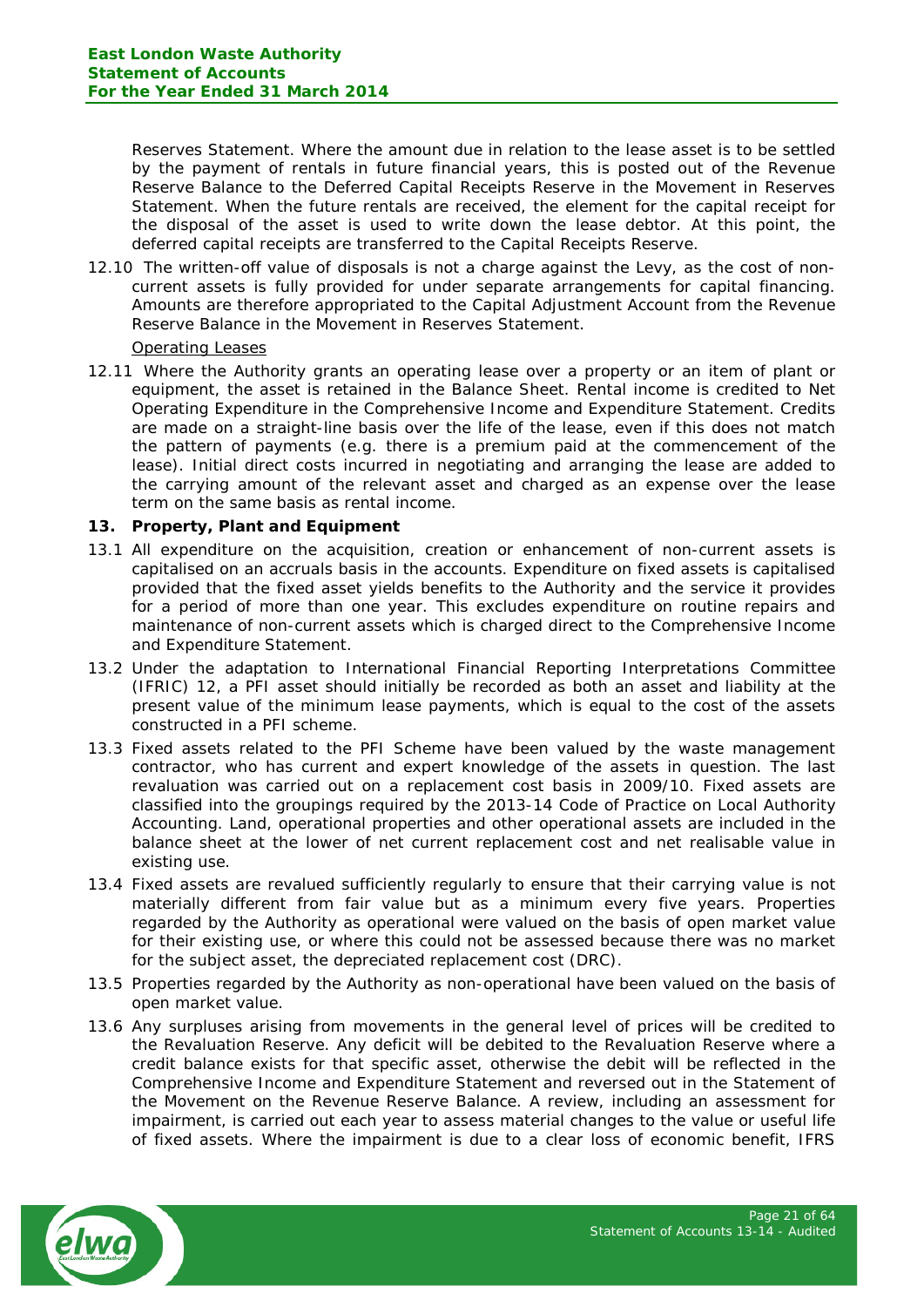requires that the loss is charged to the Comprehensive Income and Expenditure Statement and reversed out in the Movement in Reserves Statement.

## **14. Depreciation**

- 14.1 Depreciation is provided for on all Property, Plant and Equipment assets by the systematic allocation of their depreciable amounts over their useful lives. An exception is made for assets without a determinable finite useful life (i.e. freehold land and certain Community Assets) and assets that are not yet available for use (i.e. assets under construction).
	- a) Operational assets are depreciated on a straight-line basis over a maximum period of 25 years.
	- b) Newly acquired assets are not depreciated until the following year.
	- c) Depreciation is provided on assets in the year of disposal.
- 14.2 Where an item of Property, Plant and Equipment has major components whose cost is significant in relation to the total cost of the item, the components are depreciated separately.
- 14.3 Revaluation gains are also depreciated, with an amount equal to the difference between current depreciation charged and the depreciation that would have been chargeable based on the historic cost of the assets. The difference is transferred from the Revaluation Reserve to the Capital Adjustment Account.

#### **15. Component Accounting**

- 15.1 IAS 16 Property, Plant and Equipment (PPE) sets out the requirements for separate component depreciation of PPE assets that are significant in relation to the total asset cost.
- 15.2 The Authority will allocate the amount recognised in respect of an item of property, plant and equipment to its significant parts and depreciate separately each such part. For example, a property will be separated into its land and building component and depreciated separately.
- 15.3 A significant part of an item of PPE may have a useful life and a depreciation method that are the same as the useful life and the depreciation method of another significant part of the same item. Such parts may be grouped in determining the depreciation charge.
- 15.4 The Code of Practice on Local Authority Accounting in the United Kingdom (the Code) requires all local authorities to establish an accounting policy for the componentisation of their assets and to apply that policy as assets are acquired, enhanced and revalued.
- 15.5 Authorities are required to implement component requirement prospectively with effect from 1 April 2010 and are applicable to:
	- a) Enhancement expenditure incurred,
	- b) Acquisition expenditure incurred, and
	- c) Revaluation carried out
- 15.6 The Authority will consider assets for componentisation upon revaluation. The principal asset that the Authority holds on its balance sheet relates to its PFI asset. The next planned revaluation of this asset is in 2014/15.

#### **16. Disposals and Non-current Assets Held for Sale**

16.1 When it becomes probable that the carrying amount of an asset will be recovered principally through a sale transaction rather than through its continuing use, it is reclassified as an Asset Held for Sale. The asset is revalued immediately before reclassification and then carried at the lower of this amount and fair value less costs to sell. Where there is a subsequent decrease to fair value less costs to sell, the loss is posted to Net Operating Expenditure in the Comprehensive Income and Expenditure

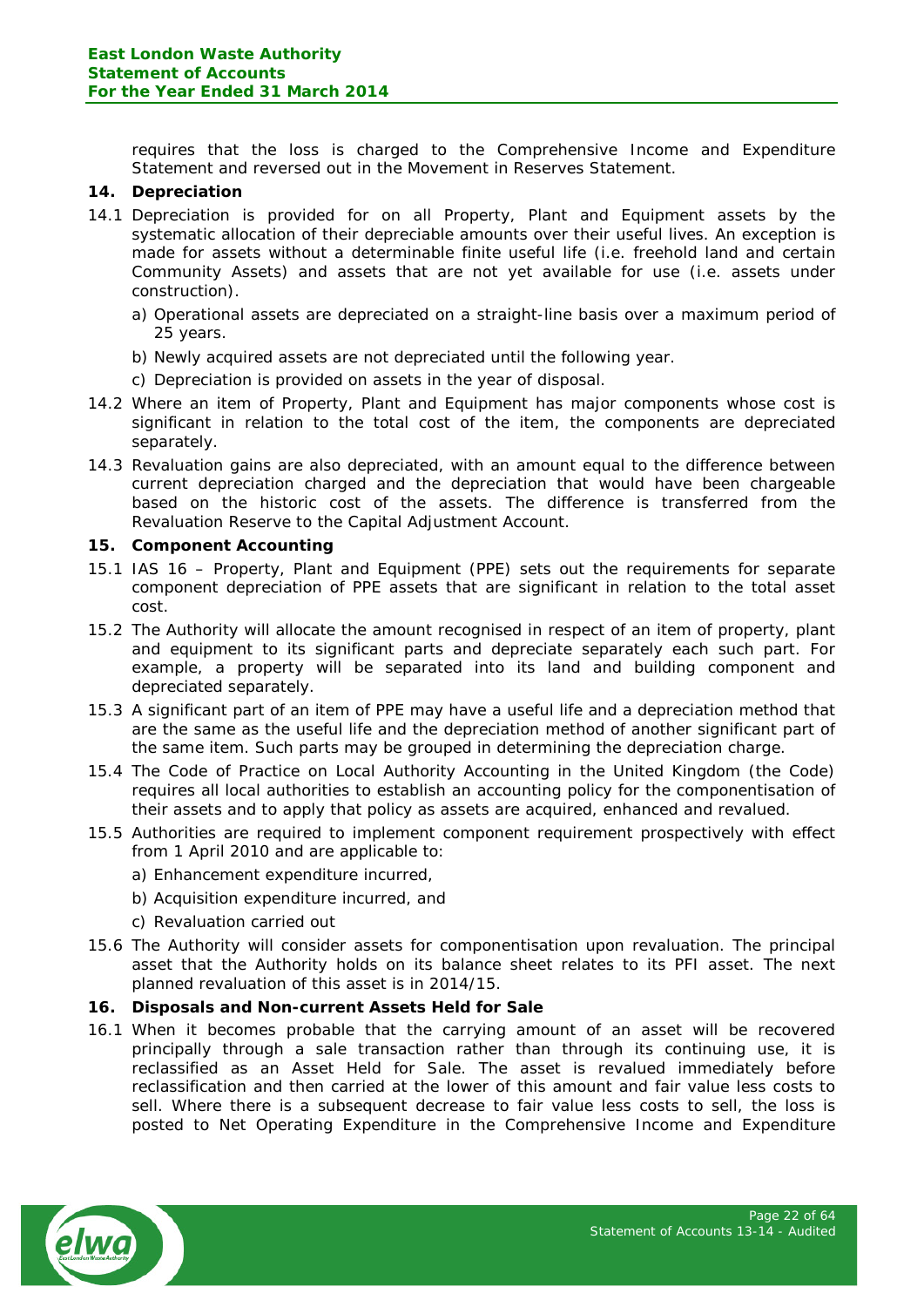Statement. Gains in fair value are recognised only up to the amount of any previous losses recognised in the Surplus or Deficit on Provision of Services.

- 16.2 Depreciation is not charged on Assets Held for Sale. If assets no longer meet the criteria to be classified as Assets Held for Sale, they are reclassified back to non-current assets and valued at the lower of their carrying amount before they were classified as held for sale; adjusted for depreciation, amortisation or revaluations that would have been recognised had they not been classified as Held for Sale, and their recoverable amount at the date of the decision not to sell.
- 16.3 Assets that are to be abandoned or scrapped are not reclassified as Assets Held for Sale. When an asset is disposed of or decommissioned, the carrying amount of the asset in the Balance Sheet (whether Property, Plant and Equipment or Assets Held for Sale) is written off to the Other Operating Expenditure line in the Comprehensive Income and Expenditure Statement as part of the gain or loss on disposal. Receipts from disposals (if any) are credited to the same line in the Comprehensive Income and Expenditure Statement also as part of the gain or loss on disposal (i.e. netted off against the carrying value of the asset at the time of disposal). Any revaluation gains accumulated for the asset in the Revaluation Reserve are transferred to the Capital Adjustment Account.
- 16.4 Amounts received for a disposal in excess of £10,000 are categorised as capital receipts. The balance of receipts is required to be credited to the Capital Receipts Reserve, and can then only be used for new capital investment or set aside to reduce the Authority's underlying need to borrow (the capital financing requirement). Receipts are appropriated to the Reserve from the Revenue Reserve Balance in the Movement in Reserves Statement.
- 16.5 The written-off value of disposals is fully provided for under separate arrangements for capital financing. Amounts are appropriated to the Capital Adjustment Account from the Revenue Reserve Balance in the Movement in Reserves Statement.

## **17. Private Finance Initiative (PFI) and Similar Contracts**

- 17.1 PFI and similar contracts are agreements to receive services, where the responsibility for making available the property, plant and equipment needed to provide the services passes to the PFI contractor. As the Authority is deemed to control the services that are provided under its PFI schemes, and as ownership of the property, plant and equipment will pass to the Authority at the end of the contracts for no additional charge, the Authority carries the assets used under the contracts on its Balance Sheet as part of Property, Plant and Equipment.
- 17.2 In December 2002, the Authority entered into a PFI contract.
- 17.3 In accordance with IFRIC 12, all PFI arrangements have been reflected on the Authority's balance sheet. The financial liability has been recognised as per the finance lease principles under International Accounting Standard (IAS) 17.
- 17.4 The fixed assets associated with the contract have been recognised in the Authority's balance sheet at fair value, and the assets will be revalued and depreciated in line with the Authority's policies for the accounting of Property, Plant and Equipment.
- 17.5 The annual amounts payable to the PFI operator are analysed into five elements:
	- a) The value of services received during the year, which is charged to the Comprehensive Income and Expenditure Statement.
	- b) An interest charge of 5.99% reflecting the implicit rate of interest on the finance lease on the outstanding balance sheet liability, which is charged to the Comprehensive Income and Expenditure Statement.
	- c) Contingent rent, which relates to any increase in the amount to be paid for property arising during the contract. This is then debited to the Financing and Investment Income and Expenditure line in the Comprehensive Income and Expenditure Statement.

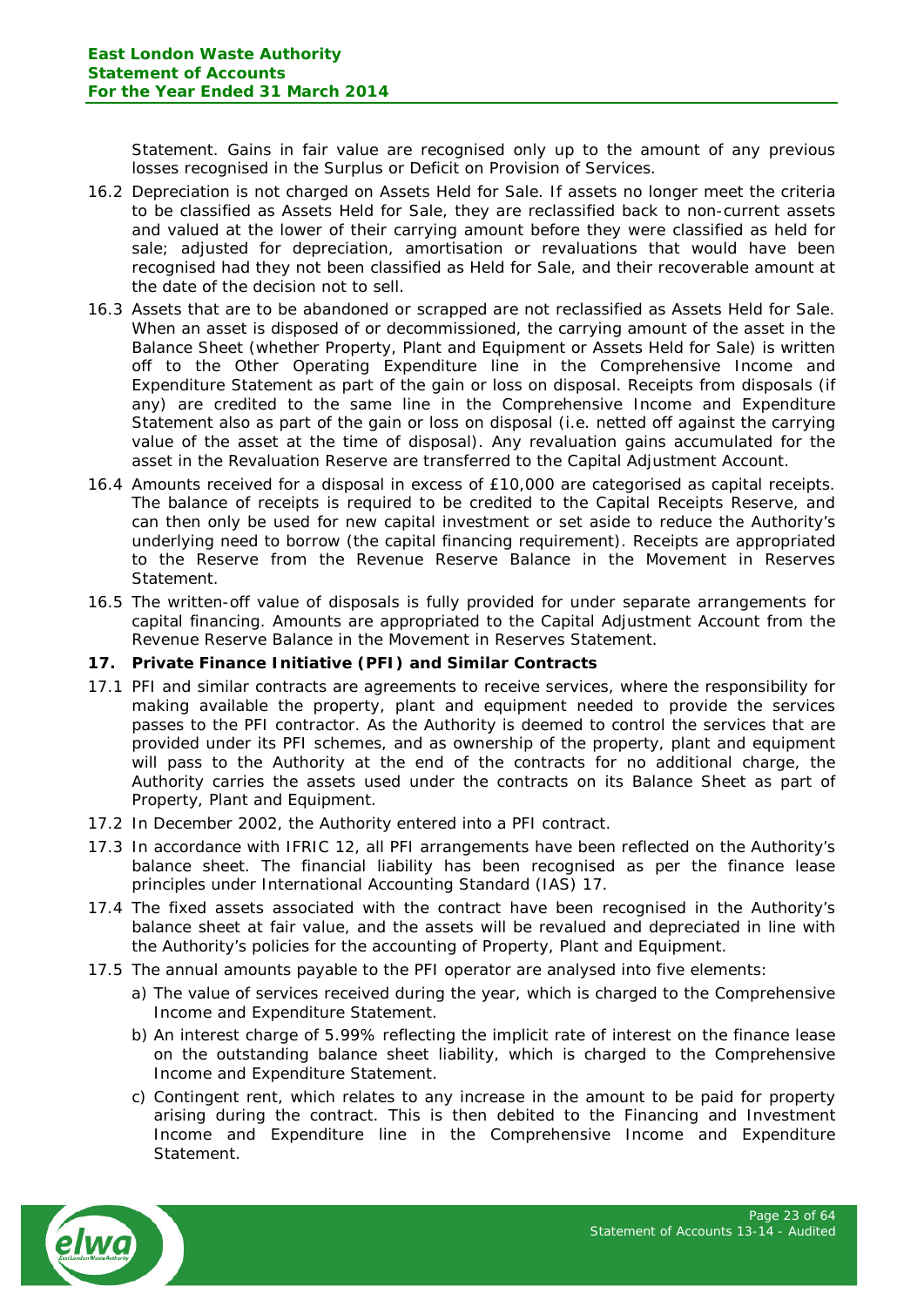- d) The payment towards the liability, which writes down the liability in the Balance Sheet.
- e) Lifecycle replacement costs, when appropriate, a proportion of the amounts payable is posted to the Balance Sheet as a prepayment and then recognised as additions to Property, Plant and Equipment when the relevant works are eventually carried out.

# **18. Reserves**

- 18.1 The Authority sets aside specific amounts as reserves for future purposes or to cover contingencies. Reserves are created by appropriating amounts out of the Revenue Reserve Balance in the Movement in Reserves Statement. When expenditure to be financed from a reserve is incurred, it is charged to the appropriate category in that year to score against the Surplus or Deficit on the Provision of Services in the Comprehensive Income and Expenditure Statement. The reserve is then appropriated back into the Revenue Reserve Balance in the Movement in Reserves Statement so that there is no net charge against the Levy for the expenditure.
- 18.2 The Revenue Reserve is the statutory fund into which all the receipts of an Authority are required to be paid and out of which all liabilities of the Authority are to be met, except to the extent that statutory rules might provide otherwise.
- 18.3 A Capital Reserve exists primarily to enable expenditure to be financed without the need to borrow or use capital receipts.
- 18.4 The Pension Reserve has been set up as part of the requirement to comply with IAS 19, Accounting for Pension Costs. It represents the actuarially calculated deficit between the value of all pension liabilities and the assets held by the London Pensions Fund Authority (LPFA) as at the 31 March 2014. The deficit also includes the difference between the cost of statutorily required payments to the LPFA and the IAS 19 accounting cost charged to the Net Cost of Services in the Comprehensive Income and Expenditure Statement. Further information relating to the Net Pension Liability is shown in Note 28 to the Accounts.
- 18.5 The PFI Contract Reserve was set up in pursuance of the Authority's agreed policy to match income and expenditure in respect of the IWMS/PFI Contract over its 25 year duration from December 2002. The reserve ensures a smoother levy profile by avoiding exceptional levy increases especially in years when, under the terms of the IWMS/PFI Contract, the cost is expected to be subject to significant stepped increases to meet higher recycling and recovery targets.
- 18.6 The Capital Adjustment Account is a non-cash backed reserve, which represents amounts set aside from revenue resources and capital receipts to finance expenditure on fixed assets and also for the repayment of external loans and certain other capital financing transactions.
- 18.7 From the 1 April 2007, the Authority is required to record unrealised revaluation gains and losses arising from holding fixed assets in a designated Revaluation Reserve. The reserve is matched by fixed assets within the Balance Sheet and therefore not available to finance expenditure.
- 18.8 The Accumulated Absences Reserve reflects untaken leave balances outstanding as at the 31 March 2014.

## **19. Charges to Revenue**

- 19.1 External interest payable (charged on an accruals basis) is charged to the Comprehensive Income and Expenditure Statement.
- 19.2 Amounts set aside from revenue for the repayment of external loans to finance capital expenditure or as transfers to other reserves are excluded from the Comprehensive Income and Expenditure Statement and disclosed separately on the Movement in Reserves Statement.

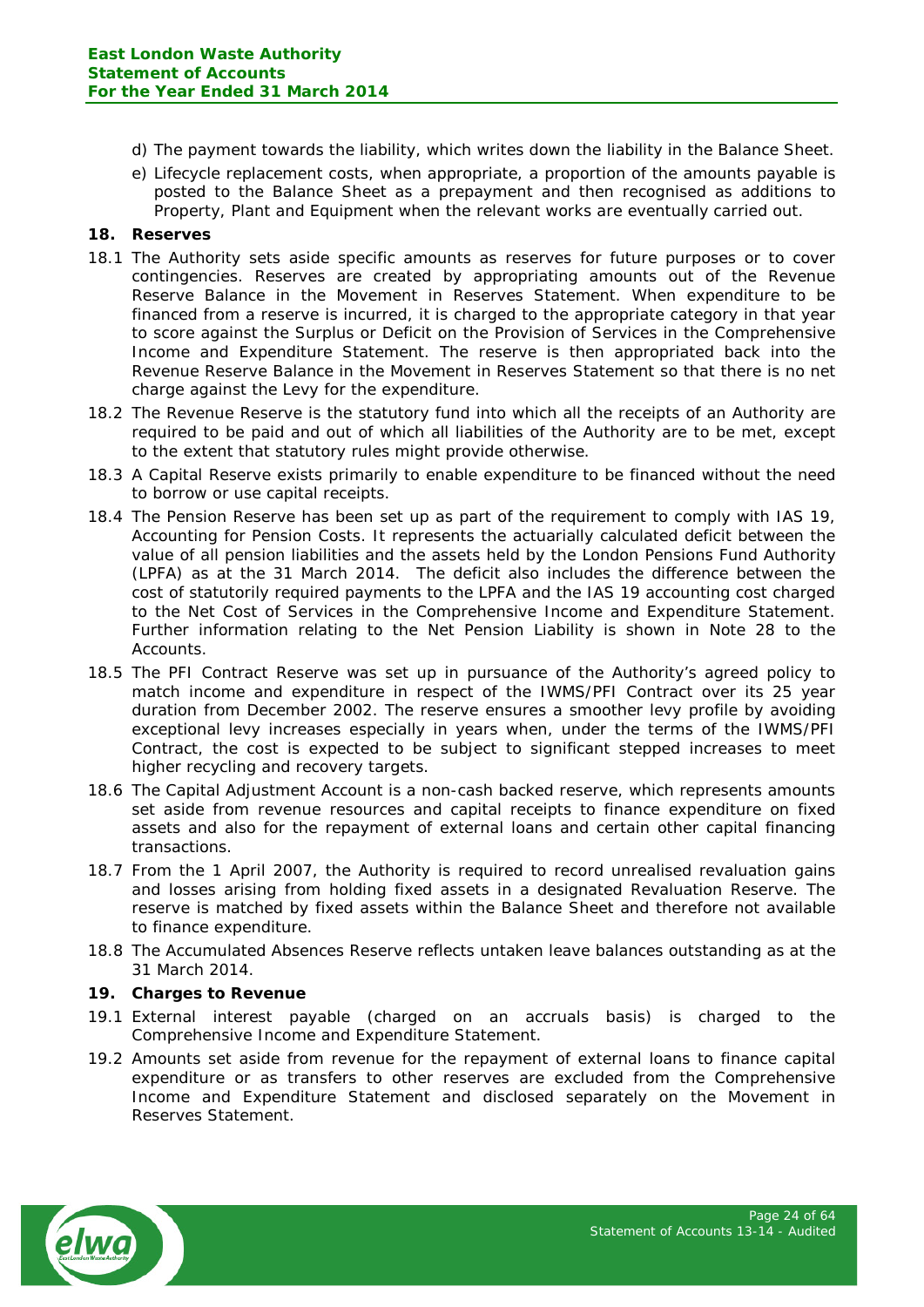# **20. Value Added Tax**

20.1 All expenditure and income figures in the Accounts are stated exclusive of Value Added Tax.

# **21. Redemption of Debt**

21.1 ELWA's Treasury Management function is administered by the London Borough of Redbridge on behalf of ELWA. The Local Government and Housing Act 1989 requires that a Minimum Revenue Provision be charged to the Revenue Reserve and set aside for the repayment of debt.

# **22. Financial Relationship between the Authority and Constituent Councils**

22.1 Many of the Authority's day to day administrative and support functions during the year were run on an agency basis utilising resources from the London Boroughs of Barking & Dagenham, Havering, Newham and Redbridge.

# **23. Financial Relationships with Companies and other Organisations**

23.1 In accordance with IAS 24 local authorities are required to prepare a full set of group Statement of Accounts where they have material interests in subsidiaries, associates and joint ventures. This also includes consideration of interests in other statutory bodies. The Authority does have a financial relationship with some bodies and this is explained in Note 24 to the Accounts.

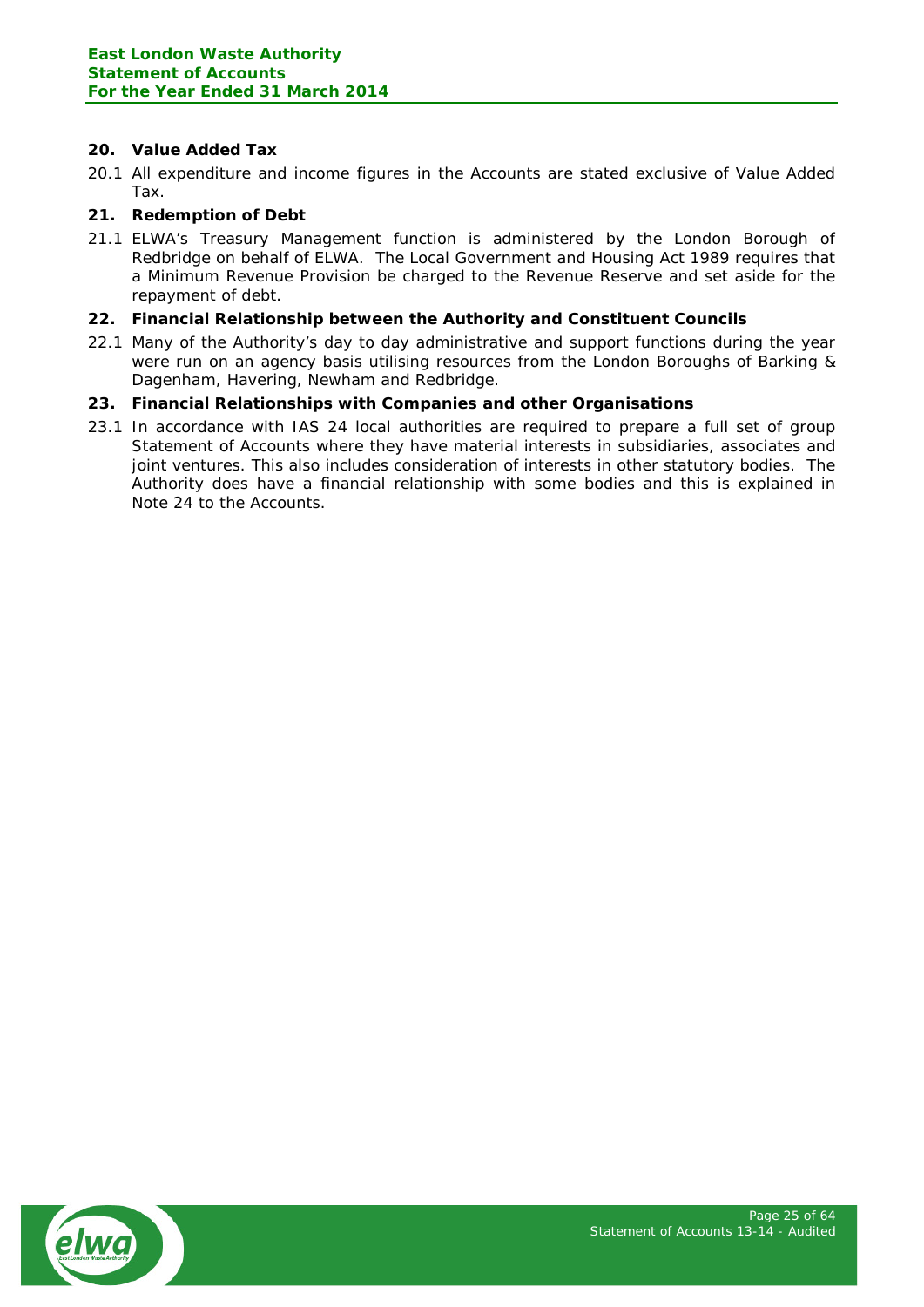# <span id="page-25-0"></span>**NOTES TO THE STATEMENT OF ACCOUNTS**

## **1. Adoption of New Accounting Standards**

Accounting Standards that have been issued but have not yet been adopted

- 1.1 The Code of Practice on Local Authority Accounting in the United Kingdom 2013/14 has introduced a number of changes to accounting policies which will be required from 1 April 2014 as follows:
- 1.2 IFRS 10: Consolidated Financial Statements. This standard introduces a new definition of control which is used to determine which entities are consolidated for the purpose of group accounts. The Authority has no material subsidiary and therefore IFRS 10 is not expected to have impact on the 2013/14 Accounts.
- 1.3 IFRS 11: Joint Arrangements: This standard addresses the accounting for a "joint arrangement", which is defined as a contractual arrangement over which two or more parties have joint control. These are classified as either a joint venture or a joint operation. The Authority has no material joint venture arrangements.
- 1.4 IFRS 12: Disclosures of Involvement with other Entities: This is a consolidated disclosure standard requiring a range of disclosures about an entities interests in subsidiaries, joint arrangements, associates and unconsolidated "structured entities".
- 1.5 IAS 27: Separate Financial Statements and IAS 28: Investments in Associates and Joint Ventures These standards have been amended to conform to the changes in IFRS 10, IFRS 11 and IFRS 12. As these amendments do not give rise to material changes in the financial statements, there is no impact as a result of changes to IAS 27 and IAS 28.
- 1.6 IAS 32: Financial Instruments Presentation. The Code references to amended application guidance when offsetting a financial asset and a financial liability. As gains and losses are separately identified in the Comprehensive Income and Expenditure Account no further disclosure is required.

## **2. Critical Judgements in applying Accounting Policies**

- 2.1 In applying the accounting policies set out in the Statement of Accounting Policies section of the Statement of Accounts, the Authority has had to make certain judgments about complex transactions or those involving uncertainty about future events. The only critical judgement made in the Statement of Accounts is as follows.
- 2.2 There is a degree of uncertainty about future levels of Government funding for Local Government. The Authority is funded by a levy on the four Constituent Boroughs. The agreements in place with the Constituent Boroughs stipulate payment of the levy. However, the Constituent Boroughs are subject to pressures that will impose constraints on future levy increases. This in turn limits the Authority's capacity to increase the Levy to fund its commitments.

#### **3. Assumptions made about the future and other major sources of estimation uncertainty**

- 3.1 The Statement of Accounts contains estimated figures that are based on assumptions made by the Authority about the future or that are otherwise uncertain. Estimates are made taking into account historical experience, current trends and other relevant factors. However, because balances cannot be determined with certainty, actual results could be materially different from the assumptions and estimates.
- 3.2 The items in the Authority's Balance Sheet at 31 March 2014 for which there is significant risk of material adjustment in the forthcoming financial year are as follows:

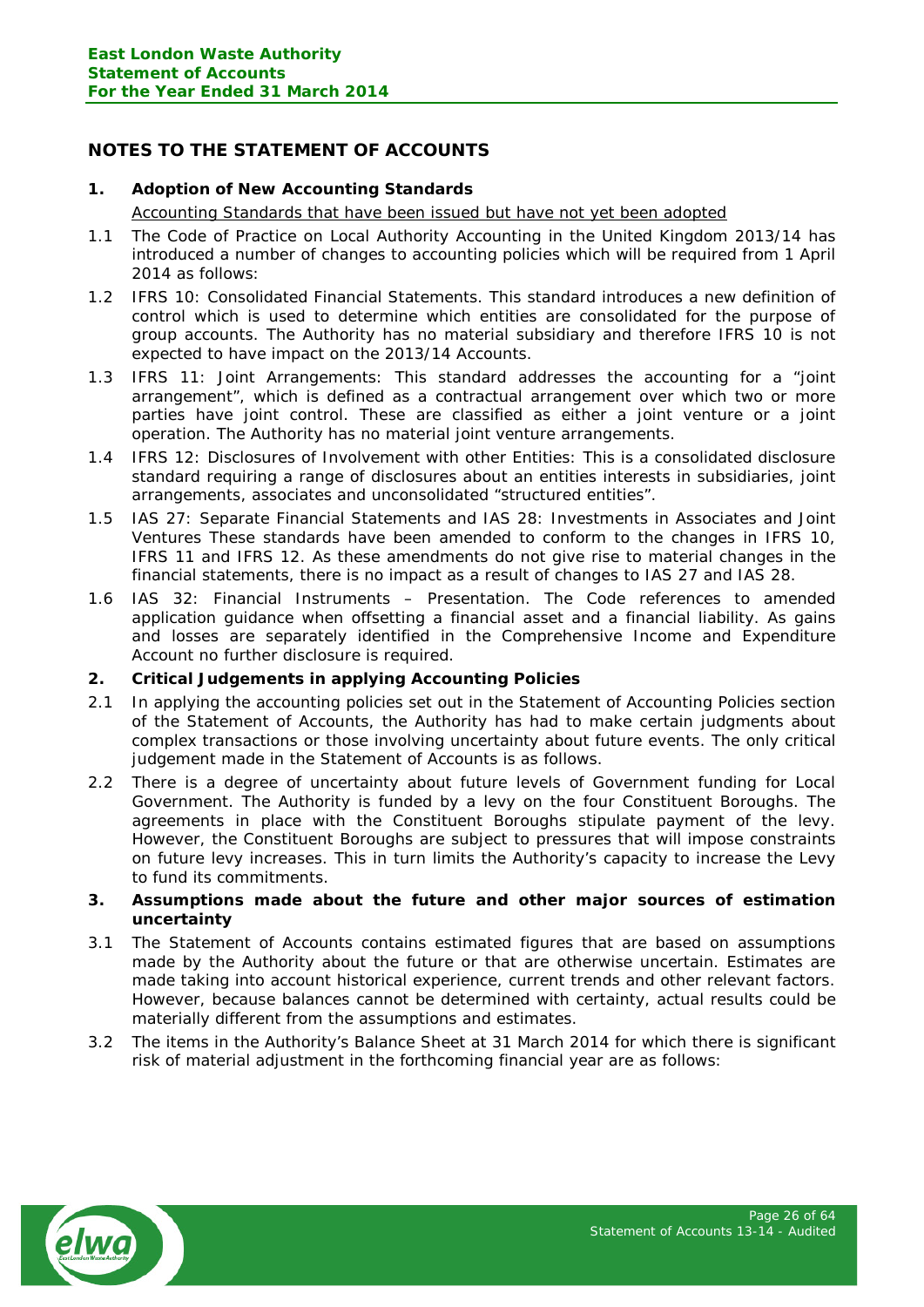| <b>I</b> tem                        | Uncertainties                                                                                                                                                                                                                                                                                                                                                                                                               | Effect if actual results differ from<br>assumptions                                                                                                                                                                                                                                                                                                                                     |
|-------------------------------------|-----------------------------------------------------------------------------------------------------------------------------------------------------------------------------------------------------------------------------------------------------------------------------------------------------------------------------------------------------------------------------------------------------------------------------|-----------------------------------------------------------------------------------------------------------------------------------------------------------------------------------------------------------------------------------------------------------------------------------------------------------------------------------------------------------------------------------------|
| Private<br>Finance<br>Initiative    | The PFI contract costs are based on<br>estimation over a period of 25 years.<br>The assumptions made at the beginning<br>of the contract will differ from the<br>original estimate.                                                                                                                                                                                                                                         | The value of the service for each year is<br>charged to Income and Expenditure<br>thus writing down the liability. An<br>increase or decrease in cost will<br>therefore affect the liability.                                                                                                                                                                                           |
| Pensions                            | Estimation of the net liability to pay<br>pensions depends on a number of<br>complex judgements relating to the<br>discount rate used, the rate at which<br>salaries are projected to increase,<br>changes in retirement ages, mortality<br>rates and expected returns on pension<br>fund assets. A consulting actuary is<br>engaged to provide the Authority with<br>expert advice about the assumptions to<br>be applied. | The effects on the present value of the<br>pension's total obligation can be<br>measured. For instance a 0.1%<br>decrease in the discount rate<br>assumption would result in the total<br>obligation increasing by £51,000.<br>However, the assumptions interact in<br>complex ways. The Authority's actuary<br>uses their experience to make the<br>necessary adjustments accordingly. |
| Property,<br>Plant and<br>Equipment | Assets are depreciated over useful lives<br>that are dependent on assumptions<br>about the level of repairs and<br>maintenance that will be incurred in<br>relation to individual assets.                                                                                                                                                                                                                                   | If the useful life of assets is reduced,<br>depreciation increases and the carrying<br>amount of the assets falls. For example,<br>1 year's reduction in useful life would<br>currently result in an increased<br>depreciation of £499,000 per year.                                                                                                                                    |

# **4. Prior Period Adjustment**

4.1 Prior period adjustments have been made to the Authority's 2012/13 published financial statements in relation to the following:

Changes to IAS 19 Accounting Standard

4.2 There have been a number of significant changes in relation to International Accounting Standard 19 (IAS 19) Employee Benefits. This has resulted in changes to accounting treatment for financial years commencing on or after 1 January 2013.

4.3 The main changes relate to:

## Expected Return on Assets.

4.4 This figure relates to the return on pension scheme assets. Advance credit for anticipated outperformance of return seeking assets (such as equities) is no longer permitted by IAS 19. This has been replaced with an equivalent figure calculated using a discount rate derived from corporate bond indices, Merrill Lynch AA rated bond yield curve 25 year point.

# Asset Disclosures

4.5 IAS 19 requires a much more detailed breakdown of the Pension Fund's assets. The values of the assets, broken down into different classes that distinguish between the nature and risk now need to be disclosed. The disclosure included within the Authority's 2012/13 published financial statements only showed the main categories of equities, bonds, property and cash. As a result of the change some categories are split further.

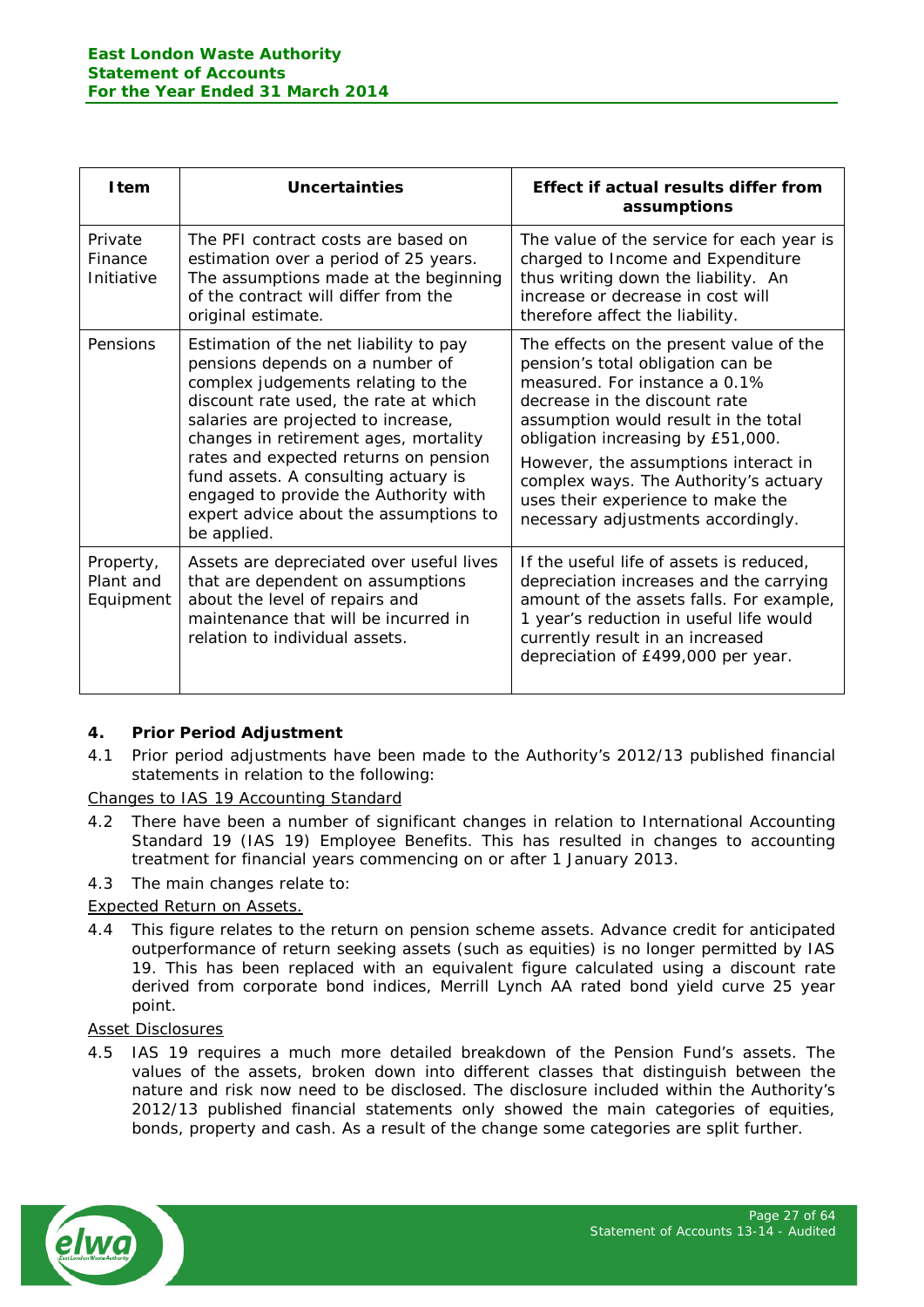#### Disclosure Presentation

- 4.6 In order to be consistent with the new requirements of IAS 19 the disclosures in relation to the Authority's defined benefit pension scheme have changed from those published in 2012/13. The intention of the changes to the accounting standard is that the presentation of information is easier for the user to understand.
- 4.7 The impact of these changes on the Authority's published core statements is shown in note 28. Where disclosures have been restated, the 2012/13 column on the disclosure table is headed 'Restated 2012/13'.
- 4.8 With regard to any impact on the Comprehensive Income and Expenditure Statement; under IAS 19 the 2012/13 pension cost would have increased by £27,000 but this adjustment has not been made on grounds of materiality. There is no impact on the Authority's Balance Sheet.

## **5. Events after the Balance Sheet date**

- 5.1 The Statement of Accounts was authorised for issue by the Finance Director on 30 June 2014. Events taking place after this date are not reflected in the Statement of Accounts or notes. Where events taking place before this date provide information about conditions existing at 31 March 2014, the figures in the Statement of Accounts and notes have been adjusted in all material respects to reflect the impact of this information.
- 5.2 There are no events after the balance sheet date that require an adjustment to be made to the Statement of Accounts.
- 5.3 There was a fire at the Authority's Frog Island waste management facility on 4th August 2014. The facility is currently held in the accounts at a total value of £49,560,000.
- 5.4 As at the date of approval of the accounts it is estimated that it could be 12 months before the facility is operating again. In the meantime, waste is being redirected to other sites.
- 5.5 The financial impact of the fire will include the loss of royalty income and increased unitary payments as a result of reduced diversion. The PFI contractor has insurance cover in place but as at the date of approval of the accounts it is not possible to quantify the residual financial impact of the fire for the Authority in any detail.

## **6. Adjustment between accounting basis and funding basis under regulations**

6.1 This note details the adjustments that are made to the total comprehensive income and expenditure recognised by the Authority in the year in accordance with proper accounting practice in order to calculate the resources that are specified by statutory provisions as being available to the Authority to meet future capital and revenue expenditure.

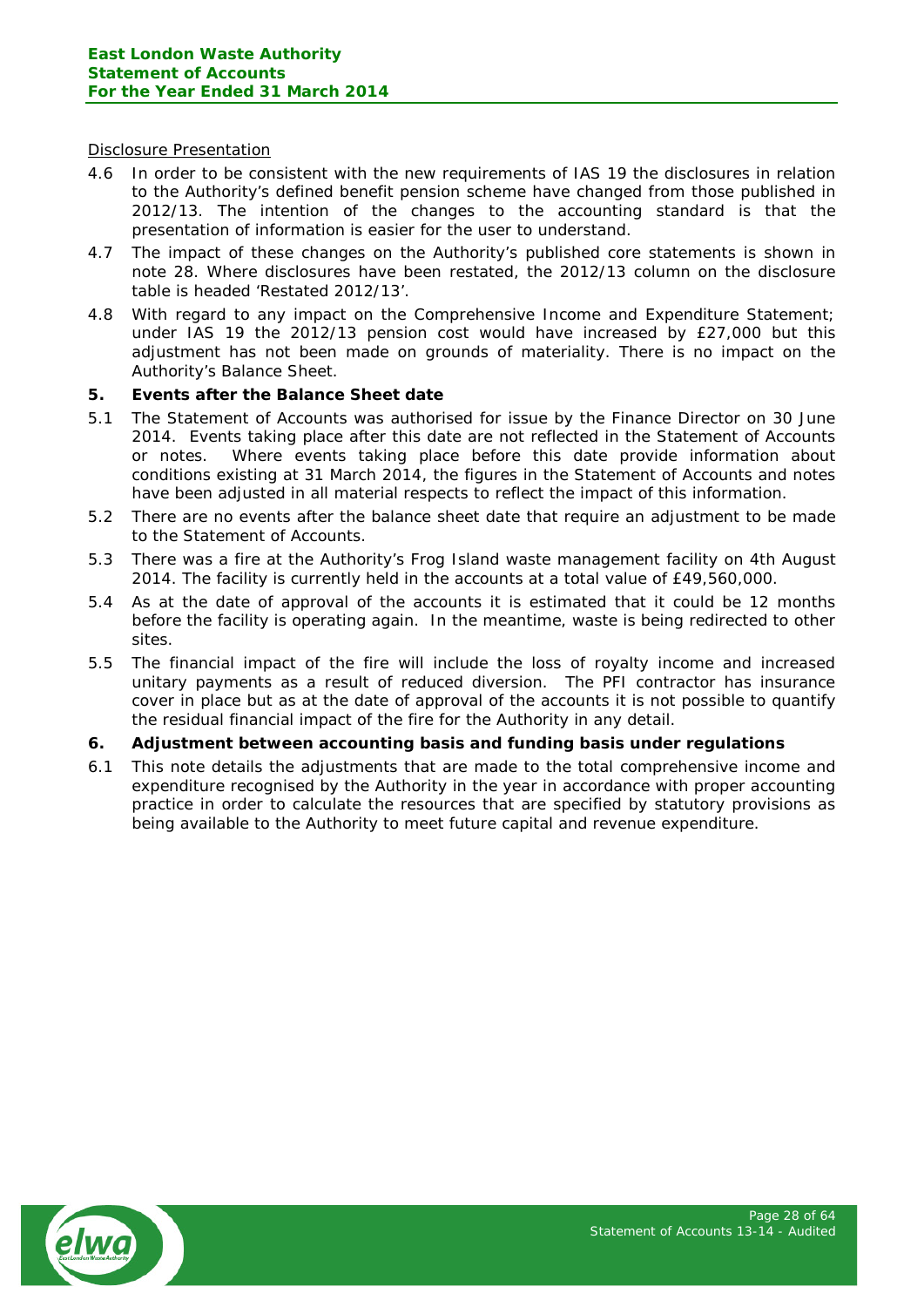# 2013/14

|                                                                                                                                                                                                                              | <b>Usable Reserves</b>             |                         |                                      |                                        |                                                 |  |
|------------------------------------------------------------------------------------------------------------------------------------------------------------------------------------------------------------------------------|------------------------------------|-------------------------|--------------------------------------|----------------------------------------|-------------------------------------------------|--|
|                                                                                                                                                                                                                              | Balance<br>Revenue Reserve<br>£000 | Capital Reserve<br>£000 | eserve<br>∝<br>Contract<br>£000<br>E | Resource<br>Reserve<br>Revenue<br>£000 | Unusable Reserves<br><b>Movement</b> in<br>£000 |  |
| Adjustments primarily involving the Capital Adjustment Account:                                                                                                                                                              |                                    |                         |                                      |                                        |                                                 |  |
| Reversal of Charges for depreciation and impairment of non-current assets                                                                                                                                                    | $-5,984$                           |                         |                                      |                                        | 5,984                                           |  |
| Statutory provision for the financing of capital investment                                                                                                                                                                  | 6863                               |                         |                                      |                                        | $-6,863$                                        |  |
| Other Capital financing charges                                                                                                                                                                                              | 66                                 |                         |                                      |                                        | -66                                             |  |
| Total Adjustments primarily involving the Capital Adjustment Account                                                                                                                                                         | 945                                |                         |                                      |                                        | $-945$                                          |  |
| Adjustment primarily involving the Pension Reserve:                                                                                                                                                                          |                                    |                         |                                      |                                        |                                                 |  |
| Reversal of items relating to retirement benefits debited or credited to the<br>Comprehensive Income and Expenditure Statement (see note 28)                                                                                 | $-71$                              |                         |                                      |                                        | 71                                              |  |
| Adjustments primarily involving the Accumulated Absences Account:                                                                                                                                                            |                                    |                         |                                      |                                        |                                                 |  |
| Amount by which officer remuneration charged to the Comprehensive Income<br>and Expenditure Statement on an accrual basis is different from remuneration<br>chargeable in the year in accordance with statutory requirements | $-2$                               |                         |                                      |                                        | 2                                               |  |
| <b>Total Adjustments</b>                                                                                                                                                                                                     | 872                                | 0                       | O                                    | O                                      | $-872$                                          |  |

# 2012/13 Comparative Figures

|                                                                                                                                                                                                                              | Balance<br>Revenue Reserve<br>£000 | Capital Reserve<br>£000 | Contract Reserve<br>£000<br>돈 | Resource<br>Reserve<br>Revenue<br>£000 | Š<br><b>Unusable Res</b><br>Movement in<br>EOOO |
|------------------------------------------------------------------------------------------------------------------------------------------------------------------------------------------------------------------------------|------------------------------------|-------------------------|-------------------------------|----------------------------------------|-------------------------------------------------|
| Adjustments primarily involving the Capital Adjustment Account:                                                                                                                                                              |                                    |                         |                               |                                        |                                                 |
| Reversal of Charges for depreciation and impairment of non-current assets                                                                                                                                                    | $-5,397$                           |                         |                               |                                        | 5,397                                           |
| Statutory provision for the financing of capital investment                                                                                                                                                                  | 9,683                              |                         |                               |                                        | $-9,683$                                        |
| Other Capital financing charges                                                                                                                                                                                              | 69                                 |                         |                               |                                        | $-69$                                           |
| Total Adjustments primarily involving the Capital Adjustment Account                                                                                                                                                         | 4,355                              |                         |                               |                                        | $-4,355$                                        |
| Adjustment primarily involving the Pension Reserve:                                                                                                                                                                          |                                    |                         |                               |                                        |                                                 |
| Reversal of items relating to retirement benefits debited or credited to the<br>Comprehensive Income and Expenditure Statement (see note 28)                                                                                 | $-17$                              |                         |                               |                                        | 17                                              |
| Adjustments primarily involving the Accumulated Absences Account:                                                                                                                                                            |                                    |                         |                               |                                        |                                                 |
| Amount by which officer remuneration charged to the Comprehensive Income<br>and Expenditure Statement on an accrual basis is different from remuneration<br>chargeable in the year in accordance with statutory requirements | 3                                  |                         |                               |                                        | $-3$                                            |
| <b>Total Adjustments</b>                                                                                                                                                                                                     | 4,341                              | O                       | 0                             | 0                                      | $-4,341$                                        |



**Usable Reserves**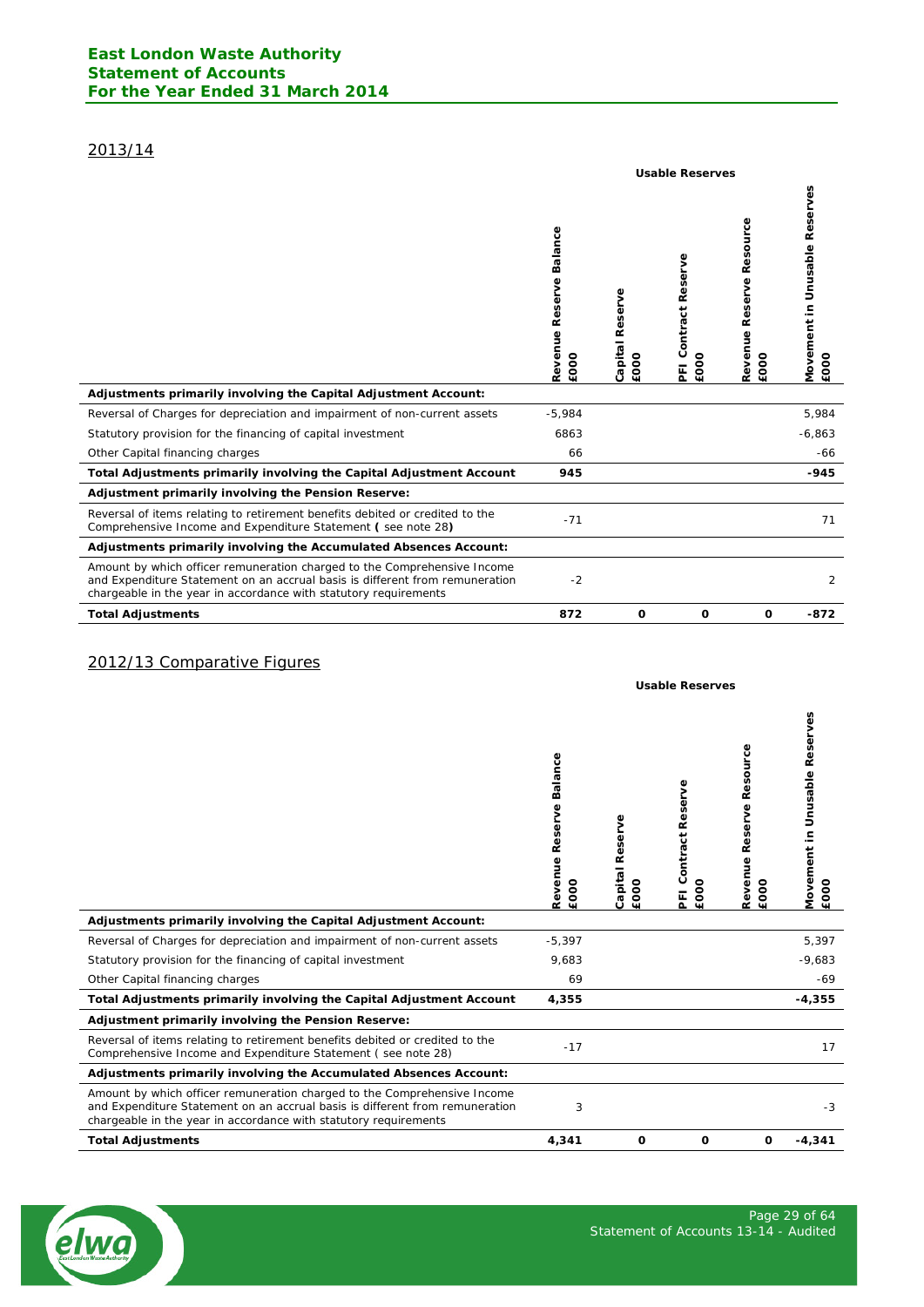## **7. Transfers to/from Earmarked Reserves**

7.1 This note sets out the amounts set aside from the Revenue Reserve balances in earmarked reserves to provide financing for future expenditure plans and the amounts posted back from earmarked reserves to meet Revenue Reserve expenditure in 2013/14.

|                             | <b>Balance at</b><br>1 April<br>2012<br>£000 | Transfers<br>Out<br>2012/13<br>£000 | Transfers<br>in<br>2012/13<br>£000 | <b>Balance at</b><br>31 March<br>2013<br>£000 | <b>Transfers</b><br>Out<br>2013/14<br>£000 | <b>Transfers</b><br>in<br>2013/14<br>£000 | <b>Balance at</b><br>31 March<br>2014<br>£000 |
|-----------------------------|----------------------------------------------|-------------------------------------|------------------------------------|-----------------------------------------------|--------------------------------------------|-------------------------------------------|-----------------------------------------------|
| <b>Revenue Reserve:</b>     |                                              |                                     |                                    |                                               |                                            |                                           |                                               |
| <b>PFI Contract Reserve</b> | $-5.668$                                     | 6.706                               | $-3.991$                           | $-2.953$                                      | 4.999                                      | $-3.991$                                  | $-1,945$                                      |
| Revenue Reserve Resource    | $-2$                                         | 0                                   | $\Omega$                           | $-2$                                          | Ω                                          |                                           | $\Omega$                                      |
| Capital Reserve             | $-400$                                       | 0                                   | 0                                  | $-400$                                        | Ω                                          | Ω                                         | $-400$                                        |
| Total                       | $-6.070$                                     | 6.706                               | $-3.991$                           | $-3.355$                                      | 4.999                                      | $-3.989$                                  | $-2.345$                                      |

# **8. Financing and Investment Income and Expenditure**

| 2012/13<br>£000 |                                                               | 2013/14<br>£000 |
|-----------------|---------------------------------------------------------------|-----------------|
| 5,722           | Interest payable and similar charges                          | 5,496           |
| 11              | Pensions interest cost and expected return on pensions assets | 38              |
| 24              | Impairment of Investment charged / (recovered) (see note 29)  | -83             |
| 2,590           | Contingent Rent                                               | 1,445           |
| $-220$          | Interest receivable and similar income                        | $-113$          |
| 8.127           | Total                                                         | 6,783           |

# **9. Property, Plant and Equipment**

# **Movements on Balances**

Movements in 2013/14:

|                                                | Land and<br><b>Buildings</b><br>£000 | Vehicles, Plant,<br><b>Furniture and</b><br>Equipment<br>£000 | <b>Total Property,</b><br>Plant and<br>Equipment<br>£000 | <b>PFI Assets</b><br>included in<br>Property, Plant<br>and Equipment<br>£000 |
|------------------------------------------------|--------------------------------------|---------------------------------------------------------------|----------------------------------------------------------|------------------------------------------------------------------------------|
| <b>Cost or Valuation</b>                       |                                      |                                                               |                                                          |                                                                              |
| At 1 April 2013                                | 94,200                               | 16,927                                                        | 111,127                                                  | 110,725                                                                      |
| Additions - Life Cycle costs                   | 0                                    | 3,682                                                         | 3,682                                                    | 3,682                                                                        |
|                                                |                                      |                                                               |                                                          |                                                                              |
| At 31 March 2014                               | 94,200                               | 20,609                                                        | 114,809                                                  | 114,407                                                                      |
| <b>Accumulated Depreciation and Impairment</b> |                                      |                                                               |                                                          |                                                                              |
| At 1 April 2013                                | 23,942                               | 3,423                                                         | 27,365                                                   | 27,365                                                                       |
| Depreciation charge                            | 4,906                                | 1,078                                                         | 5,984                                                    | 5,984                                                                        |
| At 31 March 2014                               | 28,848                               | 4,501                                                         | 33,349                                                   | 33,349                                                                       |
| <b>Net Book Value</b>                          |                                      |                                                               |                                                          |                                                                              |
| At 31 March 2013                               | 70,258                               | 13,504                                                        | 83,762                                                   | 83,360                                                                       |
| At 31 March 2014                               | 65,352                               | 16,108                                                        | 81,460                                                   | 81,058                                                                       |

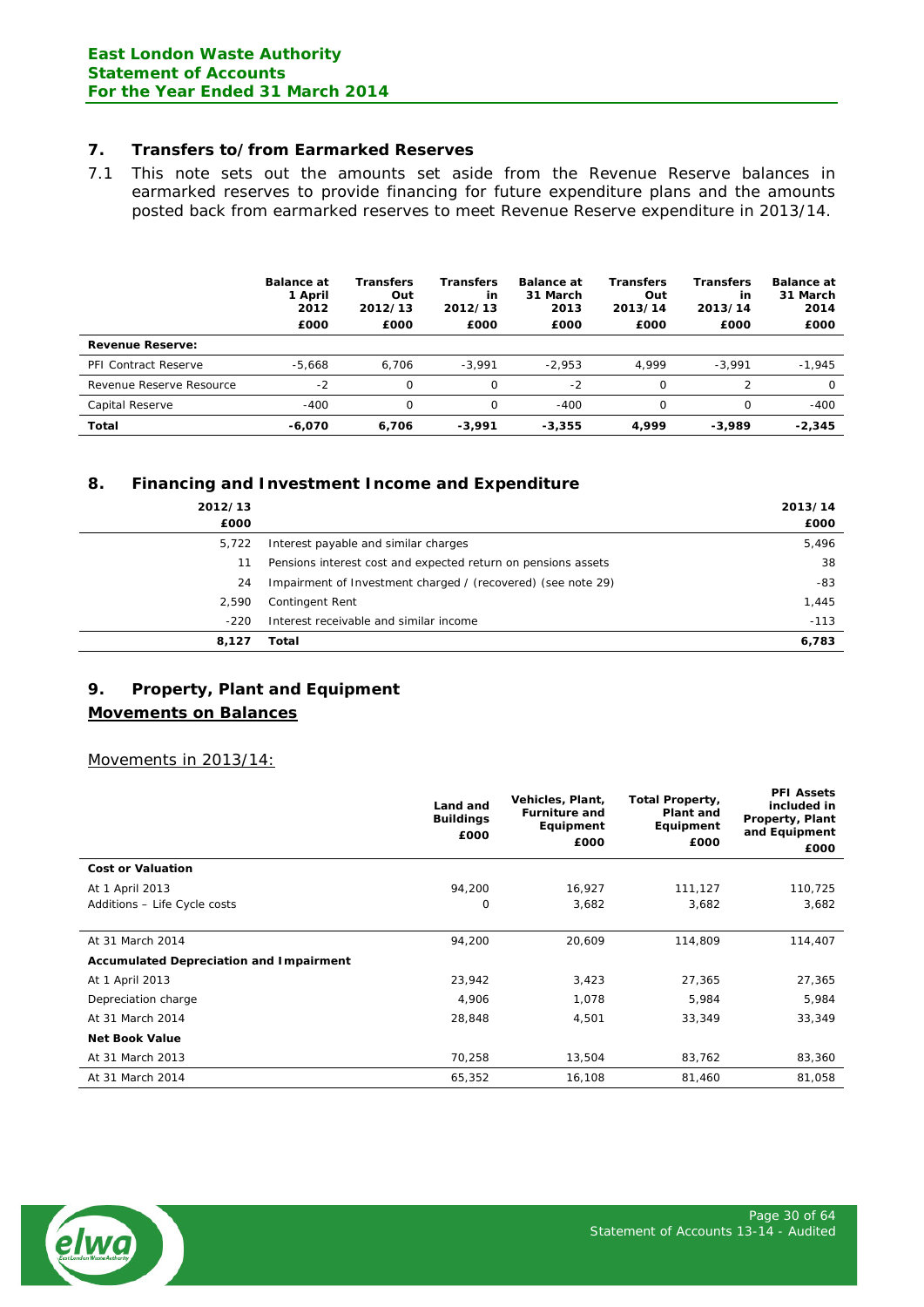# Comparative Movements in 2012/2013

|                                                | Land and<br><b>Buildings</b><br>£000 | Vehicles, Plant,<br><b>Furniture and</b><br>Equipment<br>£000 | <b>Total Property,</b><br>Plant and<br>Equipment<br>£000 | <b>PFI Assets</b><br>included in<br>Property, Plant<br>and Equipment<br>£000 |
|------------------------------------------------|--------------------------------------|---------------------------------------------------------------|----------------------------------------------------------|------------------------------------------------------------------------------|
| <b>Cost or Valuation</b>                       |                                      |                                                               |                                                          |                                                                              |
| At 1 April 2012                                | 94,073                               | 15,845                                                        | 109,918                                                  | 109,643                                                                      |
| Additions - Life Cycle costs                   | 0                                    | 1,082                                                         | 1,082                                                    | 1,082                                                                        |
| Revaluation decreases recognised in the        |                                      |                                                               |                                                          |                                                                              |
| Revaluation Reserve - Landfill Sites           | $-473$                               | 0                                                             | $-473$                                                   | 0                                                                            |
| Assets reclassified from Held for Sale         | 600                                  | 0                                                             | 600                                                      | 0                                                                            |
|                                                |                                      |                                                               |                                                          |                                                                              |
| At 31 March 2013                               | 94,200                               | 16,927                                                        | 111,127                                                  | 110,725                                                                      |
| <b>Accumulated Depreciation and Impairment</b> |                                      |                                                               |                                                          |                                                                              |
| At 1 April 2012                                | 19,280                               | 2,688                                                         | 21,968                                                   | 21,968                                                                       |
| Depreciation charge                            | 4,662                                | 735                                                           | 5,397                                                    | 5,397                                                                        |
| At 31 March 2013                               | 23,942                               | 3,423                                                         | 27,365                                                   | 27,365                                                                       |
| <b>Net Book Value</b>                          |                                      |                                                               |                                                          |                                                                              |
| At 31 March 2012                               | 74,793                               | 13,157                                                        | 87,950                                                   | 87,675                                                                       |
| At 31 March 2013                               | 70,258                               | 13,504                                                        | 83,762                                                   | 83,360                                                                       |

#### Revaluations and Additions

- 9.1 The Authority carries out a rolling programme that ensures that all Property, Plant and Equipment required to be measured at fair value is revalued sufficiently regularly and at least every five years. All valuations are carried out by specialists for waste management in the market. In estimating fair value, regard has been had to the nature of the asset and its use, location and size and depreciated replacement cost of the asset.
- 9.2 The Authority's four closed landfill sites were last valued in March 2012. One site was revalued in March 2013 and its decrease in value was debited to the revaluation reserve.
- 9.3 Additions relate to PFI Life Cycle Costs. See Note 27.

#### Fixed Assets Fair Value Annual Comparison

|                             | Vehicles, Plant,<br><b>Furniture and</b> |           |        |
|-----------------------------|------------------------------------------|-----------|--------|
|                             | <b>Land and Buildings</b>                | Equipment | Total  |
|                             | £000                                     | £000      | £000   |
| Carried at historical cost  | 86,584                                   | 10,976    | 97,560 |
|                             |                                          |           |        |
| Valued at fair value as at: |                                          |           |        |
| 31 March 2009               | 86,584                                   | 10.976    | 97,560 |
| 31 March 2010               | 83,545                                   | 10,613    | 94,158 |
| 31 March 2011               | 78,927                                   | 10,028    | 88,955 |
| 31 March 2012               | 74,793                                   | 13,157    | 87,950 |
| 31 March 2013               | 70,258                                   | 13,504    | 83,762 |
| 31 March 2014               | 65,352                                   | 16,108    | 81,460 |
| <b>Current Fair Value</b>   | 65,352                                   | 16,108    | 81,460 |

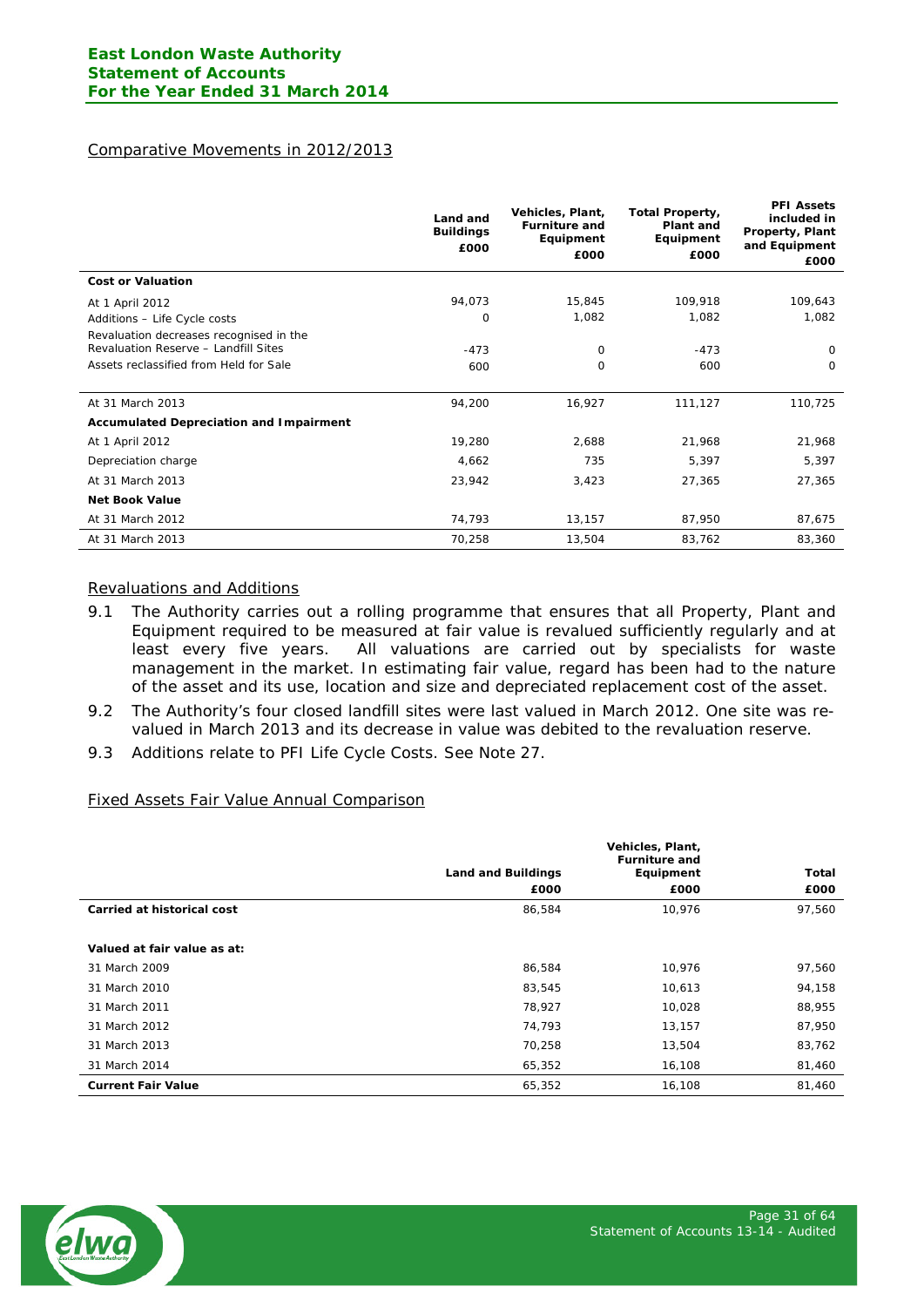## **10. Investments**

- 10.1 The Authority owns 1,500,000 £1 shares partly paid (0.1p per share) in Aveley Methane Limited, whose principal activity is the utilisation of landfill gas including electricity generation under the Government's Non Fossil Fuel Obligation. Aveley Methane Limited is regarded by the Authority as an authorised company for the purposes of the Local Authority (Companies) Order 1995. The investment was transferred at nil value to the Authority as successor to the Greater London Council. This shareholding represents a holding of almost 50% of the total share capital of Aveley Methane Limited and the Authority would be required to meet any request for uncalled share capital that Aveley Methane Limited might make. The Authority's interest in Aveley Methane Limited is an important part of the management of its closed landfill site at Aveley 1.
- 10.2 The estimated net current liabilities of Aveley Methane Limited as at 31 March 2014 were £266,000 (2012/13, £194,000). The estimated loss before taxation for the period ended 31 March 2014 was £72,000 (2012/13 £54,000 loss). The figures are based on unaudited Statement of Accounts.
- 10.3 Copies of the Statement of Accounts of Aveley Methane Limited can be obtained from Infinis, 1<sup>st</sup> Floor, 500 Pavillion Drive, Northampton Business Park, Northampton NN4 7YJ.
- 10.4 The Authority previously owned 100% of the share capital of ELWA Limited, its Local Authority Waste Disposal Company (LAWDC). On 23rd December 2002, as part of the IWMS/PFI Contract, the Authority transferred all of its equity shareholding to Shanks Waste Management Limited through their holding company ELWA Holdings Limited.
- 10.5 Following the transfer, the Authority owns 19 Class 'A' non-equity, voting shares in ELWA Limited with a nominal value of £0.01p each. ELWA Limited commenced trading on 24th December 2002 and its principal activity is the operation of waste disposal services for ELWA. The net liabilities of ELWA Limited as at 31 March 2014 were £10,457,000 (2012/13: Net liabilities £10,704,000). The profit after taxation for the year ended 31 March 2014 was £247,000 (2012/13: Loss after taxation £824,000). The 2013/14 figures are based on unaudited Statement of Accounts.
- 10.6 During 2010/11, Shanks Waste Management Limited sold 80% of its equity shareholding in ELWA Holdings Limited to the John Laing Group.
- 10.7 Copies of the Statement of Accounts of ELWA Limited can be obtained from Shanks Waste Management Limited, Dunedin House, Auckland Park, Mount Farm, Milton Keynes MK1 1BU.
- 10.8 In the opinion of the Directors, the investments in Aveley Methane Limited and ELWA Limited are not material interests for the purposes of Group Accounts as defined in the Code of Practice on Local Authority Accounting (2013/14) and therefore, there is no requirement to produce Group Accounts.
- 10.9 Cash investments are managed by the London Borough of Redbridge and held in cash deposits on behalf of the Authority in accordance with the Authority's Treasury Management Strategy. Note 30 shows further details.
- 10.10 In 2008, following the collapse of some banks, Heritable Bank went into administration and the Authority had to recognise an impairment based on it recovering 80p in the pound; the total amount to be received was estimated at that time to be between 70% and 80% of the claim including interest.
- 10.11 Heritable's residential mortgage book, which constituted the largest asset remaining in the Administration, was sold to a third party on  $15<sup>th</sup>$  May 2013.
- 10.12 In its last bulletin dated September 2013, CIPFA's Local Authority Accounting Panel (LAAP) recommended that the estimate of the recoverable amount to be based on a total repayment of 94% of the claim, which has been received to 31 March 2014 and that no further dividends of material value are assumed to be paid.

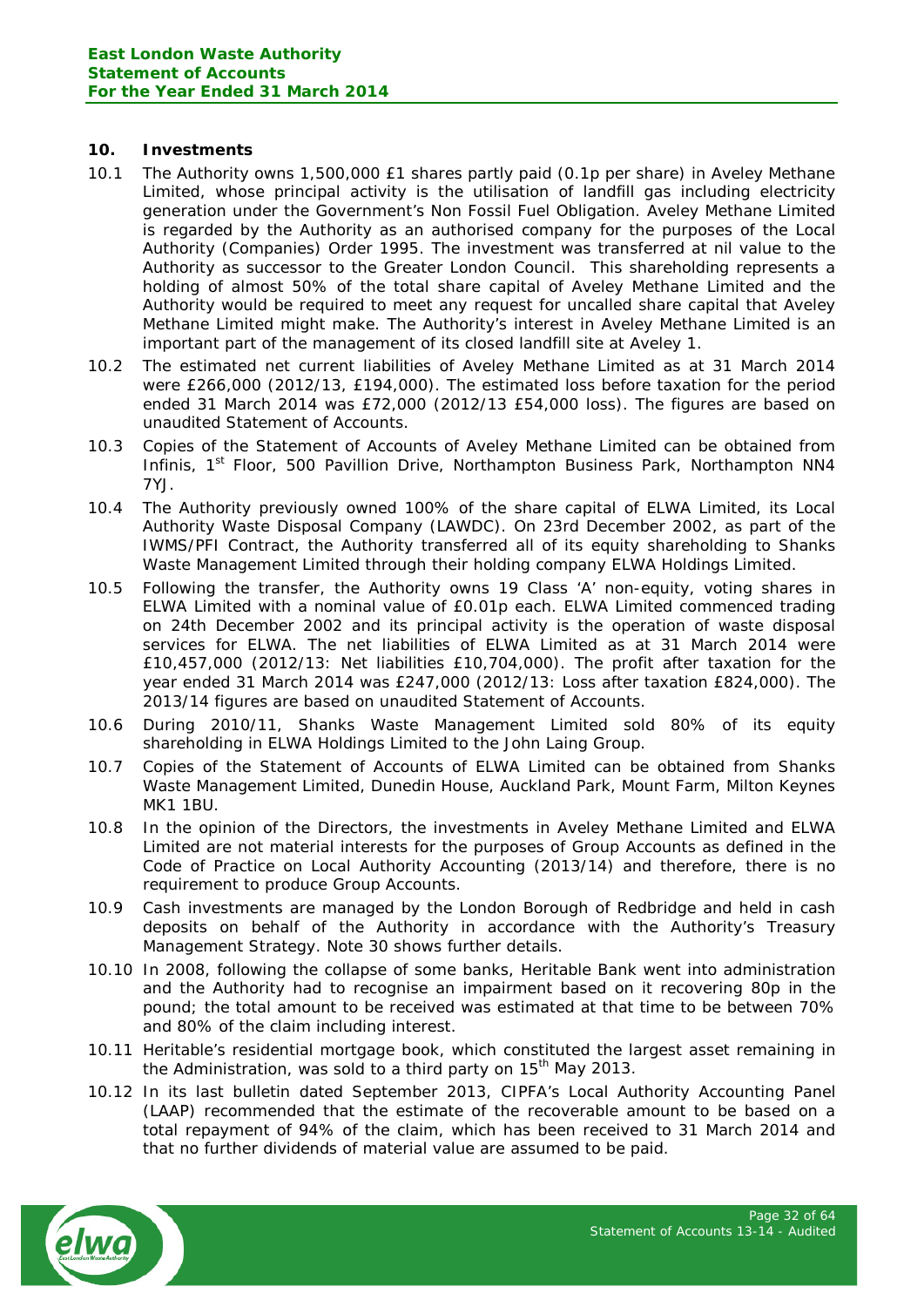# **11. Debtors**

|                                  | 31 March 2013 | 31 March 2014 |  |
|----------------------------------|---------------|---------------|--|
|                                  | £000          | £000          |  |
| <b>Central Government Bodies</b> | 650           | 857           |  |
| Other Local Authorities          | 1.440         | 701           |  |
| Other entities and individuals   | 800           | 672           |  |
| Total                            | 2,890         | 2.230         |  |

# **12. Cash and Cash Equivalents**

12.1 The balance of Cash and Cash Equivalents is made up of the following elements:

|                                 | 31 March 2013<br>£000 | 31 March 2014<br>£000 |
|---------------------------------|-----------------------|-----------------------|
| Bank current accounts           | O                     | $-4.895$              |
| Short term deposits             | 4,372                 |                       |
| Total Cash and Cash Equivalents | 4,372                 | $-4.888$              |

# **13. Assets Held for Sale**

|                                            | <b>Non</b><br>Current<br>31 March 2013<br>£000 | Non<br>Current<br>31 March 2014<br>£000 |
|--------------------------------------------|------------------------------------------------|-----------------------------------------|
| Balance outstanding at start of year       | 600                                            | $\circ$                                 |
| Assets declassified as held for sale:      |                                                |                                         |
| Property, Plant and Equipment<br>$\bullet$ | $-600$                                         | $\Omega$                                |
| Balance outstanding at year end            | $\Omega$                                       | $\Omega$                                |

# **14. Creditors**

|                                  | 31 March 2013 | 31 March 2014 |  |
|----------------------------------|---------------|---------------|--|
|                                  | £000          | £000          |  |
| <b>Central Government Bodies</b> | 5             | ь             |  |
| Other Local Authorities          | 946           | 129           |  |
| Other entities and individuals   | 9.444         | 6,743         |  |
| Total                            | 10.395        | 6,877         |  |

## **15. Usable Reserves**

15.1 Movements in the Authority's usable reserves are detailed in the Movement in Reserves Statement, with further analysis in notes 6 and 7.

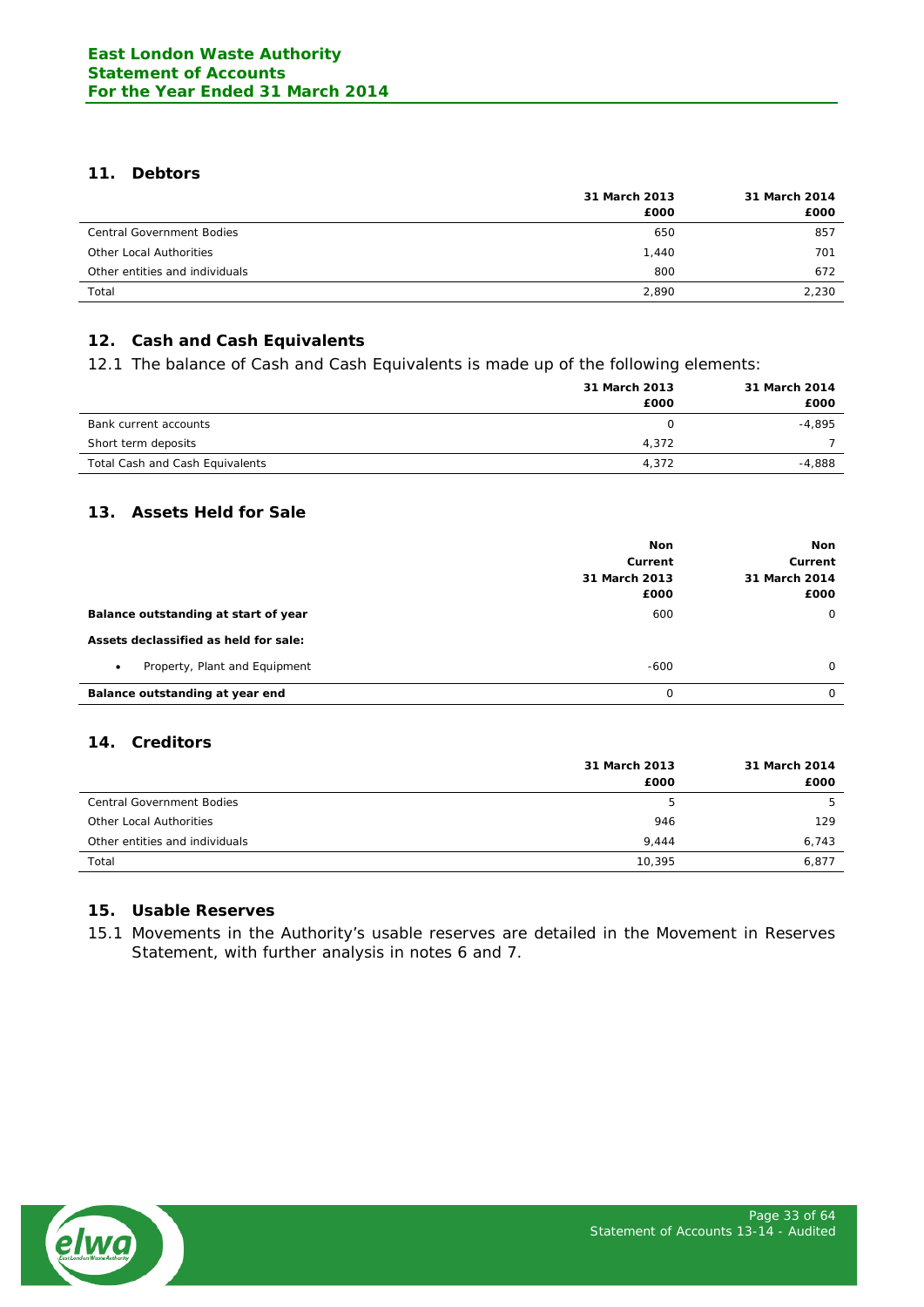## **16. Unusable Reserves**

| 31 March 2013<br>£000 |                                     | 31 March 2014<br>£000 |
|-----------------------|-------------------------------------|-----------------------|
| $-2.680$              | <b>Revaluation Reserve</b>          | $-2,680$              |
| 11,111                | Capital Adjustment Account          | 10,166                |
| 821                   | Pensions Reserve                    | 1,111                 |
|                       | <b>Accumulated Absences Account</b> | 4                     |
| 9.254                 | <b>Total Unusable Reserves</b>      | 8,601                 |

# Revaluation Reserve

- 16.1 The Revaluation Reserve contains the gains made by the Authority arising from increases in the value of its Property, Plant and Equipment. The balance is reduced when assets with accumulated gains are:
	- a) Revalued downwards or impaired and the gains are lost;
	- b) Used in the provision of services and the gains are consumed through depreciation, or
	- c) Disposed of and the gains are realised.
- 16.2 The Reserve was created in 2009/10 and contains revaluation gains accumulated since 1 April 2007. Accumulated gains arising before that date are consolidated into the balance on the Capital Adjustment Account.

|                                                             | 2013/14<br>£000 |
|-------------------------------------------------------------|-----------------|
| Balance at 1 April                                          | $-2,680$        |
| Non-current assets not posted to the Provision of Services: |                 |
| Upward revaluation of assets                                | 0               |
| Downward revaluation of assets and impairment losses        | $\Omega$        |
| Balance at 31 March                                         | $-2,680$        |
|                                                             |                 |

## Capital Adjustment Account

The Capital Adjustment Account absorbs the timing difference arising from the different arrangements for accounting for the consumption of non-current assets and for financing the acquisitions, construction or additions to those assets under statutory provisions. The Account is debited with the cost of acquisition, construction or subsequent costs as depreciation, impairment losses and amortisations are charged to the Comprehensive Income and Expenditure Statement (with reconciling postings from the Revaluation Reserve to convert fair value figures to a historical cost basis). The Account is credited with the amounts set aside by the Authority as finance for the costs of acquisition, construction and subsequent costs. In the early years of the PFI, the capital element of the Unitary Charge, which dictates the MRP charge, is less than the depreciation on the assets. This will even out over the life of the PFI. However, the Capital Adjustment Account shows a debit balance at this point in the PFI contract term.

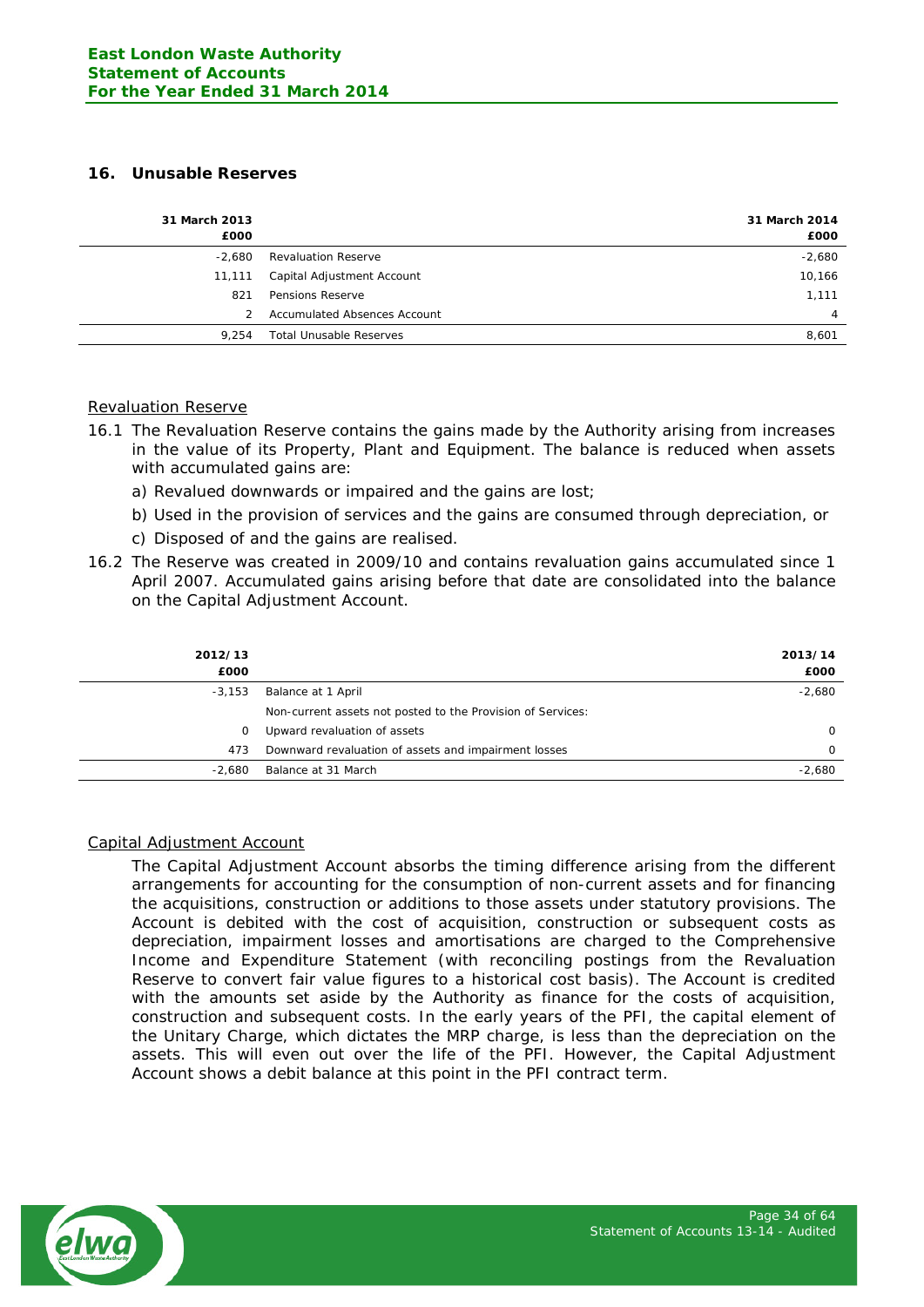| 2012/13<br>£000 |                                                                              | 2013/14<br>£000 |
|-----------------|------------------------------------------------------------------------------|-----------------|
| 15,466          | Balance at 1 April                                                           | 11,111          |
|                 | Capital financing applied in the year:                                       |                 |
| 5.397           | Reversal of Charges for depreciation and impairment of non-current<br>assets | 5,984           |
| -9.683          | Statutory provision for the financing of capital investment                  | $-6,863$        |
| -69             | Other capital financing charges                                              | -66             |
| 11.111          | Balance at 31 March                                                          | 10,166          |

#### Pension Reserve

16.3 The Pension Reserve absorbs the timing differences arising from the different arrangements for accounting for post employment benefits and for funding benefits in accordance with statutory provisions. The Authority accounts for post employment benefits in the Comprehensive Income and Expenditure Statement as the benefits are earned by employees accruing years of service, updating the liabilities recognised to reflect inflation, changing assumptions and investment returns on any resources set aside to meet the costs. However, statutory arrangements require benefits earned to be financed as the Authority makes employer's contributions to pension funds or eventually pays any pensions for which it is directly responsible. The debit balance on the Pensions Reserve therefore shows a substantial shortfall in the benefits earned by past and current employees and the resources the Authority has set aside to meet them. The statutory arrangements will ensure that funding will have been set aside by the time the benefits come to be paid.

| 2012/13<br>£000 |                                                                                             | 2013/14<br>£000 |
|-----------------|---------------------------------------------------------------------------------------------|-----------------|
| 782             | Balance at 1 April                                                                          | 821             |
| 22              | Actuarial (gains) or losses on pensions assets and liabilities                              | 219             |
| 17              | Employer's pensions contributions and direct payments to pensionable<br>payable in the year | 71              |
| 821             | Balance at 31 March                                                                         | 1.111           |

## Accumulated Absences Account

16.4 The Accumulated Absences Account absorbs the differences that would otherwise arise in the Revenue Reserve Balance from accruing for compensated absence earned but not taken in the year, e.g. annual leave entitlement carried forward at 31 March. Statutory arrangements require that the impact on the Revenue Reserve Balance is neutralised by transfers to or from the Account.

| 2012/13<br>£000 |                                                                                                                                                                                                                                                                         | 2013/14<br>£000 |
|-----------------|-------------------------------------------------------------------------------------------------------------------------------------------------------------------------------------------------------------------------------------------------------------------------|-----------------|
| 5               | Balance at 1 April                                                                                                                                                                                                                                                      | 2               |
| $-3$            | Amounts accrued at the end of the current year by which officer<br>remuneration charged to the Comprehensive Income and Expenditure<br>Statement on an accrual basis is different from remuneration<br>chargeable in the year in accordance with statutory requirements |                 |
|                 | Balance at 31 March                                                                                                                                                                                                                                                     | 4               |
|                 |                                                                                                                                                                                                                                                                         |                 |

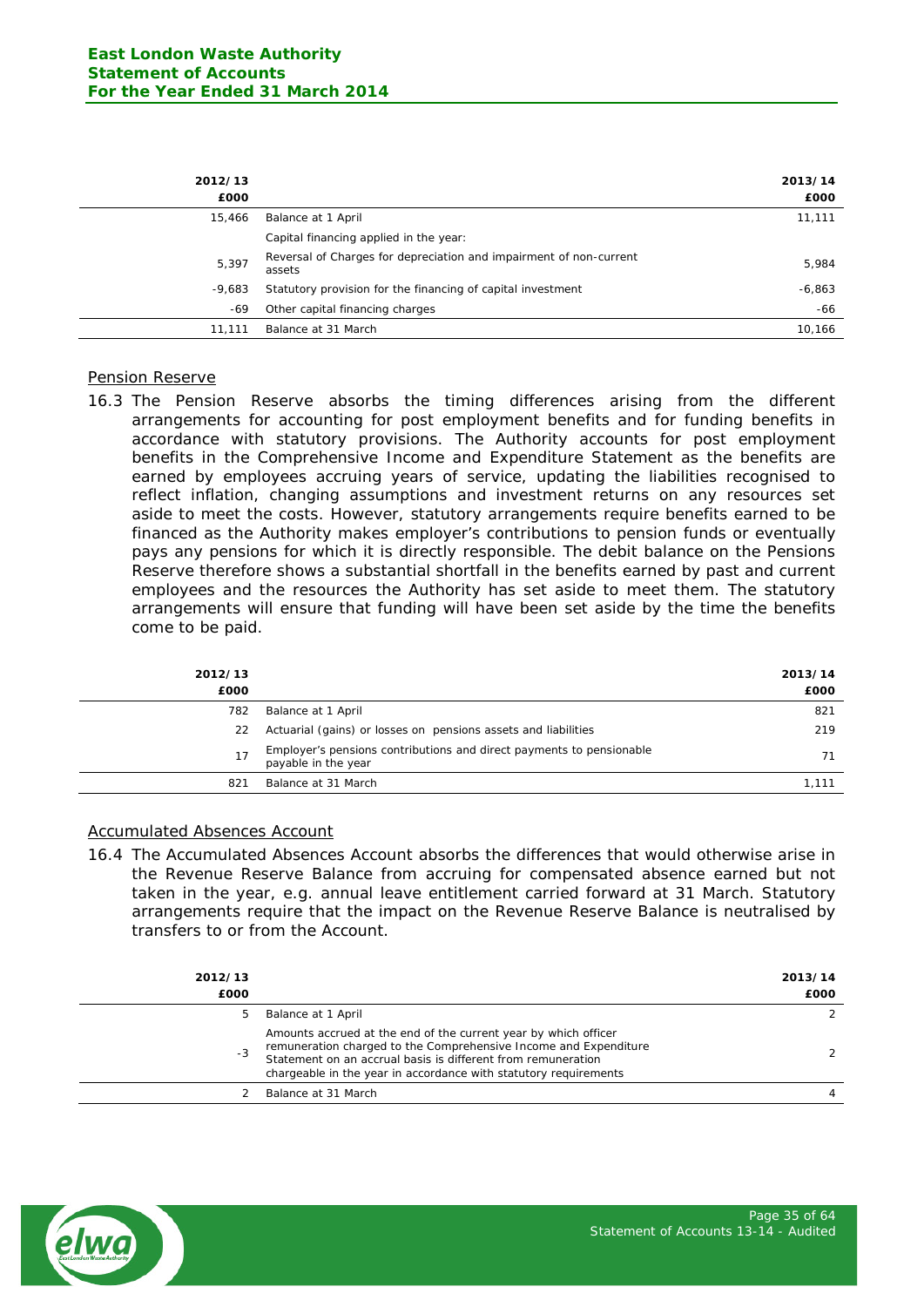# **17. Cash Flow Statement – Operating Activities**

17.1 The cash flows for operating activities include the following items:

|                                                                        | 2013/14  |
|------------------------------------------------------------------------|----------|
|                                                                        | £000     |
| The cash flows for operating activities include the following<br>items |          |
| Interest Received                                                      | 114      |
| Interest Paid                                                          | $-5,496$ |
| Net Interest                                                           | $-5,382$ |
|                                                                        |          |

#### 17.2 Cash Flow for Operating Activities:

| 2012/13<br>£000 |                                                                                                            | 2013/14<br>£000 |
|-----------------|------------------------------------------------------------------------------------------------------------|-----------------|
| $-2,942$        | Net Surplus or (Deficit) on the Provision of Services                                                      | $-3,053$        |
|                 | Adjustments to net surplus or deficit on the provision of<br>services for the following non cash movements |                 |
| 5,397           | Depreciation                                                                                               | 5,984           |
| 4,931           | Increase/(Decrease) in Creditors                                                                           | $-3,518$        |
| 660             | (Increase)/Decrease in Debtors                                                                             | 660             |
| 17              | Actuarial adjustments on pension assets/liabilities                                                        | 71              |
| 0               | Other non cash transactions                                                                                | 0               |
| 11,005          |                                                                                                            | 3,197           |
| 8,063           | Net cash flows from operating activities                                                                   | 144             |

## **18. Cash Flow Statement – Investing Activities**

| 2012/13<br>£000 |                                           | 2013/14<br>£000 |
|-----------------|-------------------------------------------|-----------------|
| -1,082          | Purchase of property, plant and equipment | $-3,682$        |
| 1.265           | Net movement in short-term investments    | $-1.799$        |
| 183             | Net cash flows from investing activities  | $-5,481$        |
|                 |                                           |                 |

## **19. Cash Flow Statement – Financing Activities**

| 2012/13<br>£000 |                                                                                                                                 | 2013/14<br>£000 |
|-----------------|---------------------------------------------------------------------------------------------------------------------------------|-----------------|
| $-3,937$        | Cash payments for the reduction of the outstanding liabilities<br>relating to the finance leases on balance sheet PFI contracts | $-3,682$        |
| 0               | Repayments of short term and long term borrowing                                                                                | -241            |
| $-3.937$        | Net cash flows from financing activities                                                                                        | $-3,923$        |

#### **20. Amounts reported for resource allocation decisions**

- 20.1 The analysis of income and expenditure on the face of the Comprehensive Income and Expenditure Statement is that specified by the Service Reporting Code of Practice. However, decisions about resource allocation are taken by the Authority on the basis of budget reports prepared on a different basis from the accounting policies used in the Statement of Accounts. In particular:
	- a) No charges are made in relation to capital expenditure (whereas depreciation, revaluation and impairment losses in excess of the balance on the Revaluation Reserve and amortisations are charged to services in the Comprehensive Income and Expenditure Statement)

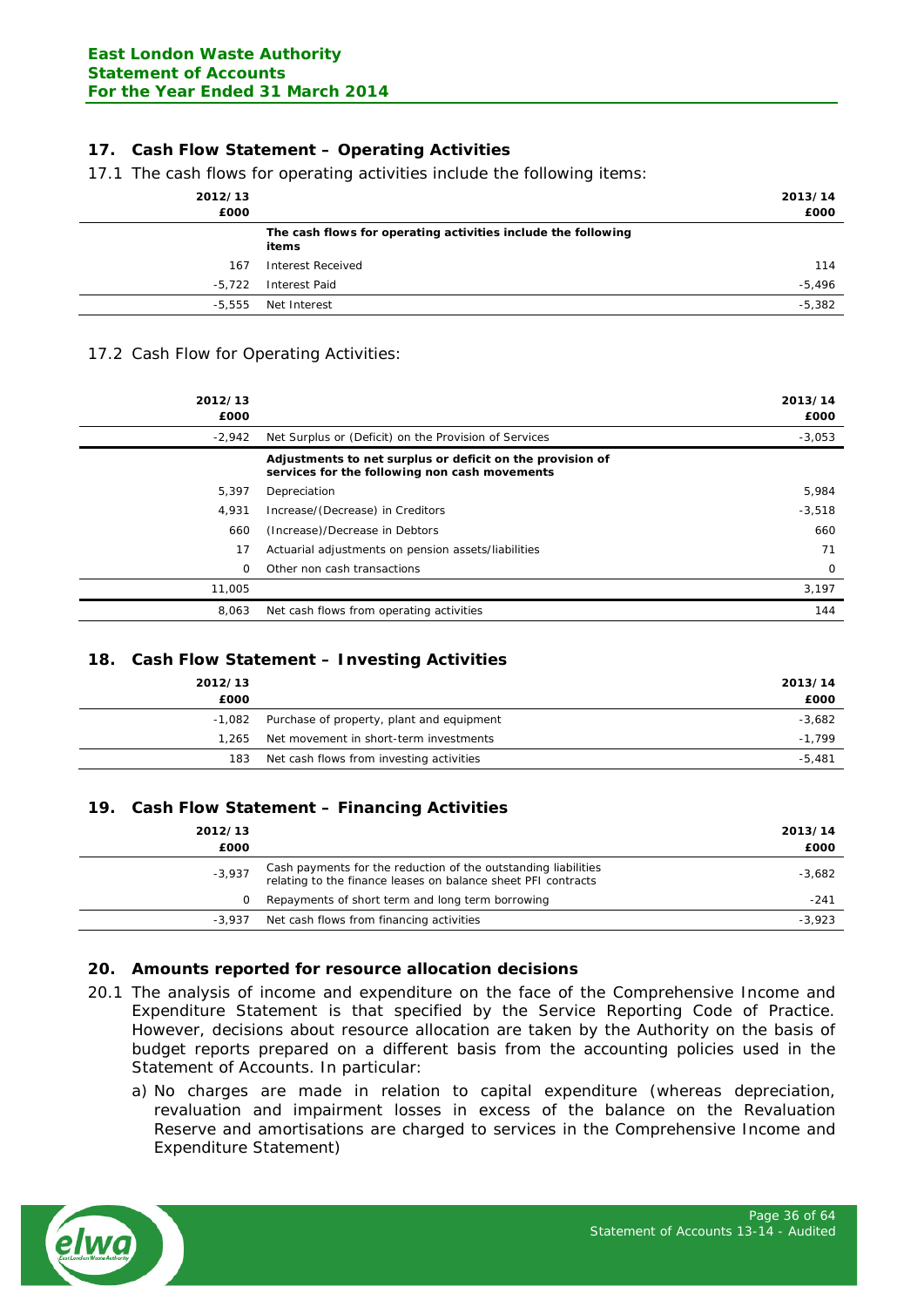- b) The cost of retirement benefits is based on cash flows (payment of employer's pensions contributions) rather than current service cost of benefits accrued in the year.
- 20.2 The income and expenditure of the Authority recorded in the budget reports for the year is as follows:

|                                           | 2012/13   | 2013/14   |
|-------------------------------------------|-----------|-----------|
| <b>Income and Expenditure</b>             | £000      | £000      |
| Fees, charges & other service income      | $-4,174$  | $-5,072$  |
| <b>Total Income</b>                       | $-4,174$  | $-5,072$  |
| Employee expenses                         | 544       | 348       |
| Other services expenses                   | 55,143    | 59,876    |
| <b>Total Expenditure</b>                  | 55,687    | 60,224    |
| <b>Net Expenditure</b>                    | 51,513    | 55,152    |
| PFI Grant Received                        | $-3,991$  | $-3,991$  |
| Levy Received                             | $-44.749$ | $-47,155$ |
| Net expenditure in the Authority Analysis | 2,773     | 4,006     |

Reconciliation of Income and Expenditure to Cost of Services in the Comprehensive Income and Expenditure Statements

20.3 This reconciliation shows how the figures in the analysis of income and expenditure relate to the amounts included in the Comprehensive Income and Expenditure Statement.

|                                                                                                               | 2012/13   | 2013/14   |
|---------------------------------------------------------------------------------------------------------------|-----------|-----------|
|                                                                                                               | £000      | £000      |
| <b>Expenditure shown in the Authority Outturn Report</b>                                                      | 51,513    | 55,152    |
| <b>Grant and Levy Received</b>                                                                                | $-48.740$ | $-51,146$ |
| Net expenditure in the Authority Analysis                                                                     | 2.773     | 4.006     |
| Amounts in the Comprehensive Income and Expenditure Statement not reported to<br>management in the Analysis   | 47.988    | 48.724    |
|                                                                                                               | 50.761    | 52.730    |
| Amounts included in the Analysis not included in the Comprehensive Income and<br><b>Expenditure Statement</b> | $-11.197$ | $-9.305$  |
| Cost of Services in Comprehensive Income and Expenditure Statement                                            | 39,564    | 43,425    |

## Reconciliation to Subjective Analysis

20.4 This reconciliation shows how the figures in the analysis of Authority income and expenditure relate to a subjective analysis of the Surplus or Deficit on the provision of services included in the Comprehensive Income and Expenditure Statement.

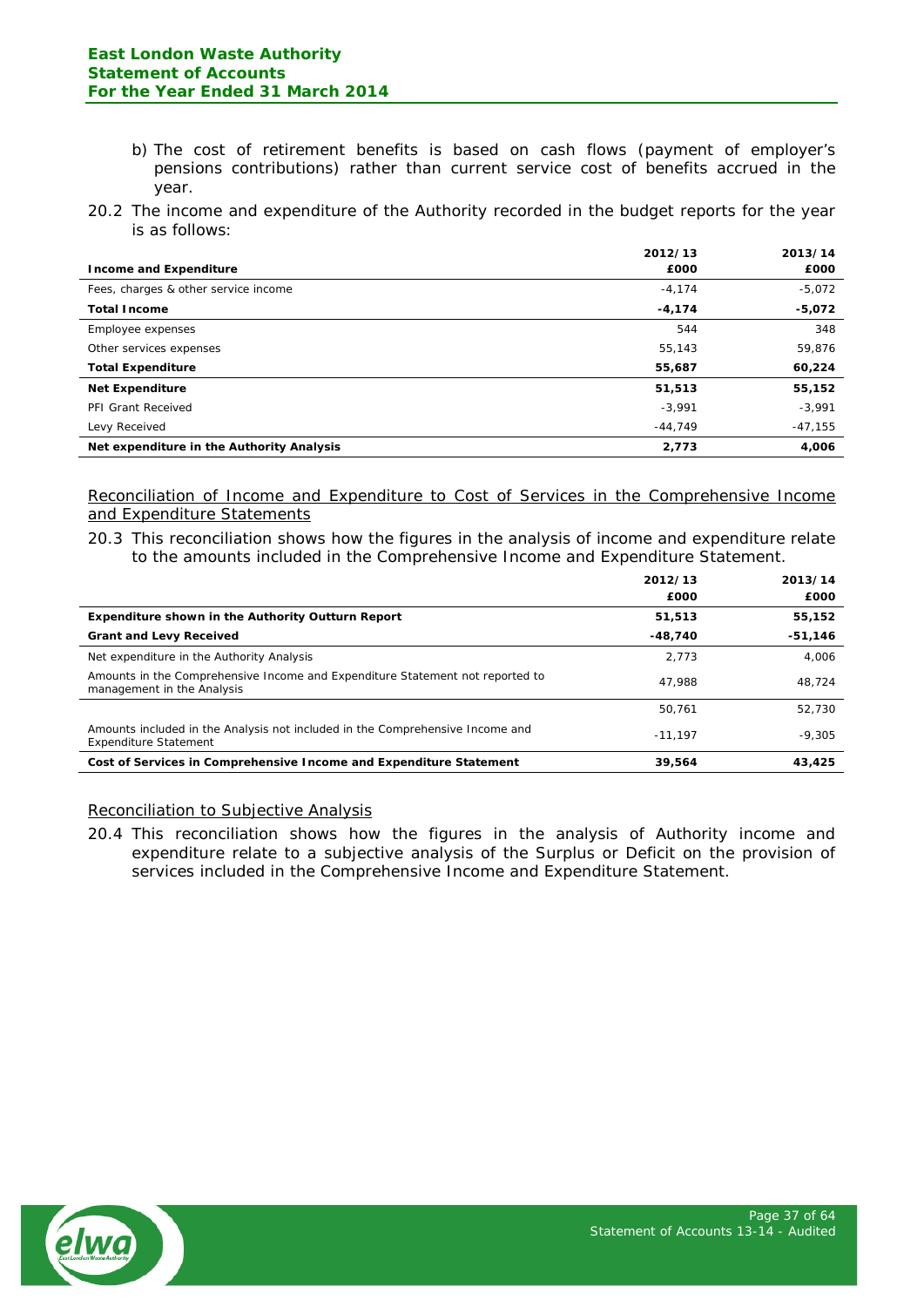# 2013/14

|                                                                        | <b>Authority Analysis</b><br>£000 | decision<br>$\overline{\mathbf{c}}$<br>reported<br>for<br>Management<br>not<br>Amounts<br>making<br>£000 | త<br>included in<br>income<br>temen<br>sta<br>comprehensive<br>pot<br>expenditure<br>Amounts<br>£000 | Services<br>ð<br>Cost<br>£000 | Amounts<br>Corporate<br>£000 | <b>Total</b><br>£000 |
|------------------------------------------------------------------------|-----------------------------------|----------------------------------------------------------------------------------------------------------|------------------------------------------------------------------------------------------------------|-------------------------------|------------------------------|----------------------|
| Fees, charges & other service income                                   | $-4,958$                          | 0                                                                                                        | 0                                                                                                    | $-4,958$                      | 0                            | $-4,958$             |
| Interest and investment income                                         | $-114$                            | 0                                                                                                        | 114                                                                                                  | 0                             | $-196$                       | $-196$               |
| Income from Levy                                                       | $-47,155$                         | 0                                                                                                        | 47,155                                                                                               | O                             | $-47,155$                    | $-47,155$            |
| Government grants and contribution                                     | $-3,991$                          | 0                                                                                                        | 0                                                                                                    | $-3,991$                      | 0                            | $-3,991$             |
| <b>Total Income</b>                                                    | $-56,218$                         | $\mathbf 0$                                                                                              | 47,269                                                                                               | $-8,949$                      | $-47,351$                    | $-56,300$            |
| Employee and Support Services expenses                                 | 676                               | 37                                                                                                       | 0                                                                                                    | 713                           | 0                            | 713                  |
| Other service expenses                                                 | 59,406                            | 42,703                                                                                                   | $-56,432$                                                                                            | 45,677                        | 0                            | 45,677               |
| Fixed Assets depreciation and impairment                               | 0                                 | 5,984                                                                                                    | 0                                                                                                    | 5,984                         | 0                            | 5,984                |
| Interest payments, pension costs and impairment of<br>financial assets | 142                               | 0                                                                                                        | $-142$                                                                                               | O                             | 6,979                        | 6,979                |
| <b>Total Expenditure</b>                                               | 60,224                            | 48,724                                                                                                   | -56,574                                                                                              | 52,374                        | 6,979                        | 59,353               |
| Surplus or deficit in the provision of services                        | 4,006                             | 48,724                                                                                                   | $-9,305$                                                                                             | 43,425                        | $-40,372$                    | 3,053                |

# 2012/13 Comparative Figures

|                                                                        | <b>Authority Analysis</b><br>£000 | cision<br>$\overline{\mathbf{c}}$<br>reported<br>Ō<br>ъ<br>ğ<br>ōq<br>ent<br>Amounts<br>$\overline{\mathbf{0}}$<br>making<br>Nanag<br>£000 | ಷ<br>included in<br>income<br>tement<br>sta<br>ensive<br>pot<br>enditure<br>Amounts<br>compreh<br>$\frac{5}{x}$<br>ω<br>£000 | Services<br>$\mathbf{\tilde{o}}$<br>Cost<br>£000 | Amounts<br>Corporate<br>£000 | <b>Total</b><br>£000 |
|------------------------------------------------------------------------|-----------------------------------|--------------------------------------------------------------------------------------------------------------------------------------------|------------------------------------------------------------------------------------------------------------------------------|--------------------------------------------------|------------------------------|----------------------|
| Fees, charges & other service income                                   | $-3,954$                          | $-1,500$                                                                                                                                   | 0                                                                                                                            | $-5,409$                                         | 0                            | $-5,409$             |
| Interest and investment income                                         | $-220$                            | 0                                                                                                                                          | 220                                                                                                                          | 0                                                | $-220$                       | $-220$               |
| Income from Levy                                                       | $-44,749$                         | 0                                                                                                                                          | 44,749                                                                                                                       | 0                                                | $-44,749$                    | $-44,749$            |
| Government grants and contribution                                     | $-3,991$                          | 0                                                                                                                                          | $\mathbf 0$                                                                                                                  | $-4,036$                                         | 0                            | $-4,036$             |
| <b>Total Income</b>                                                    | $-52,914$                         | $-1,500$                                                                                                                                   | 44,969                                                                                                                       | $-9,445$                                         | $-44,969$                    | $-54, 414$           |
| Employee and Support Services expenses                                 | 880                               | 8                                                                                                                                          | $\circ$                                                                                                                      | 888                                              | 0                            | 888                  |
| Other service expenses                                                 | 54,663                            | 44,083                                                                                                                                     | $-56,022$                                                                                                                    | 42,724                                           | 0                            | 42,724               |
| Fixed Assets depreciation and impairment                               | 0                                 | 5,397                                                                                                                                      | 0                                                                                                                            | 5,397                                            | 0                            | 5,397                |
| Interest payments, pension costs and impairment of<br>financial assets | 144                               | 0                                                                                                                                          | $-144$                                                                                                                       | 0                                                | 8,347                        | 8,347                |
| <b>Total Expenditure</b>                                               | 55,687                            | 49,488                                                                                                                                     | $-56,166$                                                                                                                    | 49,009                                           | 8,347                        | 57,356               |
| Surplus or deficit in the provision of services                        | 2,773                             | 47,988                                                                                                                                     | $-11,197$                                                                                                                    | 39,564                                           | $-36,622$                    | 2,942                |

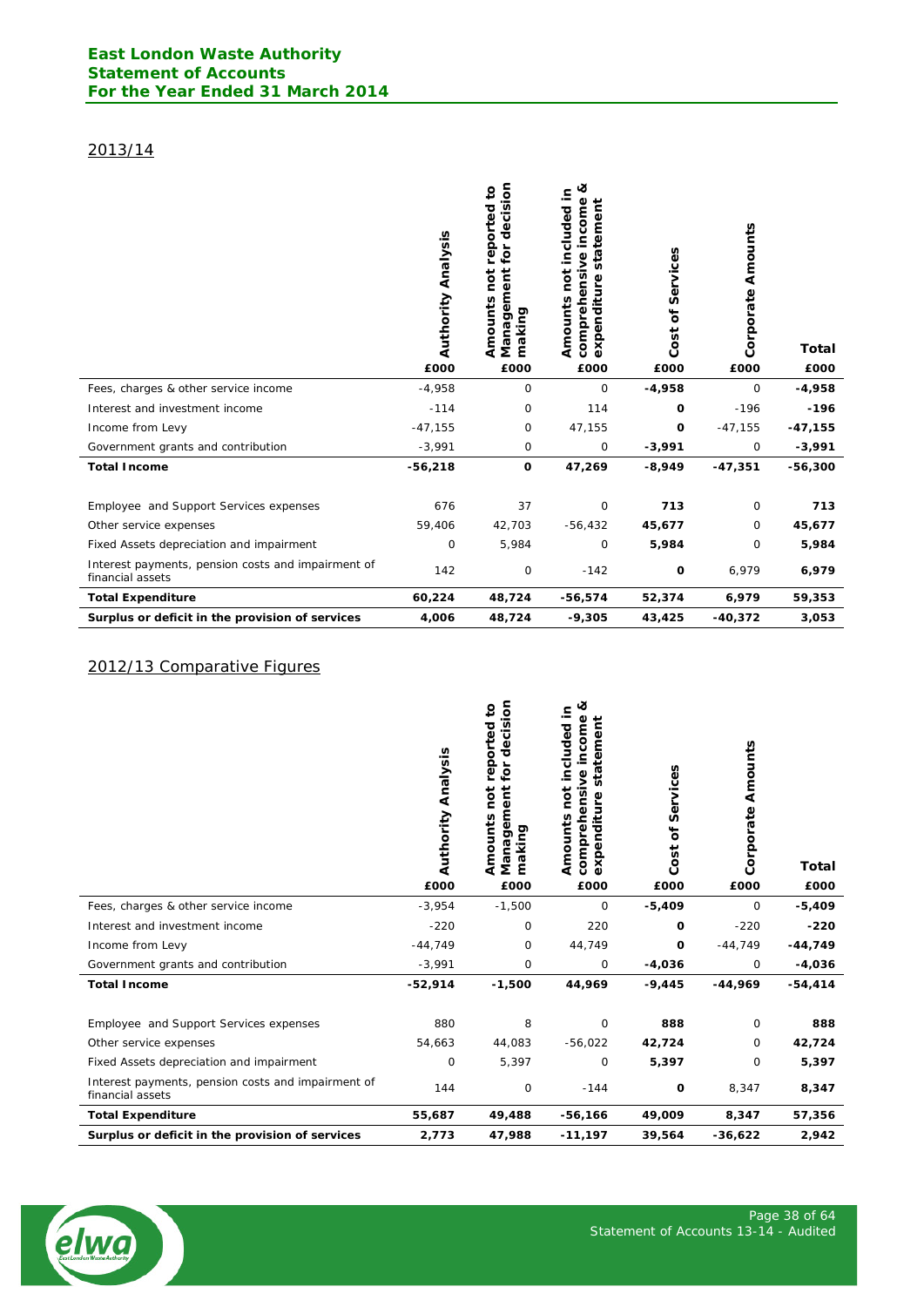# **21. Officers' Remuneration**

21.1 The remuneration paid to the Authority's senior employees is as follows:

|                          | Remuneration<br>£ | Pension<br>Contribution<br>£ | Total<br>£ |
|--------------------------|-------------------|------------------------------|------------|
| Acting Managing Director | 89,848            | 14,881                       | 104,729    |
|                          | 89,848            | 14,881                       | 104,729    |
|                          |                   |                              |            |

21.2 The above remuneration includes exit costs of £nil (2012/13 \*£94,996).

#### 2012/13 Comparative Figures

|                           | Remuneration | <b>Pension</b><br>Contribution | Total<br>£ |
|---------------------------|--------------|--------------------------------|------------|
|                           |              |                                |            |
| Managing Director         | $*186,246$   | 14,940                         | 201,186    |
| <b>Head of Operations</b> | 76.449       | 12,485                         | 88,934     |
| Contract Manager          | 54,444       | 8,749                          | 63,193     |
|                           | 317,139      | 36,174                         | 353,313    |

- 21.3 In addition to the employee's and employer's pension contributions deducted in regard to each pensionable ELWA employee, the London Pensions Fund Authority (LPFA) levy a further charge on employers based on their valuation of the pension fund. This additional charge of £16,000 for 2013/14 (2012/13 £16,000) cannot be attributed to any particular officer and is declared here for reasons of transparency.
- 21.4 The number of employees including Senior Officers whose remuneration, excluding employer's pension contributions, was £50,000 or more in bands of £5,000 were:

| <b>Remuneration Band</b> | 2012/13<br>Number of employees | 2013/14<br>Number of employees |
|--------------------------|--------------------------------|--------------------------------|
| £50,000 - £54,999        |                                |                                |
| £70,000 - £74,999        |                                |                                |
| £75,000 - £79,999        |                                |                                |
| £85,000 - £89,999        |                                |                                |
| £90,000- £94,999         |                                |                                |
| £185,000- £189,999       |                                |                                |
|                          | 3                              |                                |

## **22. External Audit Costs**

22.1 The Authority has incurred the following costs in relation to the audit of the Statement of Accounts and statutory inspections provided by the Authority's external auditors:

|                                                                                                                                                     | 2012/13<br>£000 | 2013/14<br>£000 |
|-----------------------------------------------------------------------------------------------------------------------------------------------------|-----------------|-----------------|
| Fees payable to Pricewaterhouse Coopers LLP with regard to external audit<br>services carried out by the appointed auditor for the year – accounts. | 18              | 18              |
| Total                                                                                                                                               | 18              | 18              |

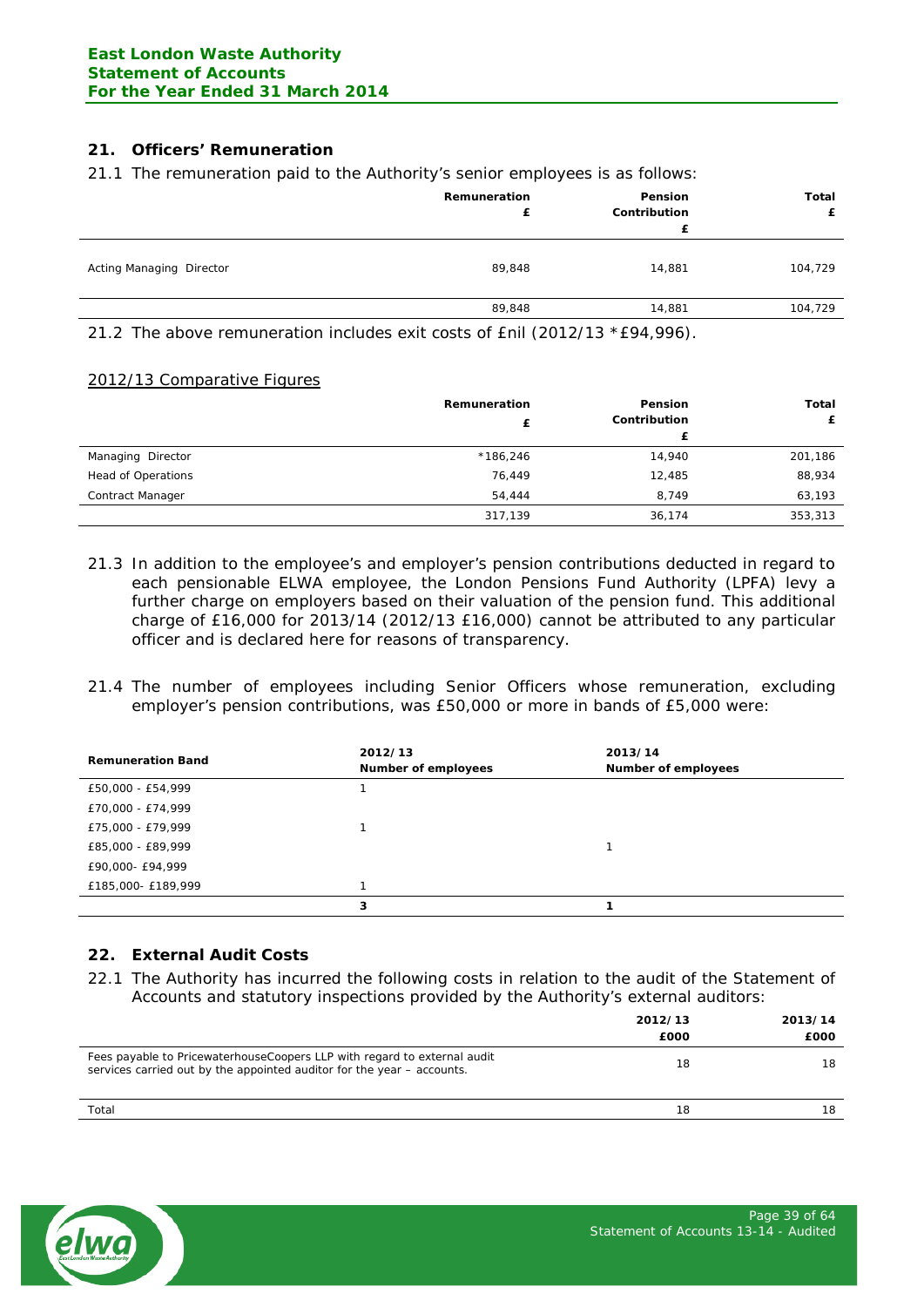# **23. Grant Income**

23.1 The Authority credited the following grants to the Comprehensive Income and Expenditure Statement in 2013/14:

|                                               | 2012/13 | 2013/14 |
|-----------------------------------------------|---------|---------|
|                                               | £000    | £000    |
| PFI/Waste Infrastructure Capital Grant (WICG) | 3,991   | 3,991   |
| WRAP Grant                                    | 45      | 0       |
| Total                                         | 4,036   | 3,991   |

- 23.2 For PFI/WICG grant details refer to notes 24.2 and 27.
- 23.3 The Waste and Resources Action Programme (WRAP) is a government funded not-forprofit company. Its objective is to increase recycling by providing advice, support and initiatives to businesses, local authorities and the community. The grant received in 2012/13 provided funding for the 'Love food hate waste campaign', a waste minimisation activity.

## **24. Related Party Transactions**

- 24.1 Since the 1st April 1986, ELWA has assumed the statutory responsibility for the disposal of waste arising in the area covered by the London Boroughs of Barking & Dagenham, Havering, Newham and Redbridge and has an interest in Aveley Methane Limited and ELWA Limited. The Members of the Authority have official appointments within their respective Constituent Boroughs.
- 24.2 The Department for Environment, Food and Rural Affairs award the PFI Grant which has now been renamed the Waste Infrastructure Capital Grant. Further details are in Note 27.
- 24.3 The Code of Practice requires the disclosure of interests between the Authority and its related parties not disclosed elsewhere in the Statement of Accounts.
- 24.4 The material expenditure and income transactions with these related parties are set out below.

|                        | 2012/13              |                 | 2013/14                     |                        |
|------------------------|----------------------|-----------------|-----------------------------|------------------------|
|                        | Expenditure<br>£'000 | Income<br>£'000 | <b>Expenditure</b><br>£'000 | <b>Income</b><br>£'000 |
| Barking & Dagenham     | 1.054                | $-8,788$        | 1,247                       | $-9,460$               |
| Havering               | 883                  | $-11,619$       | 916                         | $-12,400$              |
| Newham                 | 800                  | $-14.412$       | 855                         | $-14,191$              |
| Redbridge              | 415                  | $-12.596$       | 387                         | $-13.692$              |
| Aveley Methane Limited | 0                    | 0               | O                           | 0                      |
| <b>ELWA Limited</b>    | 53,411               | $-2.141$        | 53,960                      | $-2,212$               |

24.5 Income received from the boroughs relates mainly to the levy raised and charges for commercial waste disposal. Expenditure is for tonne mileage costs, recycling initiatives, rent payable for property leases and service level agreements for administrative and financial services provided. Further details can be found in the Authority's budget monitoring report which forms part of the agenda at the Authority's statutory meetings.

# Members of the Authority and Chief Officers

24.6 The following Members and Officers have made declarations of their interest in the following organisations, which arise from official Authority Appointments.

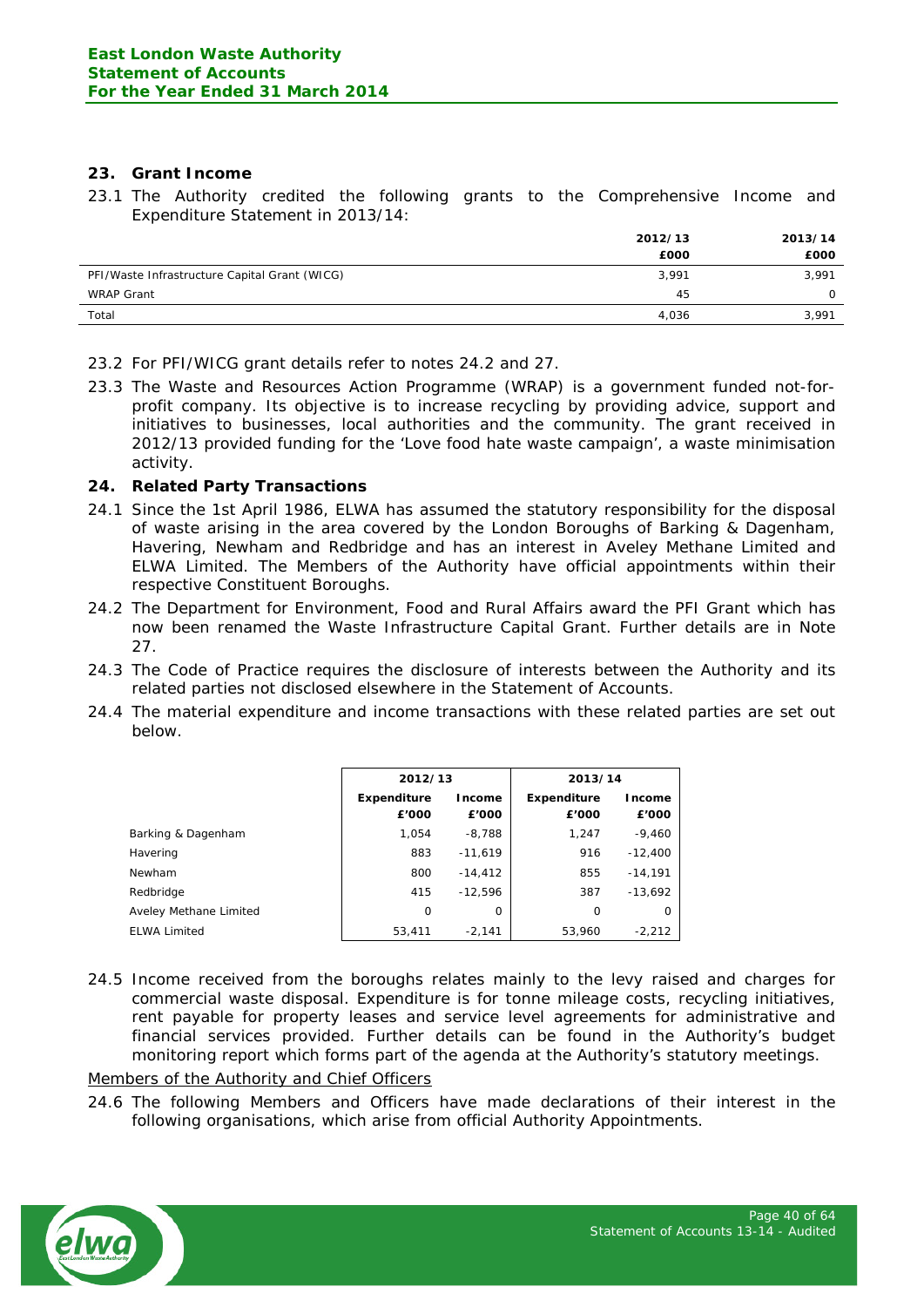| Membership of Other Organisations         |                                                                                                        |
|-------------------------------------------|--------------------------------------------------------------------------------------------------------|
| Acting Managing Director, Mark Ash:       | Director of Aveley Methane Limited.                                                                    |
| Councillor S Kelly:                       | Director of ELWA Limited.                                                                              |
| Finance Director, Geoff Pearce:           | Director of Finance & Resources, London Borough<br>of Redbridge.                                       |
| Monitoring Officer, Eldred Taylor-Camara: | Legal Group Manager (Partnership & Strategic<br>Procurement), London Borough of Barking &<br>Dagenham. |

## **25. Operating Leases**

25.1 The Authority has acquired its civic amenity and recycling sites by entering into operating leases with the four boroughs. Each lease is to the year 2027 with rent reviews taking place every 5 years. The last rent review was during 2012/13 with effect from 1 April 2013. Based upon current figures, the minimum lease payments due in future years are:

|                           | 2012/13 | 2013/14 |
|---------------------------|---------|---------|
|                           | £000    | £000    |
| Up to one year            | 317     | 317     |
| Two to Five Years         | 1,266   | 1,266   |
| Six Years to end of lease | 3,165   | 2,849   |
|                           | 4,748   | 4,432   |

25.2 The expenditure charged to the Third Party Payment line in the Comprehensive Income and Expenditure Statement during the year in relation to these leases was £316,500 (2012/13 £254,500).

## **26. Capital Expenditure and Capital Financing**

- 26.1 Capital expenditure additions of £3,682,000 relate to PFI Lifecycle costs as referred to in note 27. This was financed by revenue through the unitary payment.
- 26.2 The total amount of capital expenditure incurred in the year is shown in the table below (including the value of assets acquired under finance leases and PFI contracts), together with the resources that have been used to finance it. Where capital expenditure is to be financed in future years by charges to revenue as assets are used by the Authority, the expenditure results in an increase in the Capital Financing Requirement (CFR), a measure of the capital expenditure incurred historically by the Authority that has yet to be financed. The CFR is analysed in the second part of this note.

|                                              | 2012/13<br>£000 | 2013/14<br>£000 |
|----------------------------------------------|-----------------|-----------------|
| Opening Capital Financing Requirement        | 96,700          | 92,695          |
| <b>Capital Investment:</b>                   |                 |                 |
| Property, Plant & Equipment                  | 1,082           | 3,682           |
| <b>Sources of Finance:</b>                   |                 |                 |
| Direct Revenue Contributions                 | $-1,082$        | $-3,682$        |
| Minimum Revenue Provision                    | $-4,005$        | $-3,750$        |
| <b>Closing Capital Financing Requirement</b> | 92,695          | 88,945          |
|                                              |                 |                 |
| Explanation of movements in year:            |                 |                 |
| Assets acquired under PFI Contract           | 1,082           | 3,682           |
| Decrease in underlying need for borrowing    | $-5,087$        | $-7,432$        |
| Decrease in Capital Financing Requirement    | $-4,005$        | $-3,750$        |

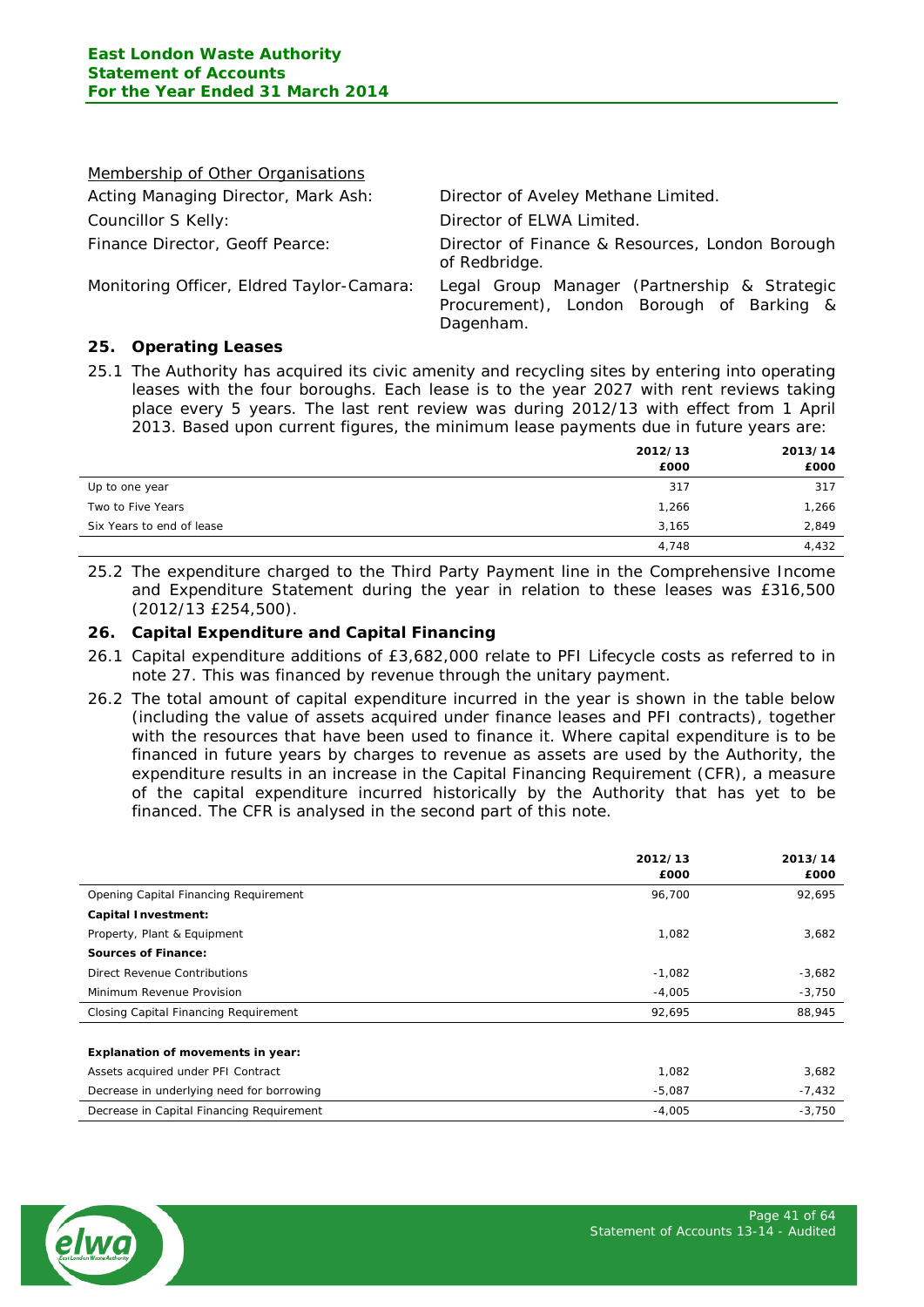# **27. Private Finance Initiatives and Similar Contracts**

The IWMS/PFI Contract, which commenced on 24th December 2002, is for 25 years. ELWA Limited is implementing a capital investment programme of more than £100 million in new waste management facilities over the life of the contract. The design, building, alteration, financing and operation of the waste management facilities required for provision of the IWMS together with any associated risks, will be the responsibility of ELWA Limited.

- 27.1 The assets used to provide the service are recognised on the Authority's Balance Sheet. Movements in their value over the year are detailed in the analysis of the movement on the Property, Plant and Equipment balance in Note 9.
- 27.2 The Government will provide PFI grant funding based upon a Notional Credit Approval of £47 million, equivalent to approximately £85 million over 25 years. The Government advised in 2010/11 that the annual PFI grant would now be paid on an annuity basis rather than the declining balance basis with a final payment made in 2026/27. The overall total grant in cash terms will be the same; however, the payment profile has changed.
- 27.3 The main impact of this is in the short term in that for the three years from 2011/12 the Authority received additional PFI grant of approximately £870,000 as follows:

| Year    | £.      |
|---------|---------|
| 2011/12 | 137,682 |
| 2012/13 | 291,825 |
| 2013/14 | 439,802 |

27.4 The Code of Practice 2013/14 requires that PFI schemes are accounted for in a manner that is consistent with the adaptation of IFRIC 12 'Service Concession Arrangements' contained in the government's Financial Reporting Manual (FReM). The contract complies with these criteria, and the relevant accounting guidance has been applied as outlined in the Authority's Accounting Policies, detailed on page 23.

## Future Contractual Obligations

27.5 The Authority makes an agreed payment each year which is increased each year by inflation and can be reduced if the contractor fails to meet availability and performance standards in any year but which is otherwise fixed. Payments remaining to be made under the PFI contract at 31 March 2014 (excluding any estimation of inflation and availability / performance deductions) are as follows:

|                               | Payment for<br><b>Services</b> | <b>Reimbursement of</b><br><b>Capital Expenditure</b> | Interest | Total    |
|-------------------------------|--------------------------------|-------------------------------------------------------|----------|----------|
|                               | £000                           | £000                                                  | £000     | £000     |
| Payable in 2014/15            | 36,658                         | 4,386                                                 | 5,122    | 46,166   |
| Payable within 2 to 5 years   | 149,590                        | 21,139                                                | 17,541   | 188,270  |
| Payable within 6 to 10 years  | 203,203                        | 30,716                                                | 14.529   | 248,448  |
| Payable within 11 to 15 years | 159,408                        | 31.679                                                | 4.143    | 195,230  |
| Payable within 16 to 20 years | 0                              | 0                                                     | 0        | $\Omega$ |
| Total                         | 548.859                        | 87,920                                                | 41,335   | 678.114  |

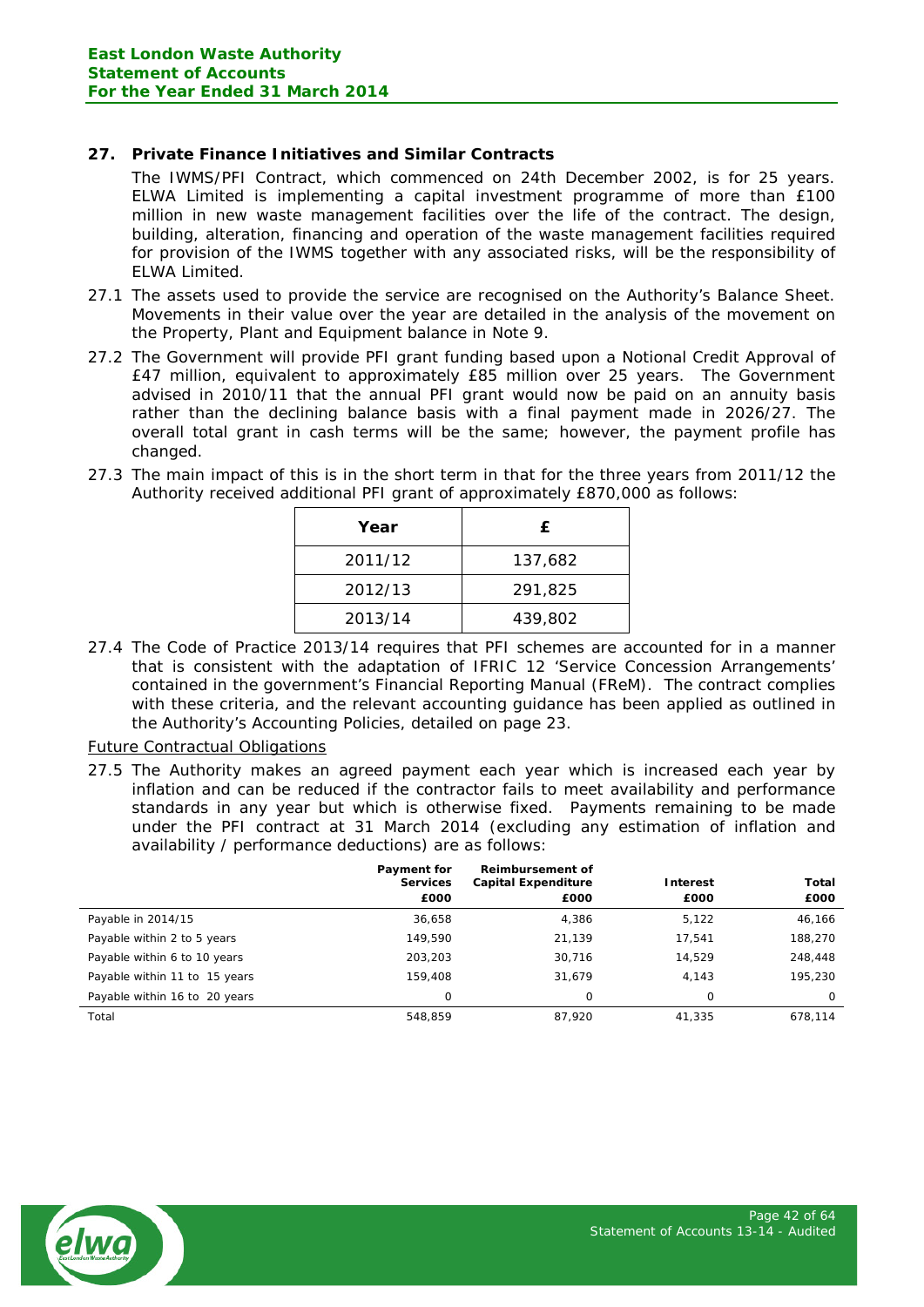27.6 Although the payments made to the contractor are described as unitary payments, they have been calculated to compensate the contractor for the fair value of the services they provide, the capital expenditure incurred and interest payable whilst the capital expenditure remains to be reimbursed. The liability outstanding to pay the liability to the contractor for capital expenditure incurred is as follows.

#### PFI Finance Liability

|                                          | 2012/13  | 2013/14  |
|------------------------------------------|----------|----------|
|                                          | £000     | £000     |
| Balance outstanding at start of the year | 95.539   | 91,602   |
| Payments during the year                 | $-3.937$ | $-3,682$ |
| Balance outstanding at year-end          | 91.602   | 87.920   |

#### Unitary Charge

27.7 As per accounting requirements for PFI schemes referred to in note 27.4, the Unitary Charge payment to the contractor has to reflect all the charges relating to the PFI contract for that year. The Accounting Standard requires that the service, interest, capital, lifecycle and contingent rent elements of the Unitary Charge are separated as shown in the table below, with the service, interest, rent and lifecycle elements being charged to the Comprehensive Income and Expenditure Statement.

|                                | 2012/13<br>£'000 | 2013/14<br>£'000 |
|--------------------------------|------------------|------------------|
| Payments to Shanks East London | 53,411           | 56,364           |
| Capital Repayment              | $-3,937$         | $-3,682$         |
| Interest Payable               | $-5,579$         | $-5,354$         |
| Life Cycle Costs               | $-1,266$         | $-3,180$         |
| Contingent Rent                | $-2,590$         | $-1,445$         |
| <b>Service Charges</b>         | 40,039           | 42,703           |

27.8 Lifecycle costs of £3,682,000 were incurred during the year by the PFI contractor of which £502,000 had been prepaid in 2012/13 leaving a balance of £3,180,000 to be charged to the Unitary Payment.

## **28. Defined Benefit Pension Schemes**

## **Transaction Relating to Post Employment Benefits**

- 28.1 The Authority recognises the cost of retirement benefits in the reported cost of services when they are earned by employees, rather than when the benefits are eventually paid as pensions. However, the charge that is required to be made against the levy is based on the cash payable in the year, so the real cost of post-employment/retirement benefit is reversed out of the Revenue Reserve via the Movement in Reserves Statement.
- 28.2 The following transactions have been made in the Comprehensive Income and Expenditure Statement and the Revenue Reserve Balance via the movement in Reserves Statement during the year:

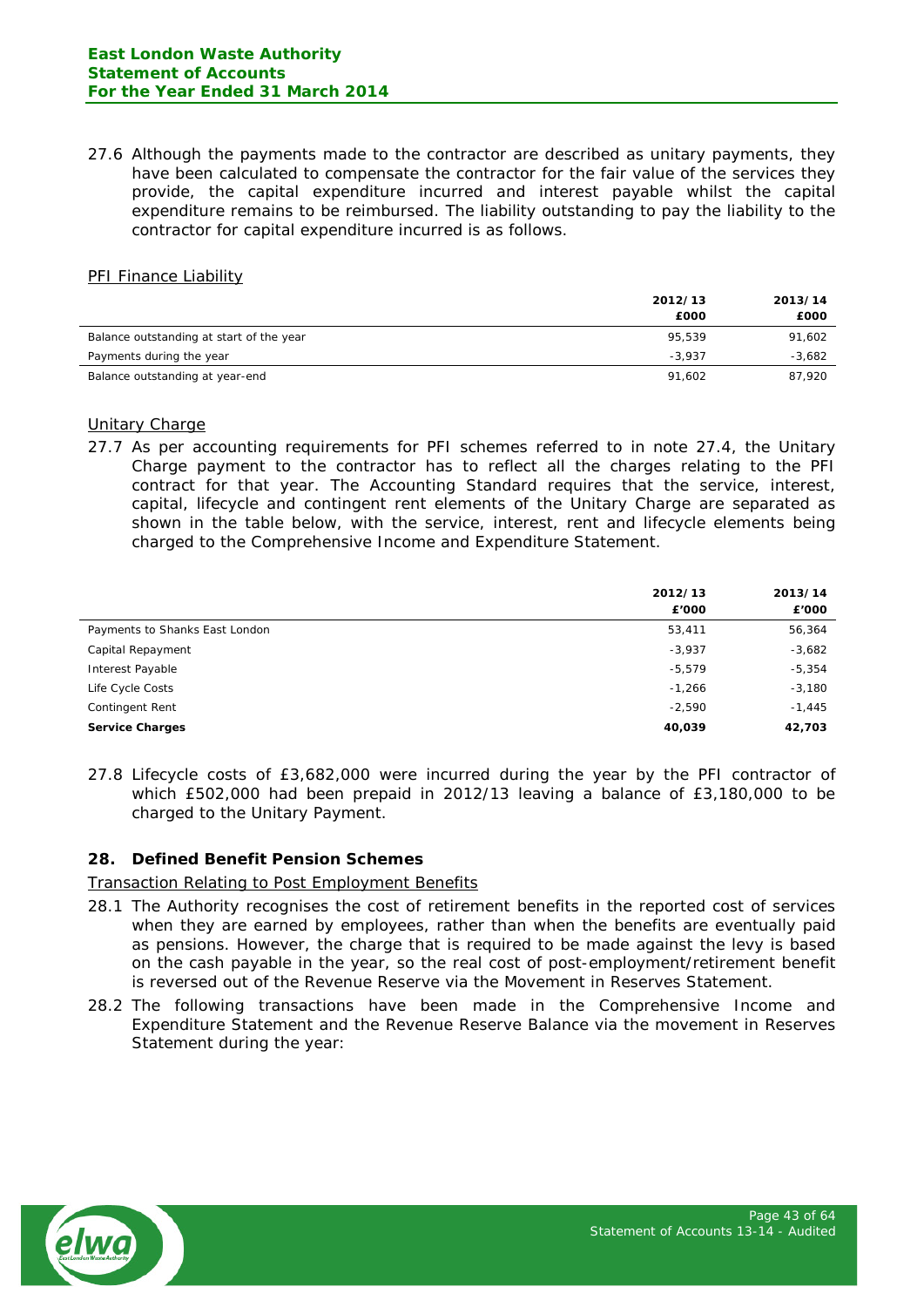|                                                                                                                                                 | <b>Restated</b><br>2012/13<br>£000 | 2013/14<br>£000 |
|-------------------------------------------------------------------------------------------------------------------------------------------------|------------------------------------|-----------------|
| <b>Comprehensive Income and Expenditure Statement</b>                                                                                           |                                    |                 |
| Cost of Services, employee & support services:                                                                                                  |                                    |                 |
| Service Cost                                                                                                                                    | 68                                 | 82              |
| Financing and Investment Income and Expenditure:                                                                                                |                                    |                 |
| Net Interest Expense                                                                                                                            | 35                                 | 35              |
| <b>Administration Expenses</b>                                                                                                                  | 3                                  | 3               |
| Total Post Employment Benefit charged to the Surplus or Deficit on the<br>provision of Services                                                 | 106                                | 120             |
| Other Post Employment Benefit charged to the Comprehensive Income and<br><b>Expenditure Statement</b>                                           |                                    |                 |
| Re-measurement of the net defined benefit liability comprising:                                                                                 |                                    |                 |
| Return on plan assets                                                                                                                           | $-172$                             | 17              |
| Other actuarial (gains)/losses                                                                                                                  | 0                                  | $-21$           |
| Change in financial assumptions                                                                                                                 | 168                                | 42              |
| Change in demographic assumptions                                                                                                               | 0                                  | 39              |
| Experience (gain)/loss on defined benefit obligation                                                                                            | $\Omega$                           | 142             |
| <b>Total Re-measurements</b>                                                                                                                    | -4                                 | 219             |
| Total Post Employment Benefit charged to the Comprehensive Income and<br><b>Expenditure Statement</b>                                           | 102                                | 339             |
| <b>Movement in Reserve Statement</b>                                                                                                            |                                    |                 |
| Reversal of net charges made to the Surplus or Deficit on the provision of Services<br>for post-employment benefits in accordance with the code | 4                                  | $-219$          |
| Actual amount charged against the Revenue Reserve Balance for pensions in the<br>year                                                           | -44                                | $-71$           |
| Employer's contributions payable to scheme                                                                                                      | 62                                 | 49              |

28.3 The underlying assets and liabilities attributable to the Authority with the London Pensions Fund Authority (LPFA) as at 31 March 2014 are as follows:

#### Reconciliation of present value of the scheme liabilities (defined benefit obligation):

|                                                                    | <b>Funded Liabilities</b><br><b>Local Government Pension Scheme</b> |                 |
|--------------------------------------------------------------------|---------------------------------------------------------------------|-----------------|
|                                                                    | 2012/13<br>£000                                                     | 2013/14<br>£000 |
| Opening Balance at 1 April                                         | 2,512                                                               | 2,808           |
| <b>Current Service Cost</b>                                        | 68                                                                  | 82              |
| <b>Interest Cost</b>                                               | 114                                                                 | 120             |
| Contributions by scheme participants                               | 20                                                                  | 22              |
| Actuarial gains and losses from changes in demographic assumptions | $\Omega$                                                            | 39              |
| Actuarial gains and losses from changes in financial assumptions   | 168                                                                 | 42              |
| Experience (gains)/losses                                          | $\Omega$                                                            | 142             |
| Benefits paid                                                      | $-74$                                                               | $-175$          |
| Closing Balance at 31 March                                        | 2,808                                                               | 3,080           |

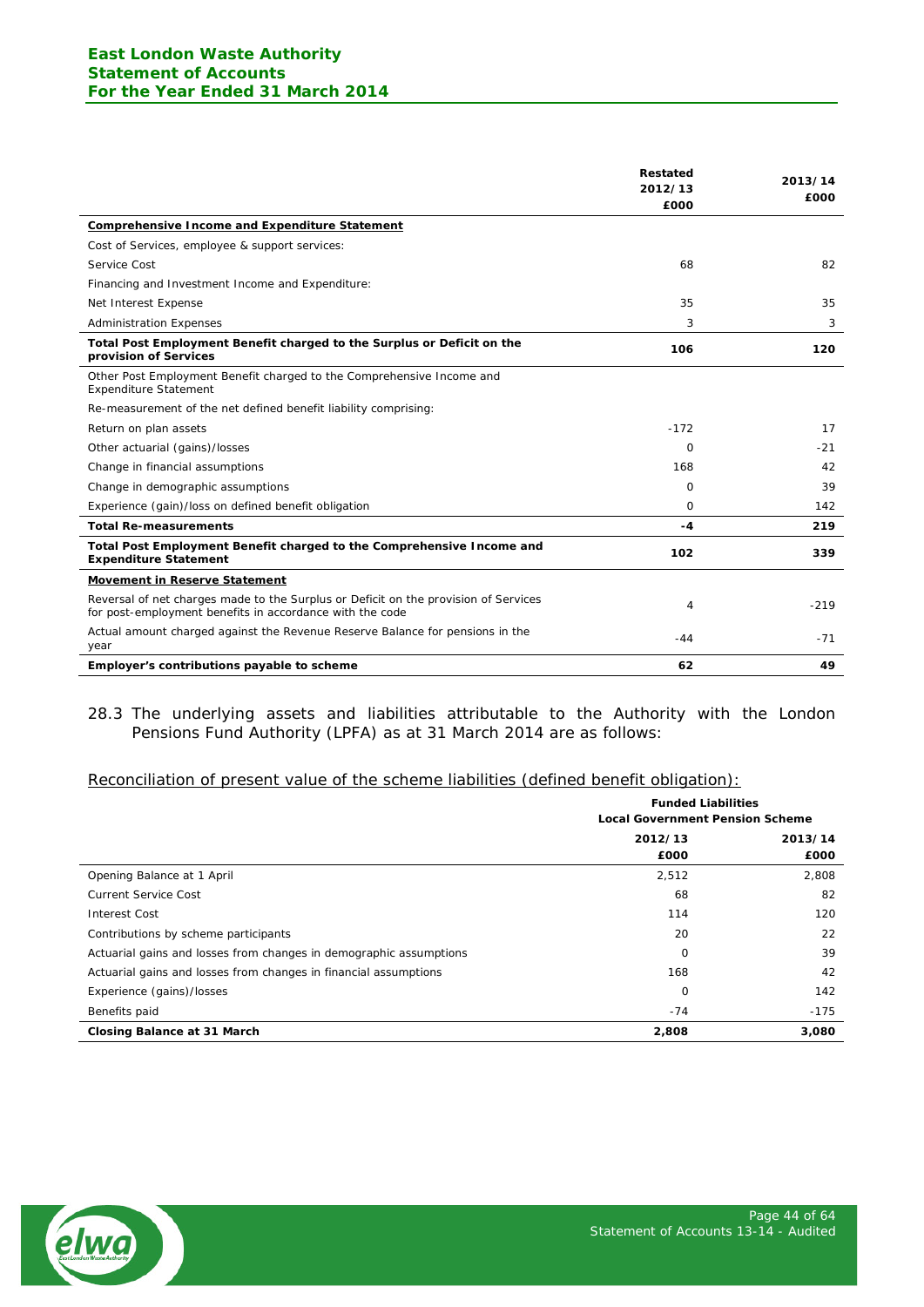|                                      | <b>Funded Assets</b>                   |         |  |  |
|--------------------------------------|----------------------------------------|---------|--|--|
|                                      | <b>Local Government Pension Scheme</b> |         |  |  |
|                                      | <b>Restated</b>                        | 2013/14 |  |  |
|                                      | 2012/13                                | £000    |  |  |
|                                      | £000                                   |         |  |  |
| Opening fair value of scheme assets  | 1,730                                  | 1,987   |  |  |
| Interest Income                      | 80                                     | 85      |  |  |
| Return on plan assets less interest  | 172                                    | $-17$   |  |  |
| Other actuarial gains and (losses)   | 0                                      | 21      |  |  |
| <b>Administration Expenses</b>       | $-3$                                   | -3      |  |  |
| Employer contributions               | 62                                     | 49      |  |  |
| Contributions by scheme participants | 20                                     | 22      |  |  |
| Benefits paid                        | $-74$                                  | $-175$  |  |  |
| Closing fair value of scheme assets  | 1,987                                  | 1,969   |  |  |

Reconciliation of the movements in the fair value of scheme (plan) assets:

- 28.4 The expected return on scheme assets is determined by considering the expected returns available on the assets underlying the current investment policy. Expected yields on fixed interest investments are based on gross redemption yields as at the Balance Sheet date.
- 28.5 The LPFA Fund's assets consist of the following categories at fair value, by proportion of the total assets held:

| <b>Assets</b>             | 2012/13<br>% | 2012/13<br>£000 | 2013/14<br>% | 2013/14<br>£000 |
|---------------------------|--------------|-----------------|--------------|-----------------|
| Equities                  | 73           | 1,450           | 53           | 1,043           |
| LDI/Cash-flow matching    | 0            | 0               | 6            | 118             |
| Target Return Portfolio   | 10           | 199             | 30           | 591             |
| <b>Alternative Assets</b> | 15           | 298             | 0            | 0               |
| Infrastructure            | 0            | 0               | 4            | 79              |
| Commodities               | O            | $\Omega$        |              | 20              |
| Property                  | 0            | $\Omega$        | 3            | 59              |
| Cash                      | 2            | 40              | 3            | 59              |
|                           |              |                 |              |                 |
| Total                     | 100          | 1,987           | 100          | 1,969           |

- 28.6 Expected returns on equity investments reflect long-term real rates of return experienced in the respective markets.
- 28.7 The actual return on scheme assets in the year was £68,000 (2012/13 £252,000 restated).
- 28.8 For the 2013/14 accounting year, the expected return and the interest cost have been replaced with a single net interest cost, which effectively sets the expected return equal to the IAS 19 discount rate.

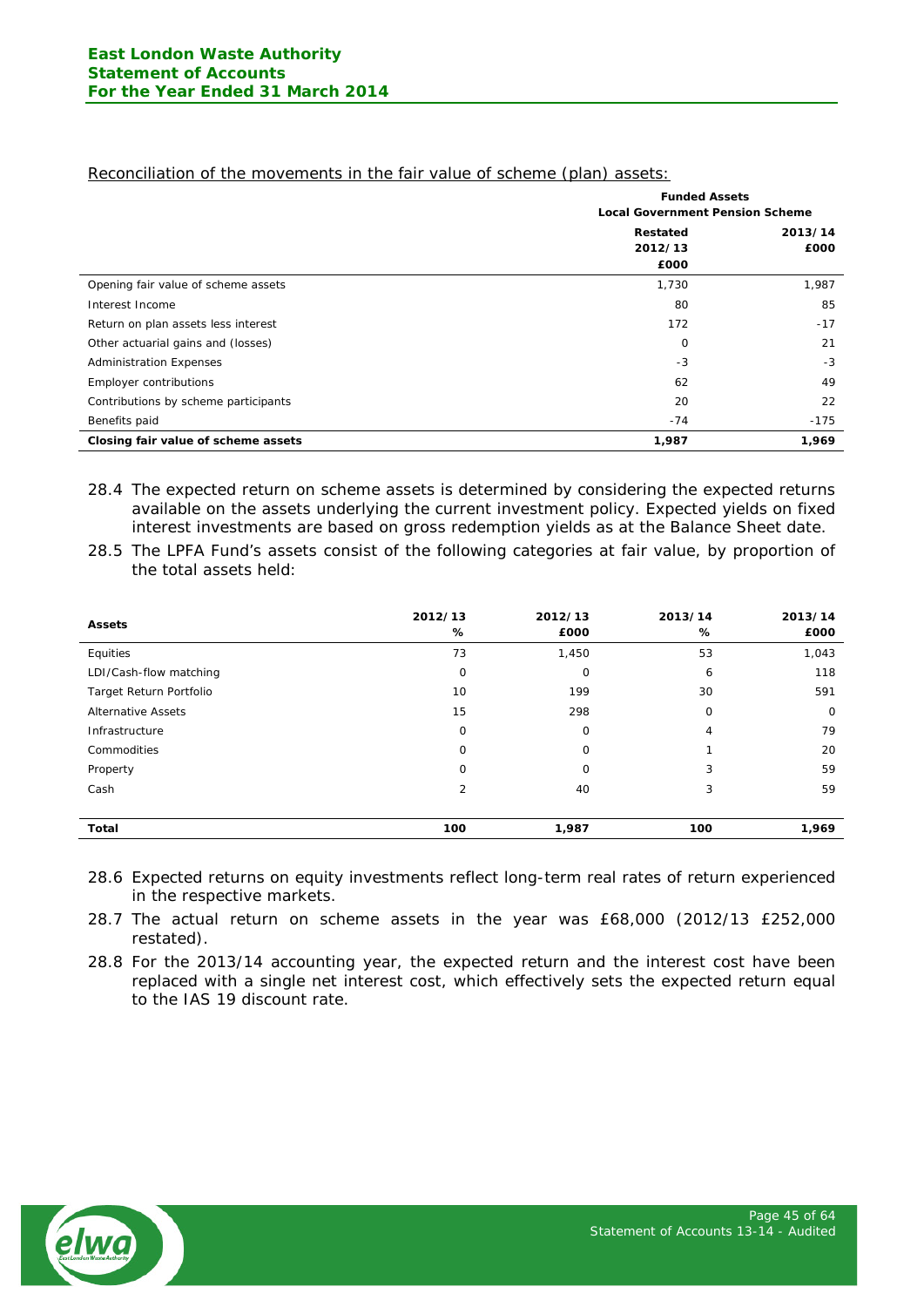## Pension Assets and Liabilities Recognised in the Balance Sheet

28.9 The amount in the Balance Sheet arising from the authority's obligation in respect of its defined benefit plans is as follows:

|                                                       | <b>Funded Liabilities</b>              |          |  |
|-------------------------------------------------------|----------------------------------------|----------|--|
|                                                       | <b>Local Government Pension Scheme</b> |          |  |
|                                                       | 2012/13                                |          |  |
|                                                       | £000                                   | £000     |  |
| Present value of the defined benefit obligation       | 2,808                                  | 3,080    |  |
| Fair value of plan assets                             | $-1.987$                               | $-1,969$ |  |
| Net liability arising from defined benefit obligation | 821                                    | 1,111    |  |

- 28.10 With effect from 1 April 2007 the Authority became an employer. On 1 June 2007 five staff were transferred from the Constituent Councils to the Authority with initially three staff electing to join the LPFA. Membership as at the 31 March 2014 consisted of four active members, one deferred pensioner and two pensioners.
- 28.11 The liabilities show the underlying commitments that the Authority has in the long run to pay post employment (retirement) benefits. The net pension liability of £1,111,000 (£821,000 2012/13) has a substantial impact on the net worth of the Authority as recorded in the Balance Sheet. However, statutory arrangements for funding the deficit mean that the financial position of the Authority remains healthy. The deficit in respect of LPFA Fund liabilities will be made good by increased contributions to the LPFA Fund over the remaining working life of the employees (i.e. before payments fall due), as assessed by the scheme actuary.
- 28.12 The projected employer contributions for the year to 31 March 2015 are £78,000.

#### Basis for Estimating Assets and Liabilities

28.13 Liabilities have been assessed on an actuarial basis using the projected unit credit method, an estimate of the pensions that will be payable in future years dependent on assumptions about mortality rates, salary levels, etc. Liabilities have been assessed by Barnett Waddingham LLP, an independent firm of actuaries, who use a roll forward approach, based on the results of the last full valuation of the LPFA Fund as at 1 April 2013, and adjusting for known membership and scheme changes where applicable.

|                                                                      | 2012/13        | 2013/14        |
|----------------------------------------------------------------------|----------------|----------------|
| Long term expected rate of return on assets in the scheme            | 5.9%           | 4.0%           |
| <b>Mortality assumptions</b>                                         |                |                |
| Longevity at 65 for current pensioners:                              |                |                |
| Men                                                                  | 23.1           | 23.3           |
| Women                                                                | 25.2           | 26.1           |
| Longevity at 65 for future pensioners:                               |                |                |
| Men                                                                  | 25.0           | 25.6           |
| Women                                                                | 27.1           | 28.3           |
| <b>Financial Assumptions:</b>                                        |                |                |
| Rate of Inflation RPI (CPI)                                          | $3.4\%$ (2.6%) | $3.5\%$ (2.7%) |
| Rate of increase in salaries                                         | 4.3%           | 4.5%           |
| Rate of increase in pensions                                         | 2.6%           | 2.7%           |
| Rate for discounting scheme liabilities                              | 4.4%           | 4.4%           |
| Take up of option to convert annual pension into retirement lump sum | 0              | 0              |

28.14 The principal assumptions used by the LPFA actuary have been:

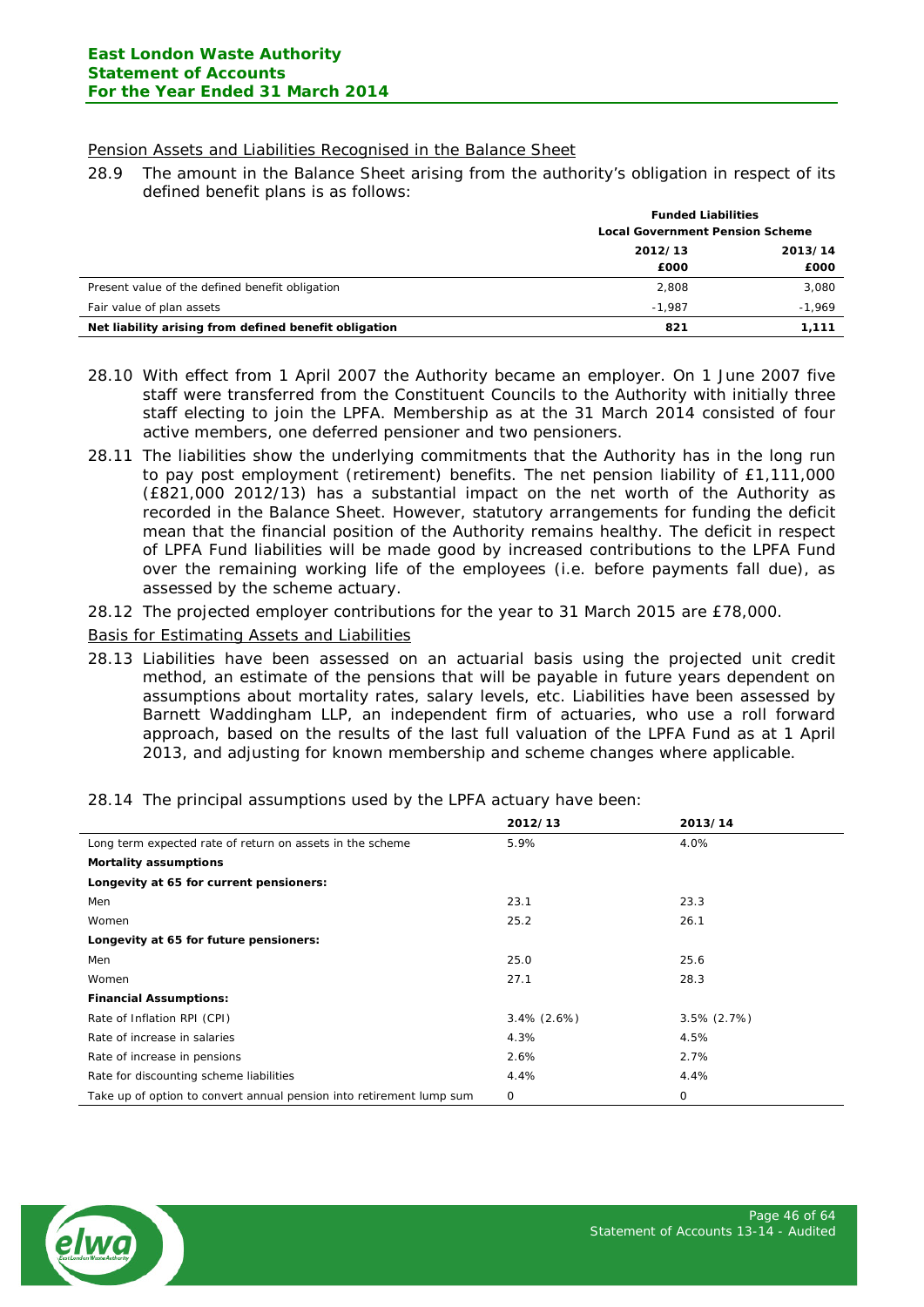28.15 The estimation of the defined benefit obligations is sensitive to the actuarial assumptions set out in the previous table. The sensitivity analyses in the following table have been determined based on reasonably possible changes of the assumptions occurring at the end of the reporting period and assumes for each change that the assumption analysed changes while all the other assumptions remain constant. The assumptions in longevity, for example, assume that life expectancy increases or decreases for men and women. In practice, this is unlikely to occur, and changes in some of the assumptions may be interrelated. The estimations in the sensitivity analysis have followed the accounting policies for the scheme, i.e. on an actuarial basis using the projected unit credit method. The methods and types of assumptions used in preparing the sensitivity analysis below did not change from those used in the previous period.

## Sensitivity Analysis

|                                              | Impact on the Defined Benefit Obligation in the<br>Scheme - based on £3,080 (2013/14) |                                             |  |  |  |
|----------------------------------------------|---------------------------------------------------------------------------------------|---------------------------------------------|--|--|--|
|                                              | <b>Increase in Assumption</b><br>by $0.1\%$                                           | <b>Decrease in Assumption</b><br>by $0.1\%$ |  |  |  |
| <b>Adjustment to:</b>                        |                                                                                       |                                             |  |  |  |
| - discount rate                              | 3,030                                                                                 | 3.131                                       |  |  |  |
| - long term salary increase                  | 3,083                                                                                 | 3.077                                       |  |  |  |
| - pension increases and deferred revaluation | 3.129                                                                                 | 3.032                                       |  |  |  |
| - mortality age rating assumption            | 2,984                                                                                 | 3.176                                       |  |  |  |

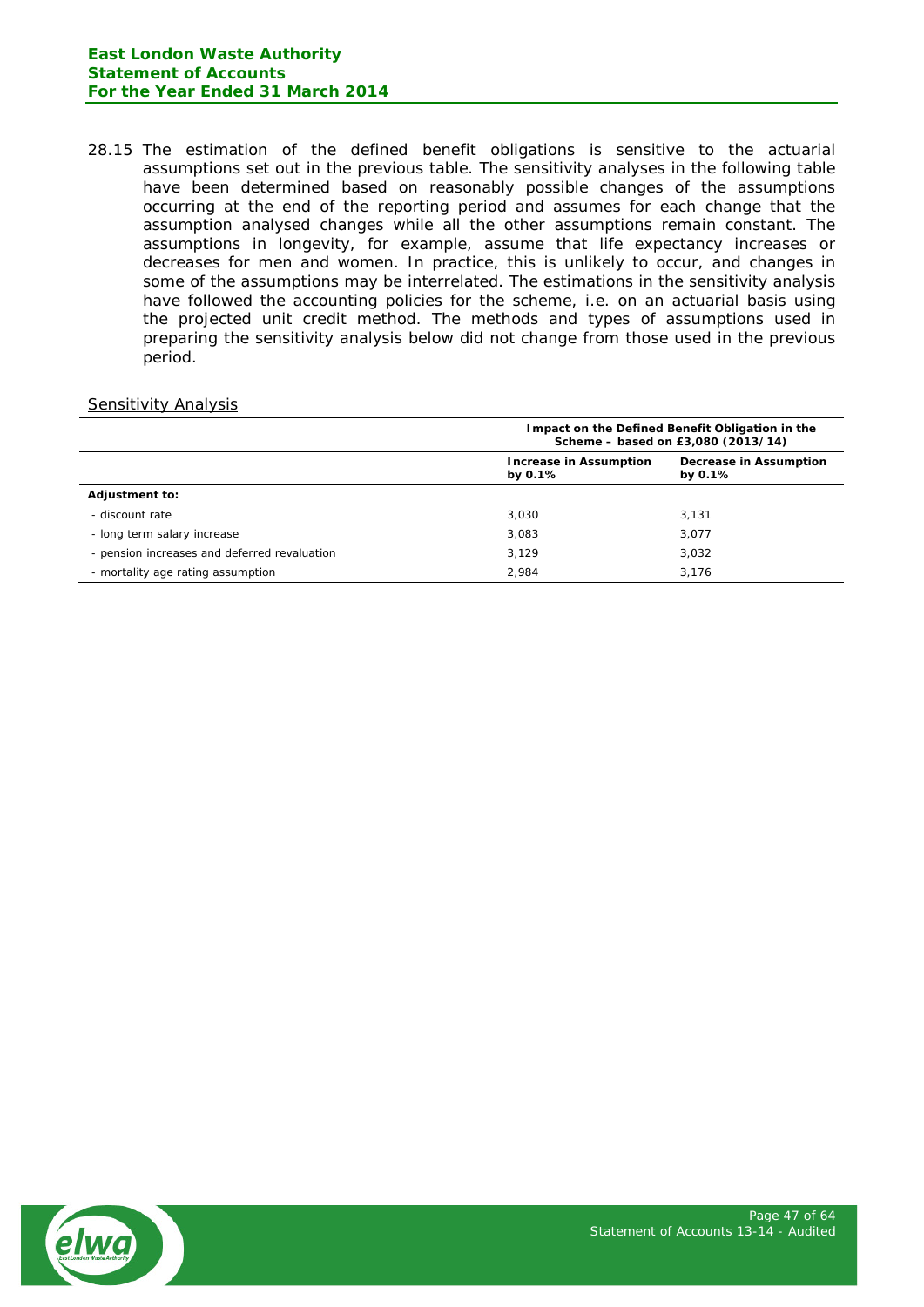# **29. Financial Instruments**

# 29.1 The following categories of financial instruments are carried in the Balance Sheet.

|                                         |           | Long-Term    |           | Current     |
|-----------------------------------------|-----------|--------------|-----------|-------------|
|                                         | 31 March  | 31 March     |           | 31 March    |
|                                         | 2013      | 2014         | 2013      | 2014        |
|                                         | £000      | £000         | £000      | £000        |
| <b>Cash at Bank</b>                     |           |              |           |             |
| Loans and Receivables (note 12)         | 0         | 0            | 4,372     | $-4,888$    |
| <b>Total Cash at Bank</b>               | $\circ$   | $\mathsf{O}$ | 4,372     | $-4,888$    |
| <b>Investments</b>                      |           |              |           |             |
| Loans and receivables                   | 0         | $\mathsf{O}$ | 15,894    | 17,693      |
| <b>Total Investments</b>                | 0         | $\mathsf{O}$ | 15,894    | 17,693      |
| <b>Debtors</b>                          |           |              |           |             |
| Loans and receivables                   | $\circ$   | $\mathsf{O}$ | 2,890     | 2,230       |
| Total Debtors (note 11)                 | $\circ$   | $\mathsf{O}$ | 2,890     | 2,230       |
| <b>Borrowings</b>                       |           |              |           |             |
| Financial liabilities at amortised cost | $-1,251$  | $-1,250$     | $-266$    | $-26$       |
| <b>Total Borrowings</b>                 | $-1,251$  | $-1,250$     | $-266$    | $-26$       |
| PFI and finance lease liabilities       | $-91,602$ | $-87,920$    | 0         | $\mathbf 0$ |
| Total other long term liabilities       | $-91,602$ | $-87,920$    | 0         | $\Omega$    |
| <b>Creditors</b>                        |           |              |           |             |
| Financial Liabilities at amortised cost | 0         | $\mathsf{O}$ | $-10,395$ | $-6,877$    |
| Total Creditors (note 14)               | 0         | $\mathbf 0$  | $-10,395$ | $-6,877$    |

# Income, Expense, Gains and Losses

|                                                                                      |                                                                     | 2012/13 Restated                                            |                                                          |                                                                                                  |               | 2013/14                                                                  |                                                             |                                                          |                                                                                        |               |
|--------------------------------------------------------------------------------------|---------------------------------------------------------------------|-------------------------------------------------------------|----------------------------------------------------------|--------------------------------------------------------------------------------------------------|---------------|--------------------------------------------------------------------------|-------------------------------------------------------------|----------------------------------------------------------|----------------------------------------------------------------------------------------|---------------|
|                                                                                      | measured<br>Financial Liabilities<br>Cost<br>amortised<br>đ<br>£000 | and<br>Loans<br>Assets:<br>Receivables<br>Financial<br>£000 | Available<br>Assets:<br>Financial<br>sale<br>for<br>£000 | and loss<br>at Fair<br>Assets and Liabilities<br>profit<br>through<br>Value <sup>+</sup><br>£000 | Total<br>£000 | measured<br>Financial Liabilities<br>amortised Cost<br>$\vec{a}$<br>£000 | and<br>Loans<br>Assets:<br>Receivables<br>Financial<br>£000 | Available<br>Assets:<br>Financial<br>sale<br>for<br>£000 | and loss<br>at Fair<br>and Liabilities<br>profit<br>through<br>Assets<br>Value<br>£000 | Total<br>£000 |
| Interest expense (note 8)                                                            | 5,722                                                               | $\mathsf{O}$                                                | $\mathbf 0$                                              | $\mathbf 0$                                                                                      | 5,722         | 5,496                                                                    | 0                                                           | $\mathbf 0$                                              | $\mathbf 0$                                                                            | 5,496         |
| Contingent Rent                                                                      | 2,590                                                               | $\mathbf 0$                                                 | 0                                                        | 0                                                                                                | 2,590         | 1,445                                                                    | 0                                                           | $\mathbf 0$                                              | 0                                                                                      | 1,445         |
| Impairment losses/(gain) (note 8)                                                    | $\mathbf 0$                                                         | 24                                                          | $\mathbf 0$                                              | $\mathbf 0$                                                                                      | 24            | $\circ$                                                                  | $-83$                                                       | $\mathbf 0$                                              | $\mathbf 0$                                                                            | $-83$         |
| Pension Interest & expected<br>return on pension assets (note 8)                     | 11                                                                  | 0                                                           | 0                                                        | $\mathsf{O}$                                                                                     | 11            | 38                                                                       | 0                                                           | 0                                                        | $\mathsf{O}$                                                                           | 38            |
| <b>Total expense in Surplus or</b><br>Deficit on the Provision of<br><b>Services</b> | 8,323                                                               | 24                                                          | $\mathbf 0$                                              | O                                                                                                | 8,347         | 6,979                                                                    | $-83$                                                       | $\mathbf 0$                                              | O                                                                                      | 6,896         |
| Interest Income (note 8)                                                             | 0                                                                   | $-220$                                                      | 0                                                        | $\mathsf{O}\xspace$                                                                              | $-220$        | $\mathbf 0$                                                              | $-113$                                                      | 0                                                        | 0                                                                                      | $-113$        |
| Total income in Surplus or<br>Deficit on the Provision of<br><b>Services</b>         | $\mathbf 0$                                                         | $-220$                                                      | $\mathbf 0$                                              | O                                                                                                | $-220$        | O                                                                        | $-113$                                                      | $\mathbf 0$                                              | O                                                                                      | $-113$        |
| Net loss / (gain) for the year                                                       | 8,323                                                               | $-196$                                                      | O                                                        | o                                                                                                | 8,127         | 6,979                                                                    | $-196$                                                      | $\mathbf 0$                                              | O                                                                                      | 6,783         |

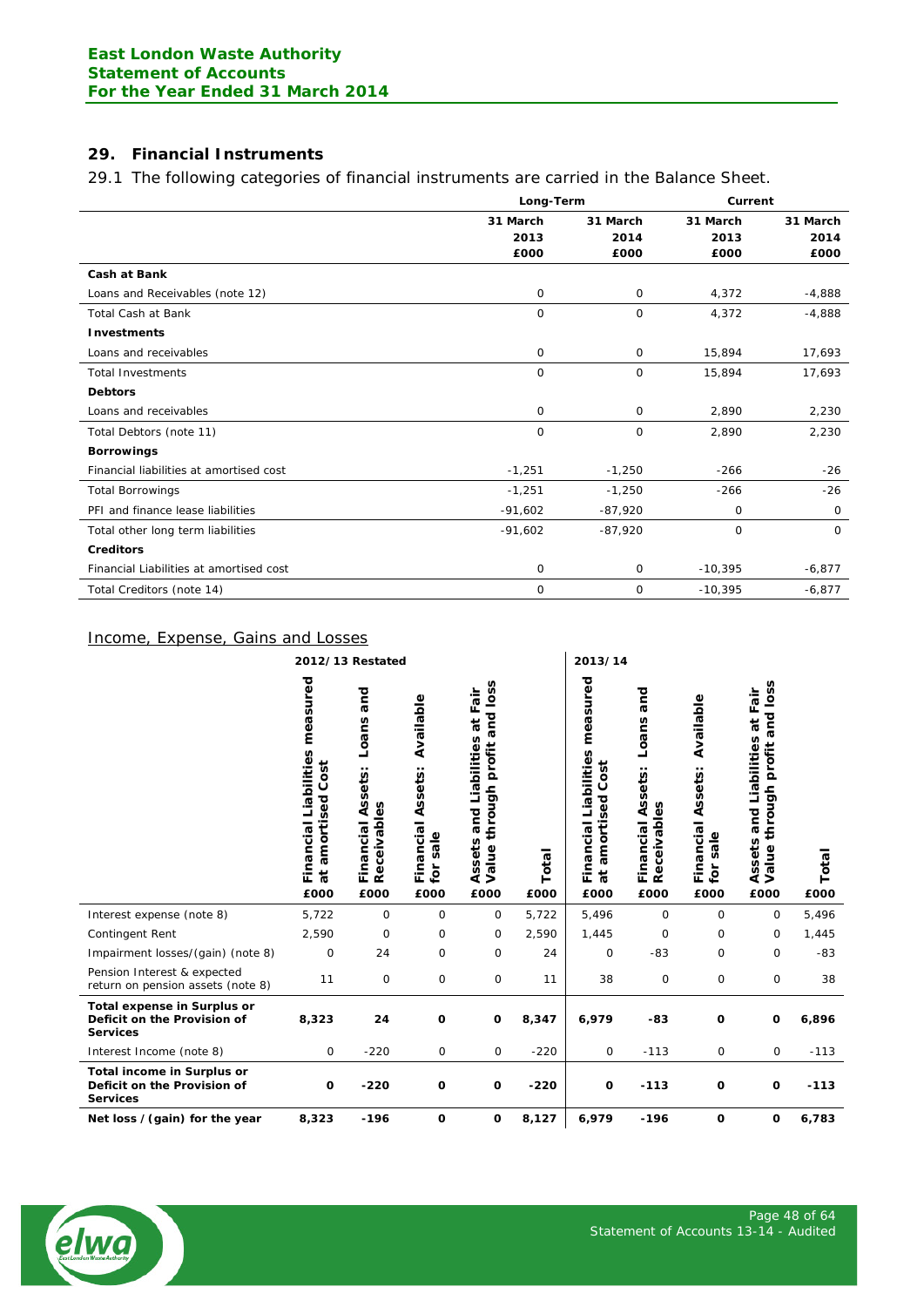#### Fair Values of Assets and Liabilities

- 29.2 Financial liabilities and financial assets represented by loans and receivables and longterm debtors and creditors are carried in the Balance Sheet at amortised cost. Their fair value can be assessed by calculating the present value of the cash flows that will take place over the remaining term of the instruments, making the following assumptions:
	- a) Estimated ranges of interest rates at 31 March 2014 are 1.84% to 4.24% for loans from the PWLB.
	- b) No early repayment or impairment is recognised.
	- c) Where an instrument will mature in the next 12 months, carrying amount is assumed to approximate to fair value.
- 29.3 The fair values calculated are as follows:

|                              | 31 March 2013              |                           | 31 March 2014              |                           |
|------------------------------|----------------------------|---------------------------|----------------------------|---------------------------|
|                              | Carrying<br>amount<br>£000 | <b>Fair Value</b><br>£000 | Carrying<br>amount<br>£000 | <b>Fair Value</b><br>£000 |
| <b>Financial Liabilities</b> |                            |                           |                            |                           |
| Long-term creditors          |                            |                           |                            |                           |
| PFI Liabilities              | 91,602                     | 91,602                    | 87,920                     | 87,920                    |
| Public Works Loan Board      | 1,251                      | 2,390                     | 1,250                      | 2,165                     |
| Short-term creditors         |                            |                           |                            |                           |
| Public Works Loan Board      | 266                        | 266                       | 26                         | 26                        |
| Creditors (note 14)          | 10,395                     | 10,395                    | 6,877                      | 6,877                     |
| Cash at bank                 | 0                          | 0                         | 4,888                      | 4,888                     |
| <b>Loans and Receivables</b> |                            |                           |                            |                           |
| Short-term debtors           |                            |                           |                            |                           |
| Debtors (note 11)            | 2,890                      | 2,890                     | 2,230                      | 2,230                     |
| Cash at bank                 | 4,372                      | 4,372                     | 0                          | $\circ$                   |
| Cash Investments             | 15,894                     | 15,894                    | 17,693                     | 17,693                    |
| Total Short -term debtors    | 23,156                     | 23,156                    | 19,923                     | 19,923                    |

- 29.4 The fair value of outstanding long term debts as at 31 March 2014 is £2.2 million. (31 March 2013 £2.4 million). This is higher than the book value due to changes in market factors since the original borrowing was made. The Authority has pledged no collateral in respect of repayment of any loan to another entity.
- 29.5 The carrying value of Financial Instruments reported on the Balance Sheet includes interest on loans and investments.
- 29.6 As at 31st March 2014 the Authority had not entered into any financial guarantees.

## **30. Nature and Extent of Risks arising from Financial Instruments**

## Overall Procedures for Managing Risk

- 30.1 The Authority's overall risk management programme focuses on the unpredictability of financial markets and seeks to minimise potential adverse effects on the resources available to fund its services. The procedures for risk management in relation to key financial instruments are set out through the legal framework detailed within the Local Government Act 2003 and associated regulations. These require the Authority to comply with the CIPFA Prudential Code, the CIPFA Treasury Management in the Public Services Code of Practice and Investment Guidance. Overall, the Authority is required to manage risk in the following ways:
	- a) By formally adopting the requirements of the Code of Practice.
	- b) By approving annually in advance Prudential Indicators for the following three years limiting:
		- (1) The Authority's overall borrowing.

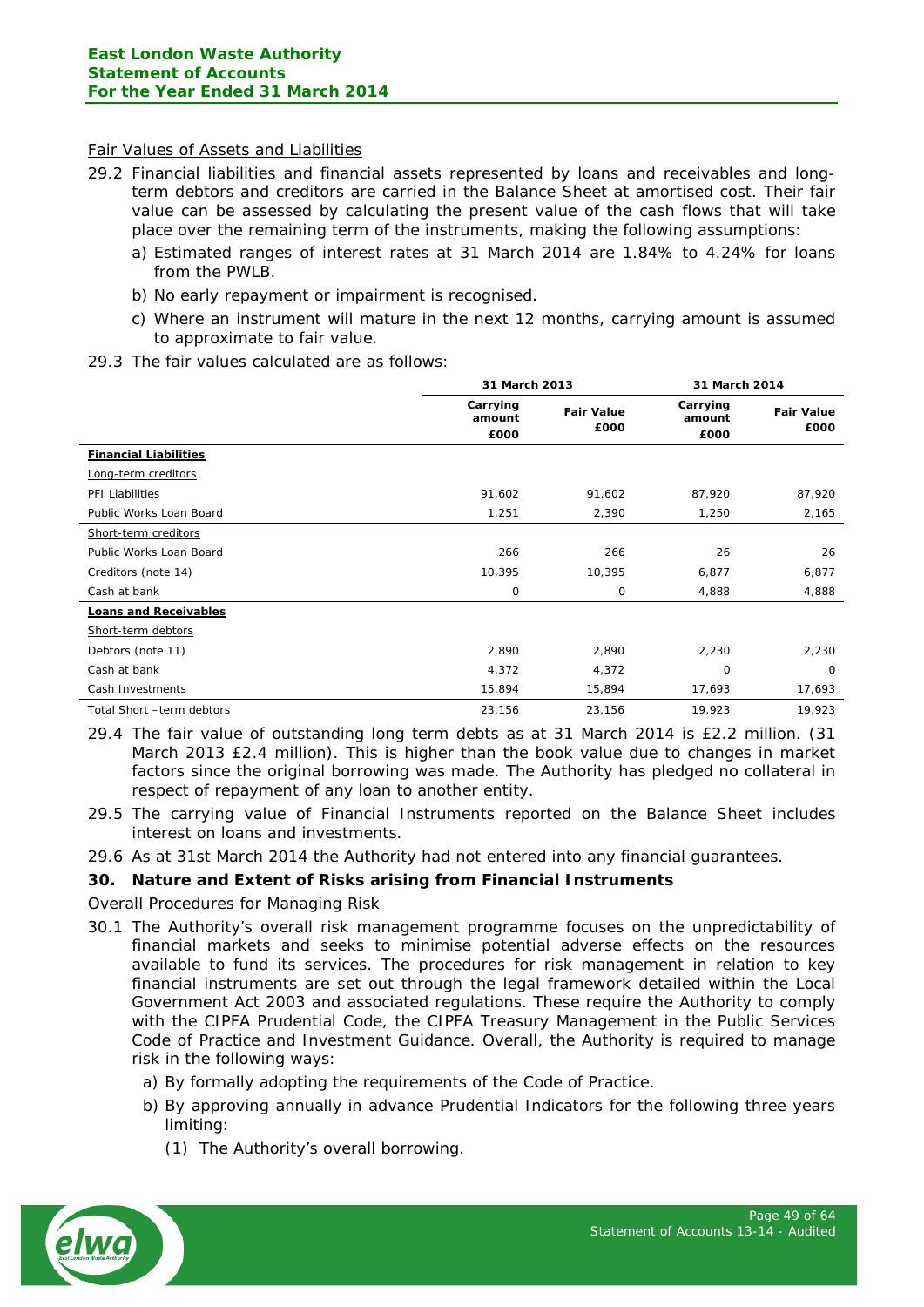- (2) Maximum and minimum exposure to fixed and variable interest rates.
- (3) Maximum and minimum debt repayment profile.
- (4) Maximum annual exposure to investments maturing beyond a year.
- 30.2 In order to comply with the requirement that the Authority is required to set a balanced budget (Local Government Finance Act 1992) the above is required to be reported at the same time as the levy setting meeting. The annual Treasury Management Strategy outlines the detailed approach to managing risk in relation to financial instrument exposure. Actual performance is compared to the strategy and reported annually to Members.
- 30.3 In accordance with Standing Orders, the Finance Director is responsible for all of the Authority's banking, borrowing and investment activities. Under the Authority's existing service level arrangements, the London Borough of Redbridge administers the treasury management function on behalf of ELWA. The policies and detailed guidance in the form of Treasury Management Practices (TMPs) are managed on a day to day basis by the London Borough of Redbridge. The TMPs are reviewed at regular intervals. ELWA receives reports and monitors the treasury management performance of the London Borough of Redbridge on a regular basis.
- 30.4 The Authority's activities expose it to a variety of financial risks:
	- a) Credit risk the possibility that other parties might fail to pay amounts due to the Authority.
	- b) Liquidity Risk the possibility that the Authority might not have funds available to meet its commitments to make payments.
	- c) Refinancing and Maturity Risk the possibility that the Authority might be required to renew a financial instrument on maturity at disadvantageous interest rates or terms.
	- d) Market risk the possibility that financial loss might arise for the Authority as a result of changes in such measures as interest rates and stock market movements.

Credit Risk

30.5 Credit risk arises from deposits with banks and financial institutions, as well as credit exposures to debtors.

## Credit risk arising from deposits with Banks and Financial Institutions

- 30.6 Deposits are not made with banks and financial institutions unless they are rated independently and meet the Authority's credit criteria, which are restricted to the upper end of the independent credit rating criteria. In addition, investment values are set taking into account the institutions' credit rating and the duration of lending. The Authority has also set limits as to the maximum percentage of the investment portfolio that can be placed with any one class of institution and this is monitored on a daily basis. All transactions in relation to deposits were in line with the Authority's approved credit ratings.
- 30.7 The Annual Investment Strategy requires the Authority to maintain a counterparty list that follows the criteria set out in the Treasury Management Practices. Creditworthiness is assessed by the use of credit ratings provided by Fitch, Moody's and Standard & Poor's to assess an institution's long and short-term financial strength along with its individual and support ratings. Other information provided by Brokers, Advisers and financial and economic reports are also collated and assessed and then used to produce a matrix to monitor each individual institution against the Authority's criteria.
- 30.8 Any counterparty whose ratings fall to the extent that they no longer meet the credit criteria are immediately removed from the lending list. Only highly rated counterparties may be included on the lending list such as:
	- a) UK Part Nationalised Banks.

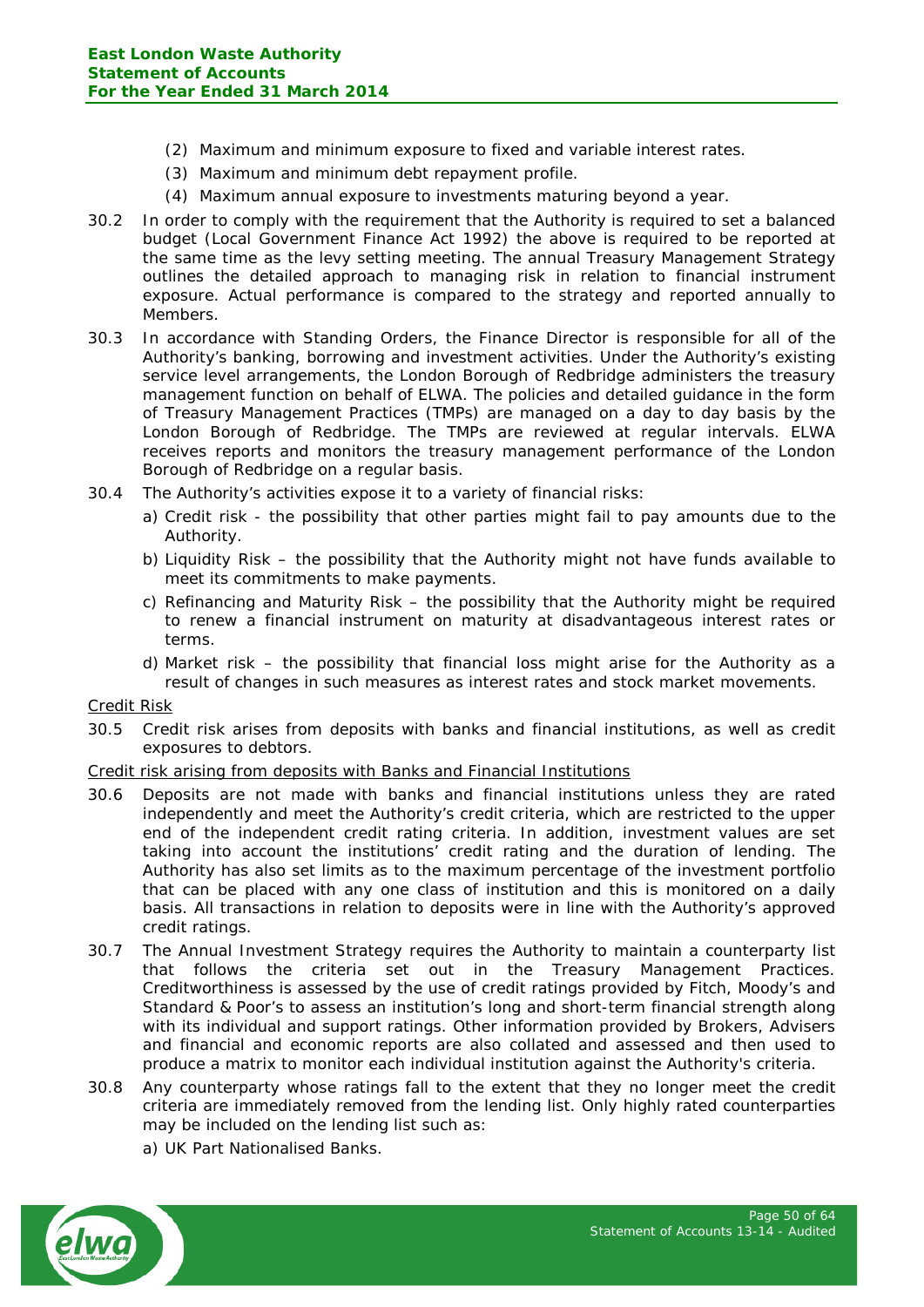- b) Building Societies with assets in excess of £3 billion.
- c) AAA rated Money Market Funds.
- d) UK Government (Debt Management Office).
- e) Other Local Authorities.
- 30.9 The Authority's maximum exposure to credit risk in relation to its investments in banks and building societies of £17.693 million cannot be assessed generally as the risk of any institution failing to make interest payments or repay the principal sum will be specific to each individual institution. A risk of irrecoverability applies to all of the Authority's deposits; there was no evidence at the 31 March 2014 that this was likely to crystallise.
- 30.10 In addition, the diversification of investments also provides additional security. The maximum percentages of the investment portfolio, which may be invested in each class of assets, are detailed below:

| <b>Asset Class Percentages</b>        |                                                                                        |          |  |  |
|---------------------------------------|----------------------------------------------------------------------------------------|----------|--|--|
| <b>Type of Asset</b>                  | % Of Total Investment as<br>set by 2013/14 Treasury<br><b>Management Strategy</b><br>℅ |          |  |  |
| UK Government and Local Authorities   | 100                                                                                    | $\Omega$ |  |  |
| <b>UK Banks- Specified</b>            | 100                                                                                    | 40       |  |  |
| Money Market Funds                    | 75                                                                                     | 43       |  |  |
| <b>Building Societies - Specified</b> | 50                                                                                     | $\Omega$ |  |  |
| <b>Total Unspecified Investments</b>  | 50                                                                                     | $\Omega$ |  |  |
| Non UK Banks - Specified              | 25                                                                                     | 17       |  |  |

30.11 The asset class percentages are well within the Upper limits prescribed in the Authority's Treasury Management Strategy for 2013/14.

- 30.12 The boundary is set at £2 million for long-term investments as specified in the Authority's Treasury Management Strategy. The Authority currently has no investments for longer than one year.
- 30.13 In previous years the above breakdown had included the remaining recoverable deposit of Heritable Bank which was placed into administration in 2008/09 (see Note 10).
- 30.14 The original deposit was £1 million. There was an impairment reversal for 2013/14 of £82,565 (see Notes 8 & 29), with the total impairment of the investment from 2008/09 to 2013/14 totalling £185,698. Principal recovered totals £814,302 and £177,335 interest has been received. In its last bulletin dated September 2013, the Local Authority Accounting Panel (LAAP) recommended that the estimate of the recoverable amount to be based on a total repayment of 94% of the claim and that no further dividends of material value are assumed to be paid.
- 30.15 No breaches of the Authority's counter-party criteria occurred during the reporting period and the Authority does not expect any losses from non-performance by any of its counterparties in relation to deposits.

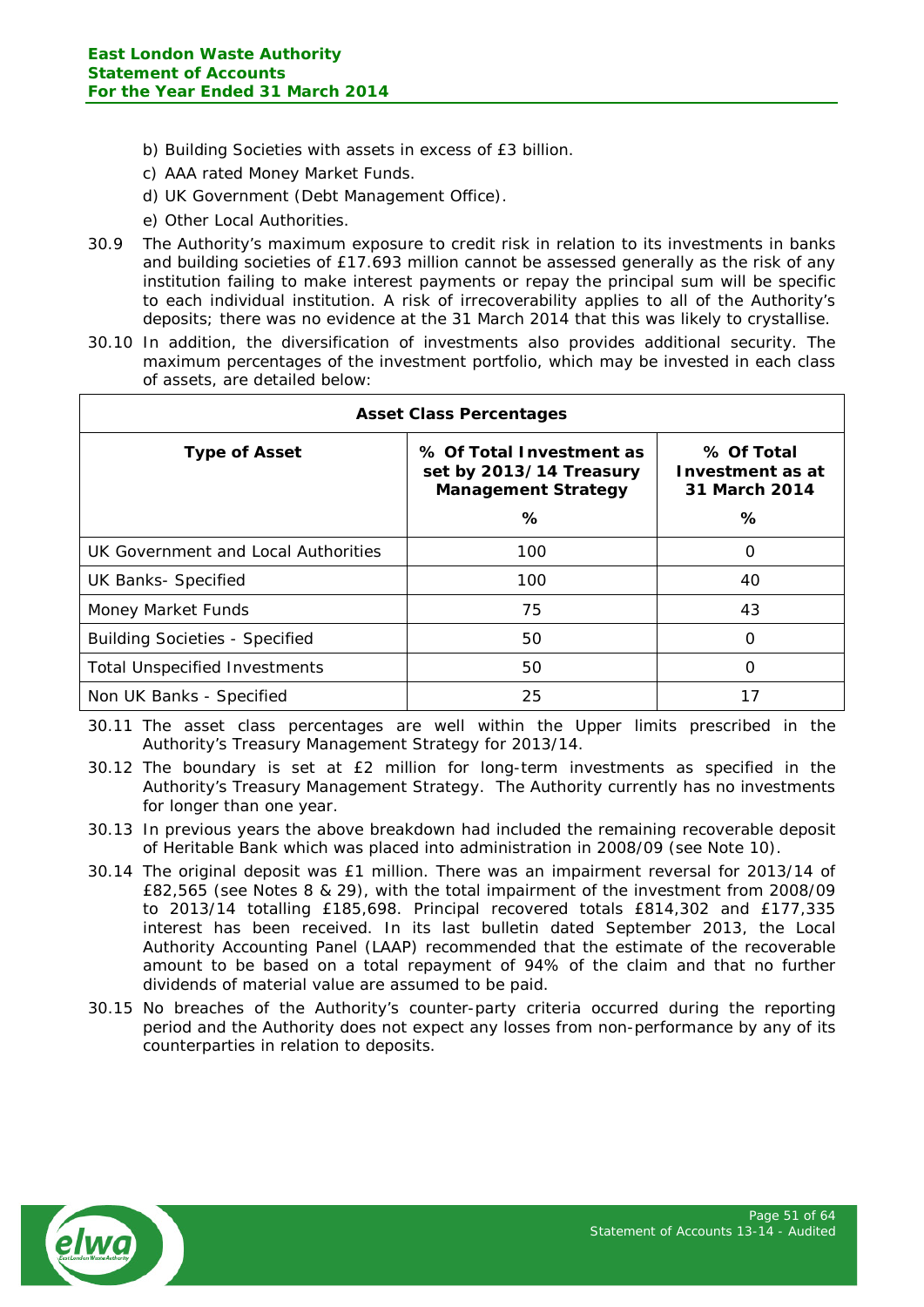#### Credit risk arising from Authority's exposure from other debtors

- 30.16 There has been no provision for bad debtors as 31 March 2014 (£nil provision 31 March 2013), as all outstanding debtors are expected to pay.
- 30.17 No credit limits were exceeded during the reporting period and the Authority does not expect any losses from non-performance by any of its counterparties in relation to deposits.
- 30.18 Invoiced payments for services are either required in advance or due at the time the service is provided. As at 31 March 2014, approximately £1,000 (£698,000 as at 31 March 2013) is due to the Authority from its trade debtors, who are mainly other Local Authorities, the total being past its due date. The past due but not impaired amount can be analysed by age as follows:

|                                       | 31 March 2013 | 31 March 2014 |
|---------------------------------------|---------------|---------------|
| <b>Invoiced Payments for Services</b> | £000          | £000          |
| Three months or less                  | 582           |               |
| Four to six months                    | 116           | $\Omega$      |
| Seven months to one year              | 0             | $\Omega$      |
| One year and over                     | $\Omega$      | $\Omega$      |
|                                       | 698           |               |

## Liquidity Risk

- 30.19 The Authority manages its liquidity position through the risk management procedures above (the setting and approval of prudential indicators and the approval of the treasury and investment strategy reports), as well as through a comprehensive cash flow management system, as required by the Code of Practice. This seeks to ensure that cash is available when it is needed.
- 30.20 The Authority has ready access to the Public Works Loans Board (PWLB). The PWLB provides access to longer- term funds and acts as lender of last resort to authorities. Therefore there is no significant risk that it will be unable to raise finance to meet its commitments under financial instruments. As at 31 March 2014, all of the Authority's outstanding loans were with PWLB.
- 30.21 Through the Local Government Finance Act 1992, the Authority is required to provide a balanced budget, which ensures sufficient monies are raised to cover annual expenditure. There is no significant risk that the Authority will be unable to raise finance to meet its commitments.
- 30.22 The Authority manages its day-to-day liquidity position through:
	- a) The setting of Prudential Indicators, associated strategies and practices;
	- b) The cash flow management procedures;
	- c) The use of deposits and call funds.

## Refinancing and Maturity Risk

- 30.23 The Authority's approved Treasury and Investment strategies are set to avoid the risk of refinancing on unfavourable terms. London Borough of Redbridge's Treasury team, on behalf of ELWA, address the operational risks within approved parameters. These include:
	- a) Monitoring the maturity profile of financial liabilities and amending the profile through either new borrowing or rescheduling existing debt.
	- b) Monitoring the maturity of investments to ensure that there is sufficient liquidity available for the Authority's day-to-day cash flow needs, and the spread of long term investments provides stability of maturities and returns in relation to long term cash flow needs.
	- c) On a short-term basis internal balances are available to finance should market interest rates be unfavourable at the time of refinancing.

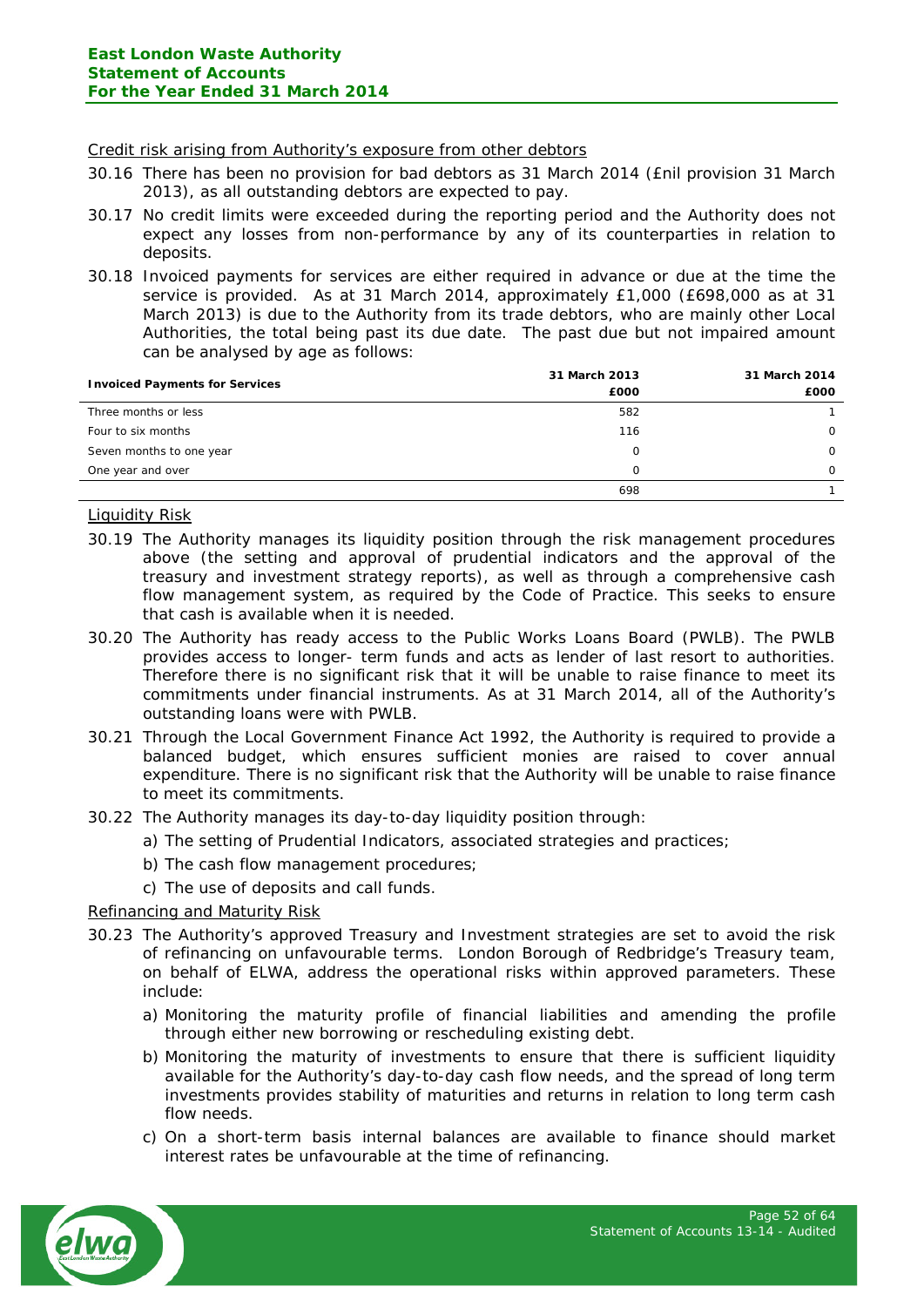| <b>Renewal Period</b>      | <b>Market Loans</b><br>Outstanding as at<br>31st March 2014<br>£000's | Limit of<br>projected Fixed<br>rate Borrowing<br>% | % of Total<br>Borrowing<br>31st March 2014<br>% | % of Total<br>Borrowing<br>31st March 2013<br>℅ |
|----------------------------|-----------------------------------------------------------------------|----------------------------------------------------|-------------------------------------------------|-------------------------------------------------|
| Less than one Year         | 26                                                                    | 35                                                 |                                                 | 17                                              |
| Between one and two years  | 0                                                                     | 45                                                 | 0                                               | $\circ$                                         |
| Between two and five years | 0                                                                     | 60                                                 | 0                                               | $\Omega$                                        |
| Between five and ten years | 450                                                                   | 80                                                 | 35                                              | 30                                              |
| More than 10 Years         | 800                                                                   | 100                                                | 63                                              | 53                                              |
| Total                      | 1,276                                                                 |                                                    | 100                                             | 100                                             |

#### 30.24 The maturity analysis for borrowing is as follows:

30.25 All trade and other payables are due to be paid in less than one year.

#### Market Risk

- 30.26 The Authority is exposed to significant risk in terms of its exposure to interest rate movements on its borrowings and investments. Movements in interest rates have a complex impact on the Authority. For instance, a rise in interest rates would have the following effects:
	- a) Borrowings at fixed rates the fair value of the liabilities will fall.
	- b) Investments at fixed rates the fair value of the assets will fall.
	- c) Borrowing at variable rates the interest expense charged to the Surplus and Deficit on the provision of services will rise.
	- d) Investments at variable rates the interest income credited to the Surplus and Deficit on the Provision of Services will rise.
- 30.27 Borrowings are not carried at fair value, so nominal gains and losses on fixed rate borrowings would not impact on the Surplus and Deficit on the Provision of Services or Other Comprehensive Income and Expenditure. However, changes in interest payable and receivables on variable rate borrowings and investments will be posted to the Surplus or Deficit on the Provision of Services and affect the Revenue Reserve Balance.
- 30.28 The Authority has the following strategies to manage interest rate risk:
	- a) Setting a maximum for Authority's borrowings at variable rates. For 2013/14 all the Authority's borrowings were at fixed rates.
	- b) Prudent borrowing and repayments arrangements, by limiting the net annual repayment of debt to the outstanding debt.
- 30.29 The Authority, through the London Borough of Redbridge Treasury Management team, has an active strategy for assessing interest rate exposure that feeds into the setting of the annual budget and which is used to monitor performance throughout the year. This allows any adverse changes to be responded to and accommodated quickly.
- 30.30 According to this assessment strategy, at 31 March 2014, if discount rates had been 1% higher with all other variables held constant, the financial effect would be:

| Decrease in fair value of long term fixed rate investments assets – No impact on Other<br>Comprehensive Income and Expenditure |     |
|--------------------------------------------------------------------------------------------------------------------------------|-----|
| Decrease in fair value of fixed rate borrowings liabilities - No impact on Other Comprehensive<br>Income and Expenditure       | 178 |

- 30.31 As at 31 March 2014 the Authority holds no variable interest rate investments or borrowings as they are all fixed rates. Therefore there is no predicted impact for this on the Comprehensive Income and Expenditure Statement.
- 30.32 The impact of a 1% fall in discount rates would be as above but with the movements being reversed. These assumptions are based on the same methodology as used in the Note 29 – Fair Values of Assets and Liabilities.



**£000**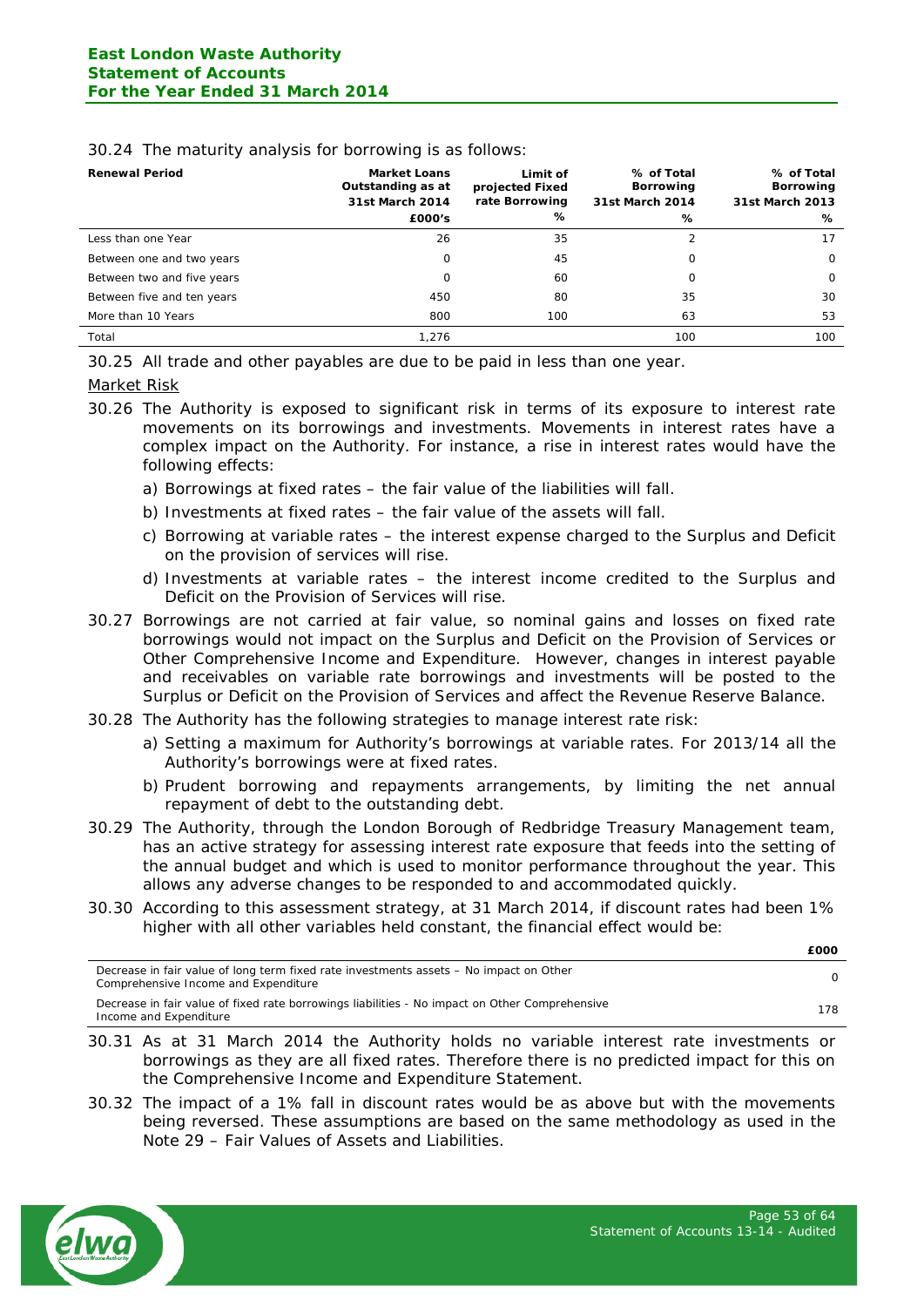# <span id="page-53-0"></span>**ANNUAL GOVERNANCE STATEMENT**

## **1. Introduction**

1.1 Each year the Authority is required by regulation to produce a statement that details the framework for making decisions and controlling the resources of the Authority. The statement covers both the Authority's governance arrangements as well as internal control issues. This statement should enable stakeholders to have assurance that decisions are properly made and public money is being properly spent on citizens' behalf. The statement below complies with the Accounts and Audit Regulations 2011 as amended.

# **2. Scope of responsibility**

- 2.1 The East London Waste Authority (ELWA) is responsible for ensuring that its business is conducted in accordance with the law and proper standards, and that public money is safeguarded, properly accounted for, and used economically, efficiently and effectively. ELWA also has a duty under the Local Government Act 1999 to make arrangements to secure continuous improvement in the way in which its functions are exercised, having regard to a combination of economy, efficiency and effectiveness.
- 2.2 In discharging these obligations, the Authority is responsible for putting in place proper arrangements for the governance of its affairs, and facilitating the effective exercise of its functions, which includes arrangements for the management of risk.

# **3. The purpose of the Governance Framework**

- 3.1 The Governance Framework comprises of the systems and processes, culture and values, by which the Authority is directed and controlled and its activities through which it accounts to and engages with the community. It enables the Authority to monitor the achievement of its strategic objectives and to consider whether those objectives have led to the delivery of appropriate, cost-effective services.
- 3.2 The system of internal control is a significant part of the governance framework and is designed to manage risk to a reasonable level. It cannot eliminate all risk of failure to achieve policies, aims and objectives and can therefore only provide reasonable and not absolute assurance of effectiveness. The system of internal control is based on an ongoing process designed to identify and prioritise the risks to the achievement of the Authority's policies, aims and objectives, to evaluate the likelihood of those risks being realised and the impact should they be realised, and to manage them efficiently, effectively and economically.
- 3.3 The Authority's governance framework is established through its systems, processes, cultures and values. Its systems and controls are regularly reviewed to reflect changing needs. The local Code has been incorporated into the constitution as a single point of reference for the Authority's framework for its Governance arrangements.

## **4. Vision and Purpose**

- 4.1 ELWA has the vision "To provide an effective and efficient waste management service that is environmentally acceptable and delivers services that local people value". This vision is supported by objectives and joint targets. The vision was adopted in consultation with stakeholders.
- 4.2 The Integrated Waste Management Strategy (IWMS) sets out the Authority's strategic direction. It shows the integrated planning process that links the Strategy, Vision, Aims and Priorities. It also outlines the actions to be taken to deliver on the strategic priorities. This is reviewed annually to identify new key actions to be considered in the service planning process a range of performance indicators assists in the monitoring of activity.
- 4.3 The Integrated Waste Management Strategy underpins the annual service delivery plans that are agreed by ELWA and the Contractor. These are required under the IWMS

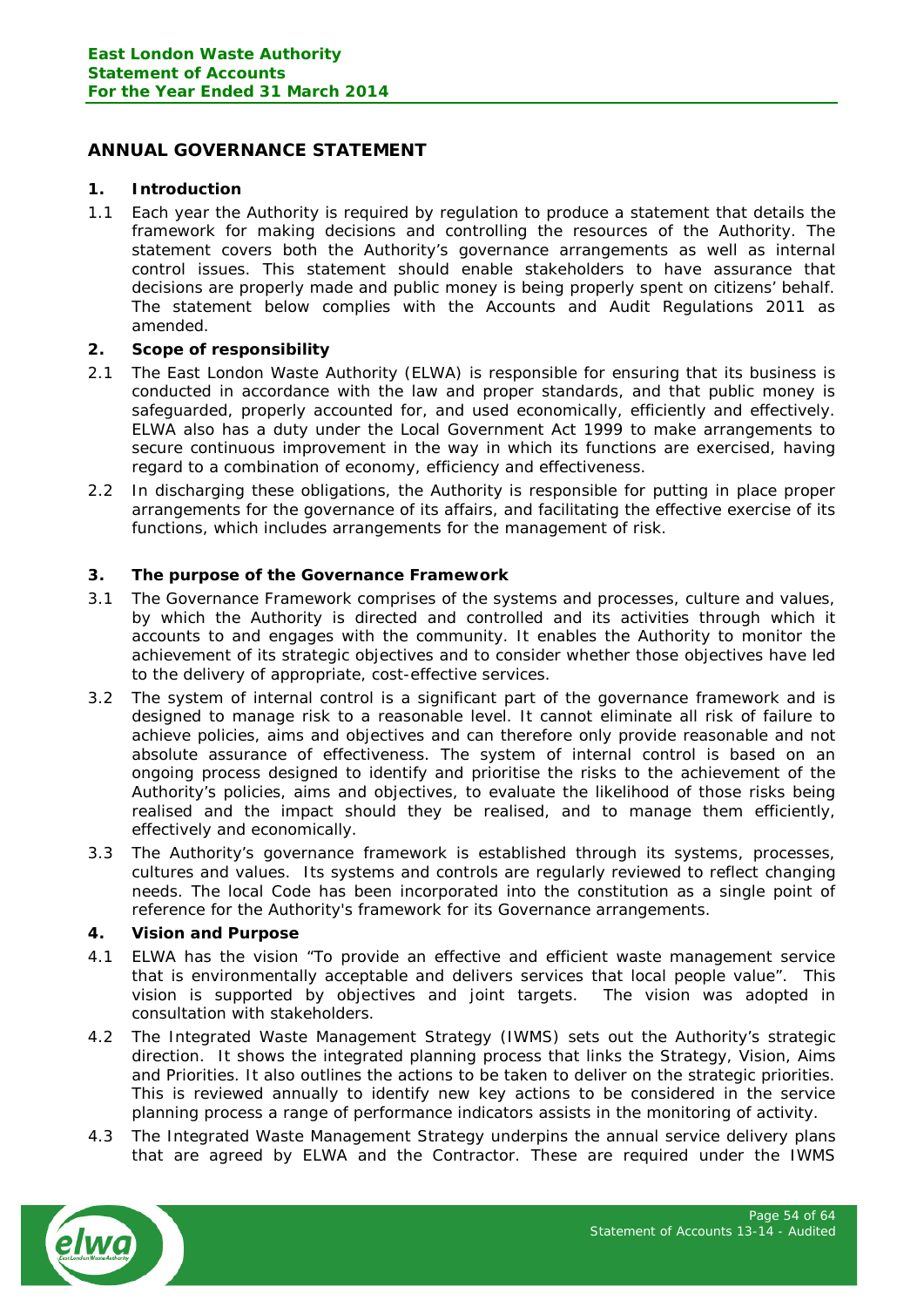Contract, which was established in 2002, at the commencement of the 25 year waste contract. These requirements are:

- a) The Overall Service Delivery Plan (OSDP) of ELWA Limited is a Plan that covers the 25 years of the Contract. This is a schedule to the Contract and is essentially the operational and technical proposal by Shanks Waste Management (SWM) to meet ELWA's requirements.
- b) The 3 or 5 Year Service Delivery Plan (SDP) follows a similar format to the OSDP but provides a greater level of detail. The first 5 Year SDP is also a schedule to the Contract.
- c) The Annual Budget and Service Delivery Plan (ABSDP) follow a similar format to the other SDPs but provide a greater level of detail, particularly in respect of financial matters. The first ABSDP, relating to the period up until 31st March 2003, was finalised and incorporated as a schedule to the Contract. The ABSDP is considered prior to the commencement of the relevant financial year to which it relates. This ensures that the levy report in February can fully reflect the likely expenditure commitments arising from the Contract.
- 4.4 The Authority can apply various penalties under its IWMS contract if these Plans, once approved, are not adhered to and met. In extreme circumstances, the Authority could terminate the Contract.
- 4.5 It is recognised that the Authority cannot achieve its vision alone. It needs to work in partnership with its four Constituent Councils, other agencies and the community to make this happen. An example of this partnership working includes the work undertaken with all partners for the improvement in the collection and sorting of dry recyclables.

## **5. Performance Management and Reporting**

- 5.1 The performance management framework demonstrates how effective the actions being taken are and assists in monitoring progress in the way in which the Authority's strategies are translated into action plans. It also helps to identify if any risks are materialising when indicators do not show the level of progression anticipated.
- 5.2 The performance management framework is therefore instrumental in identifying and mapping continuous improvement of services across the Authority.
- 5.3 The fundamentals of contractual performance management are embedded in the way the Authority operates. There is:
	- a) A corporately defined process that ensures that Plans are linked to strategic aims and that performance statements and other published information are accurate and reliable;
	- b) Mechanisms whereby performance is reported to Members and Officers in Authority meetings, Management Board, Operational Management Team and Contract Monitoring Group. Such performance reporting includes not only regular financial monitoring and contract monitoring but also on progress on the contract renegotiations.
- 5.4 A performance management system is now in place for all Authority Officers. This ensures each member of staff has clear and measurable objectives that are ultimately aligned to the strategic objectives of the Authority.

## **6. Authority Constitution**

- 6.1 This sets out the roles and responsibilities of Members and Officers. It provides details about how decisions are made and who can make them. It also contains the rules for managing our finances and resources effectively.
- 6.2 Emerging changes to our governance structure, including the constitution, are presented at Authority meetings for approval. A copy of the constitution is on the Authority's website. This includes a clear reference to the scheme of delegation, which outlines who is authorised to make particular decisions in particular areas. In addition, clear rules

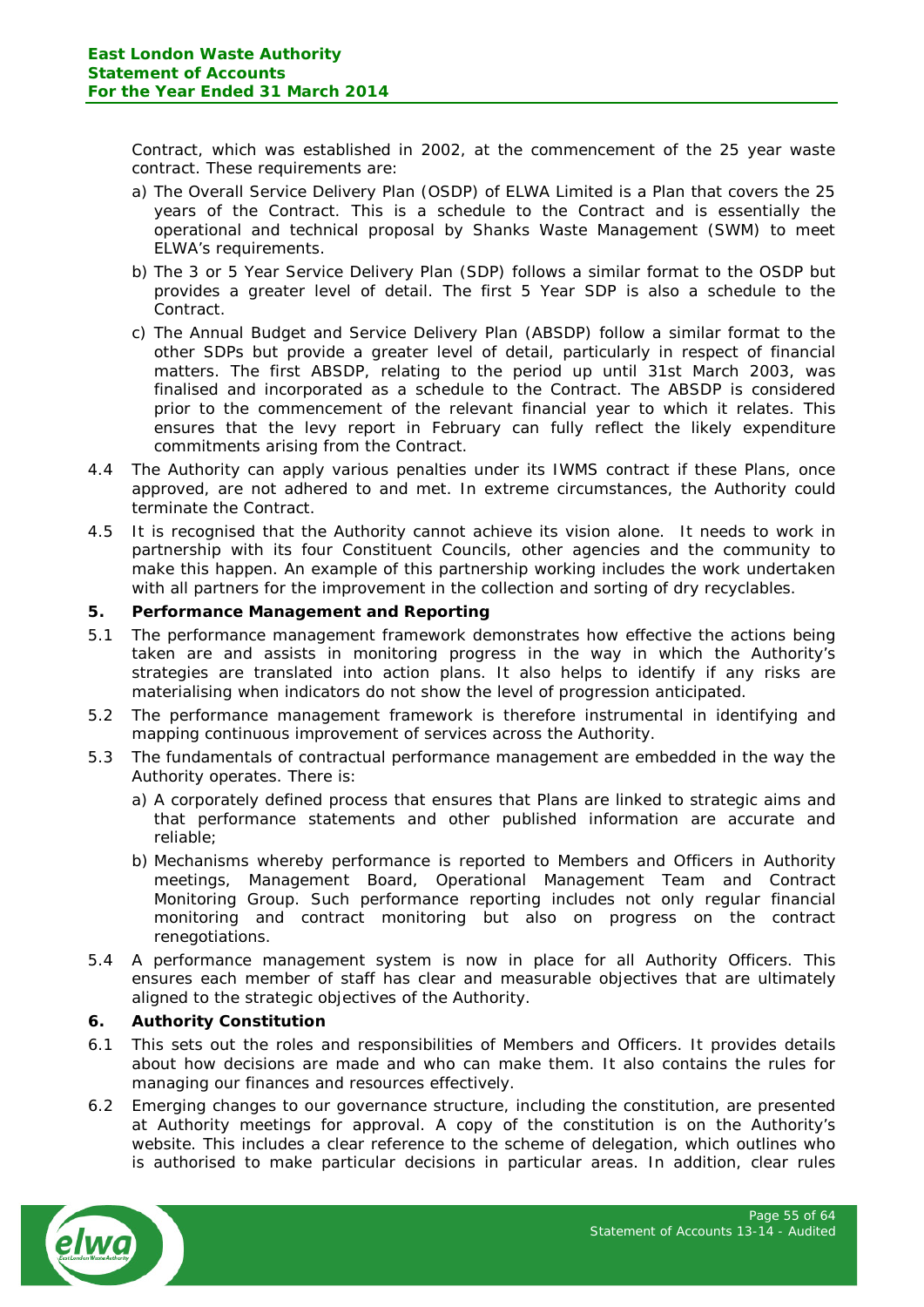regarding contractual and tendering matters and land acquisition and disposals are outlined within the Constitution. Alongside these are financial regulations relating to income and expenditure and financial authority limits.

## **7. Codes of Conduct**

7.1 Part E of the ELWA Constitution deals with the Codes of Conduct for Members and Employees. Each of ELWA's four Constituent Councils has adopted the mandatory provisions of the Model Code. ELWA is not required to adopt a Code of Conduct for its Members. However, the Members are bound by their respective Council Codes when they act in their official capacity for ELWA.

## **8. Risk Management**

- 8.1 The Authority has embedded risk management processes throughout its structure. The Corporate Risk Register is agreed and reviewed by the ELWA Management Board and Authority Members on a regular basis.
- 8.2 Financial and operational risks are embedded within individual reports that are presented at Authority meetings.
- 8.3 Risk identification and management processes are also in place for projects, partnerships and contracts.

# **9. Compliance with policies, laws and regulations**

- 9.1 The Constitution sets out the legal framework for making decisions and publishing them.
- 9.2 The Authority has the following statutory officers; Head of Paid Service Managing Director, Section 151 officer (Local Government Act 1972) – Finance Director, and Monitoring Officer – Legal Adviser each of whom has the power to refer matters to the full Authority if a breach of regulation is possible. These officers form part of the Management Board. None of these officers have been required to use their powers during the year.
- 9.3 The statutory officers also provide professional advice on all key decision-making reports to ensure legal, financial, risk management, procedure and equality implications are addressed.

## **10. Counter Fraud including Whistle-blowing**

- 10.1 The Authority has an agreed Anti-Fraud & Corruption Strategy and Whistleblowing procedure embedded in the Constitution. Two key components that support the Strategy are:
	- a) Whistle blowing arrangements that are available to the general public, employees, contractors. Our Constituent Councils have their own whistleblowing procedures.
	- b) Delivering a programme of anti-fraud training and guidance, including a Fraud Response Plan to instil a culture and awareness that fraud will not be tolerated.
- 10.2 Work continued to take place in 2013/14 to identify the best way in which information is made available and visible on the Authority's website. The current website for the Authority went live in 2012 and continued to be developed and maintained in 2013/14. The website is used to engage directly with the community on waste disposal and reduction matters.

## **11. Complaints process**

- 11.1 The Authority has a recognised complaints process, and aims to comply and conform to the complaints procedures operating in each of the four Constituent Councils.
- 11.2 Members also receive enquiries and complaints via their surgeries, walkabouts or by correspondence. ELWA Officers support Members in addressing these queries to ensure that the public receive an appropriate answer.
- 11.3 Members of the public may also complain to the Local Government Ombudsman. The Authority has had no previous history of any such complaints.

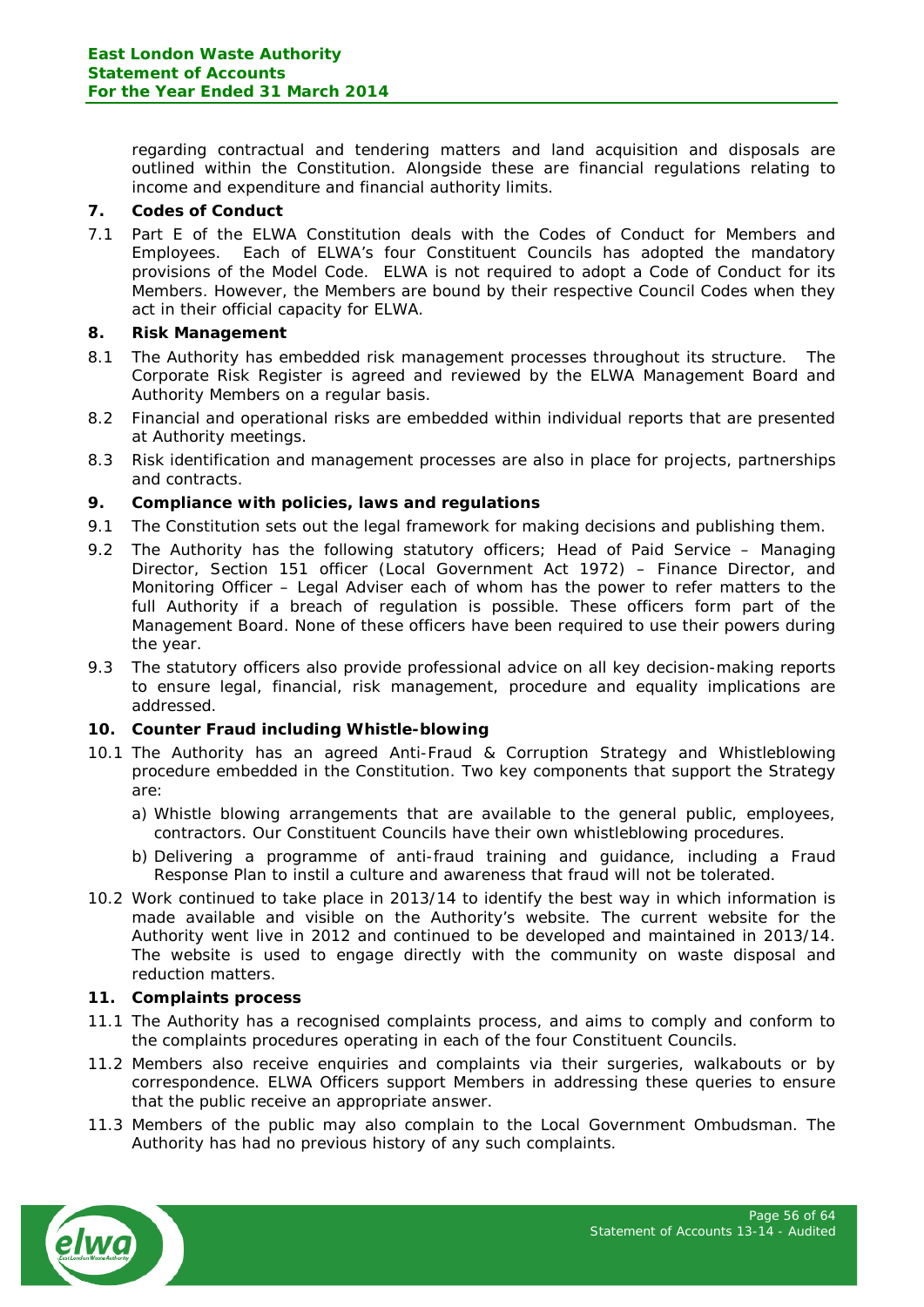11.4 Complaints are analysed and assessed so that the organisation can identify trends and issues and if necessary, put in place changes and improvements to prevent complaints reoccurring.

## **12. Training and development**

- 12.1 Members receive a briefing to keep them up to date with changes and to supplement their training needs via their Constituent Councils. This is supplemented by formal and informal information about ELWA through briefings, workshops and conferences.
- 12.2 Training and development of staff continues via professional associations, committee reports, conferences, seminars, courses run by Constituent Councils, on-line tuition and bespoke courses and liaison with the appropriate central government department. These are related to the demands of new legislation and operational practices.

# **13. Communication and engagement**

- 13.1 The Authority has a responsibility to communicate how to access basic services and information. The Authority's primary communication methods are comprehensive reporting, its website, leaflets and briefings for Constituent Councils. In addition, the Authority and the Constituent Councils have combined with the contractor to implement a Communications Strategy to drive through improvements in waste management performance.
- 13.2 User satisfaction surveys provide services with feedback on Authority performance, used to shape service delivery and policy.

# **14. Partnerships**

- 14.1 The most significant partnerships for the Authority are with its four Constituent Boroughs and through the IWMS Contract with Shanks Waste Management and John Laing Investments Limited that make up ELWA Limited.
- 14.2 There are sound governance arrangements in place for partnerships. They are implemented via regular formal meetings with Shanks Waste Management including those at ELWA Limited and regular formal meetings with the Boroughs including those at the ELWA Management Board, Operational Management Team and Contract Monitoring group.

## **15. Review of effectiveness**

- 15.1 ELWA has responsibility for conducting, at least annually, a review of the effectiveness of its governance framework including the system of internal control. The Managing Director has the responsibility for the maintenance and development of the internal control environment. The framework for this is in the Constitution and support is provided by the regular review process carried out by internal audit, external audit and other review agencies.
- 15.2 The 5 yearly and annual processes, conducted within a formal framework provided by the Integrated Waste Management Strategy and Contract, enforce a disciplined review of objectives and effectiveness.

## **16. Role of the Finance Director**

16.1 In statute, the Chief Financial Officer (CFO) is the organisation's senior executive who is charged with leading and directing financial strategy and administration, occupying a pivotal role, both for external stakeholders and within the Management Board. At ELWA, this role is held by the Finance Director. The Authority fully complies with the requirements and principles as set out in the CIPFA Statement on the Role of the Chief Financial Officer.

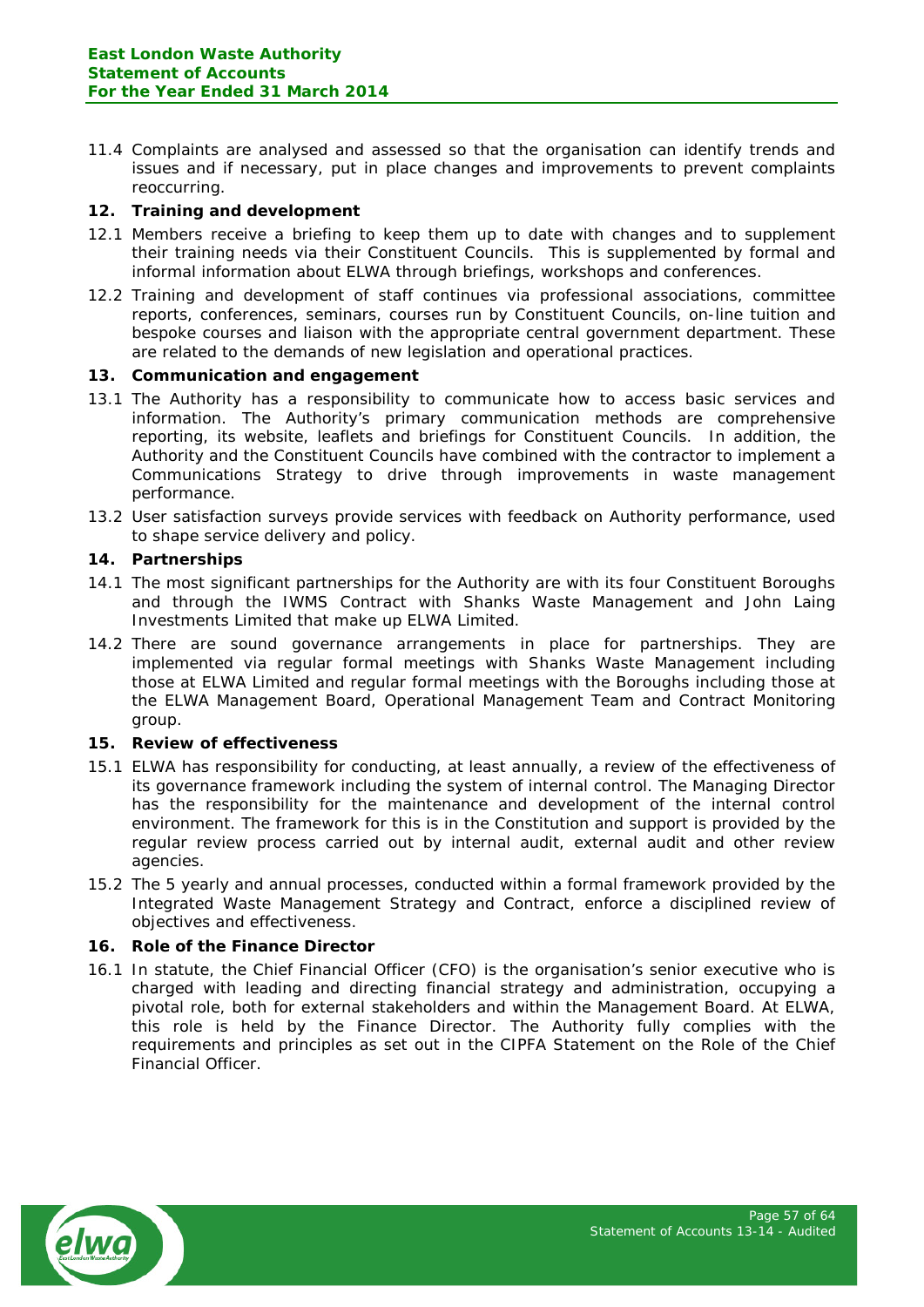## **17. Internal Audit**

- 17.1 Internal Audit and External Audit operate a joint working arrangement to maximise the effectiveness of the audit scrutiny of the Authority. In accordance with the Audit Commission's Code of Audit Practice, the external auditors seek to place reliance upon Internal Audit's work in the assessment of risk, core accounting processes, and the effectiveness of internal control. An effective Internal Audit function is a core part of the Authority's arrangements to ensure the proper conduct of its financial affairs. Internal Audit priorities are risk based and agreed with the Finance Director, following consultation with the Management Board and External Audit as part of the annual planning process.
- 17.2 The Chief Auditor for the London Borough of Redbridge is authorised to complete a programme of audit reviews within the Authority. To assist in the accomplishment of this programme, the Financial Regulations of the Authority give authority for Internal Auditors to have full, free and unrestricted access to all Authority assets, records, documents, correspondence and personnel for the purposes of that audit. Recommendations arising from the work of both internal and external auditors are discussed and agreed with management, including acceptable timescales for their implementation. The Chief Auditor for the London Borough of Redbridge reports on the outcomes of the annual programme of audit work to Members and management.

## **18. External Audit**

18.1 The Authority's external Auditor, PricewaterhouseCoopers LLP (PwC), has an annual audit plan in place that is risk based and focuses on undertaking areas of work that enables them to fulfil their duties in providing an opinion on the Authority's financial statements and whether or not we have sound arrangements in place to deliver value for money. This value for money conclusion is based on two criteria: that the organisation has proper arrangements in place for securing financial resilience and that the organisation has proper arrangements for challenging how it secures economy, efficiency and effectiveness.

#### **19. Governance and internal control issues requiring improvement and outcome of 2013/14 action plan**

19.1 There were two key actions arising from the 2013/14 action plan and these are detailed below.

## Contract Management / Contract Monitoring

19.2 ELWA Management have taken part in a contract management review. The review is designed to help ELWA maximise the value from the PFI contract and to identify areas for improvement in the management of this complex and high value contract. Procedures continued to be reviewed within the resources of both ELWA and the Constituent Councils with the aim of improving contract monitoring.

#### Business Continuity Planning

- 19.3 During 2013/14 a new Business Continuity Plan was written in liaison with Internal Audit.
- 19.4 The Authority's Business Continuity Plan was tested to ensure ELWA is able to continue functioning in the event of a significant risk or incident occurring.

Signed:

…………………………………………………………….. Mark Ash (Acting Managing Director)

…………………………………………………………….. …………………………………………………………….



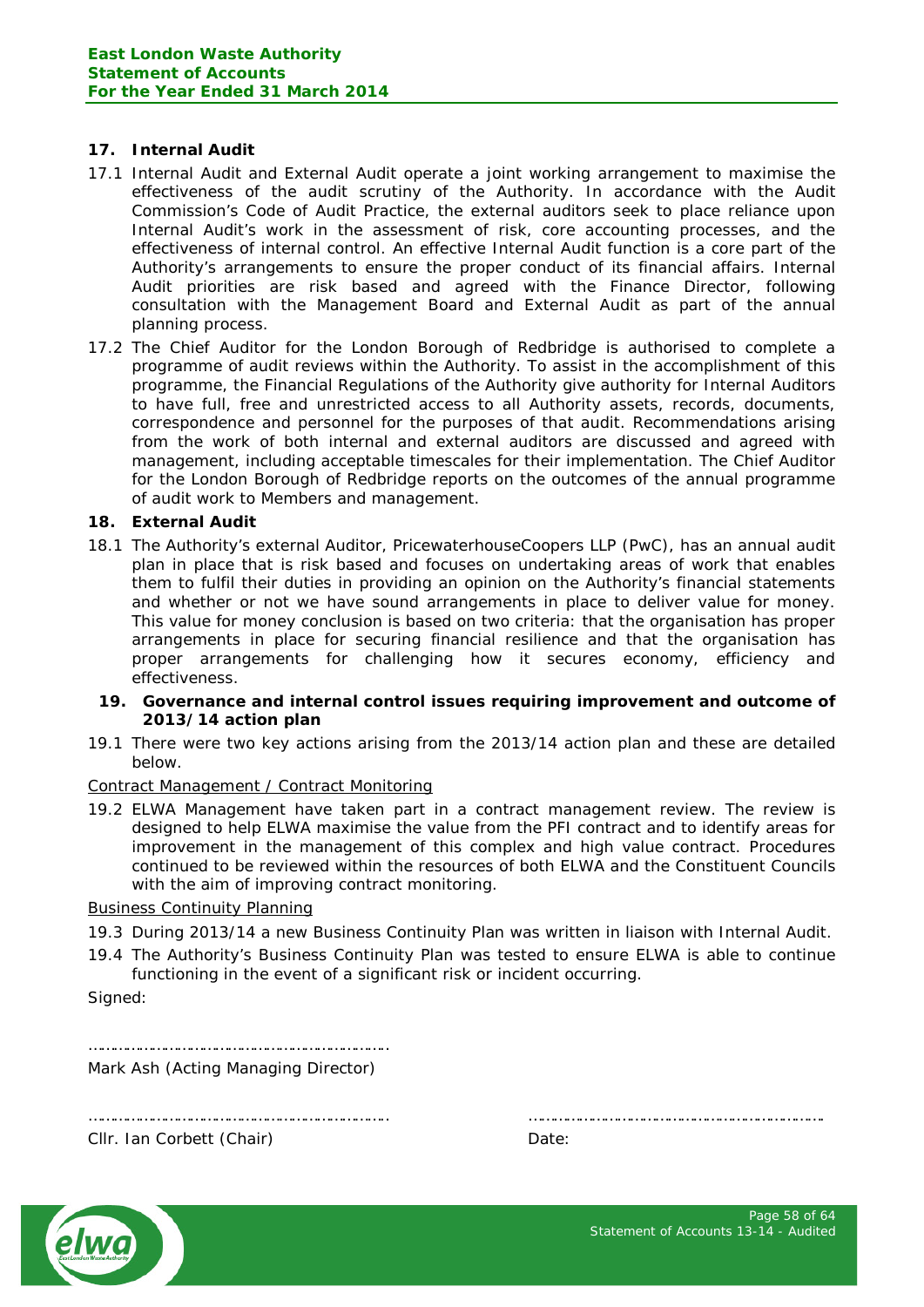# **20. Annual Governance Statement Action Plan 2014/15**

20.1 The actions planned for 2014/15 are detailed below:

| <b>Number</b>  | Area to develop                        | <b>Ongoing Action</b>                                                                                                                                                                                                                                                                          | <b>Timescales</b>                  | <b>Lead Officer</b>         |
|----------------|----------------------------------------|------------------------------------------------------------------------------------------------------------------------------------------------------------------------------------------------------------------------------------------------------------------------------------------------|------------------------------------|-----------------------------|
| 1              | Contract<br>Management                 | Ongoing review of contract<br>monitoring procedures.<br>Further assessment of the<br>revised parameters of the<br>joint monitoring regime<br>(ELWA /Constituent<br>Councils). Possible<br>introduction of Automatic<br>Number Plate Recognition<br>system, assessment of its<br>effectiveness. | Ongoing in<br>2014/15              | Managing<br>Director        |
| $\overline{2}$ | <b>Business Continuity</b><br>Planning | Test the Authority's<br><b>Business Continuity Plan</b><br>and review whether actions<br>and controls effectively<br>enable ELWA to continue<br>functioning in the event of a<br>significant risk or incident<br>occurring.                                                                    | 2014/15                            | Managing<br><b>Director</b> |
| 3              | Contract<br>renegotiation              | A review of the impact of<br>contract renegotiation<br>savings already achieved eg<br>ending of Railhead, 14/15<br>communication<br>arrangements                                                                                                                                               | April 2014 to<br><b>March 2015</b> | Managing<br>Director        |
| $\overline{4}$ | Staffing structure                     | New staffing structure has<br>been in place since<br>September 2013. Need for<br>continuous review of new<br>arrangements including the<br>impact of the reduced<br>staffing resource                                                                                                          | 2014/15                            | Managing<br><b>Director</b> |

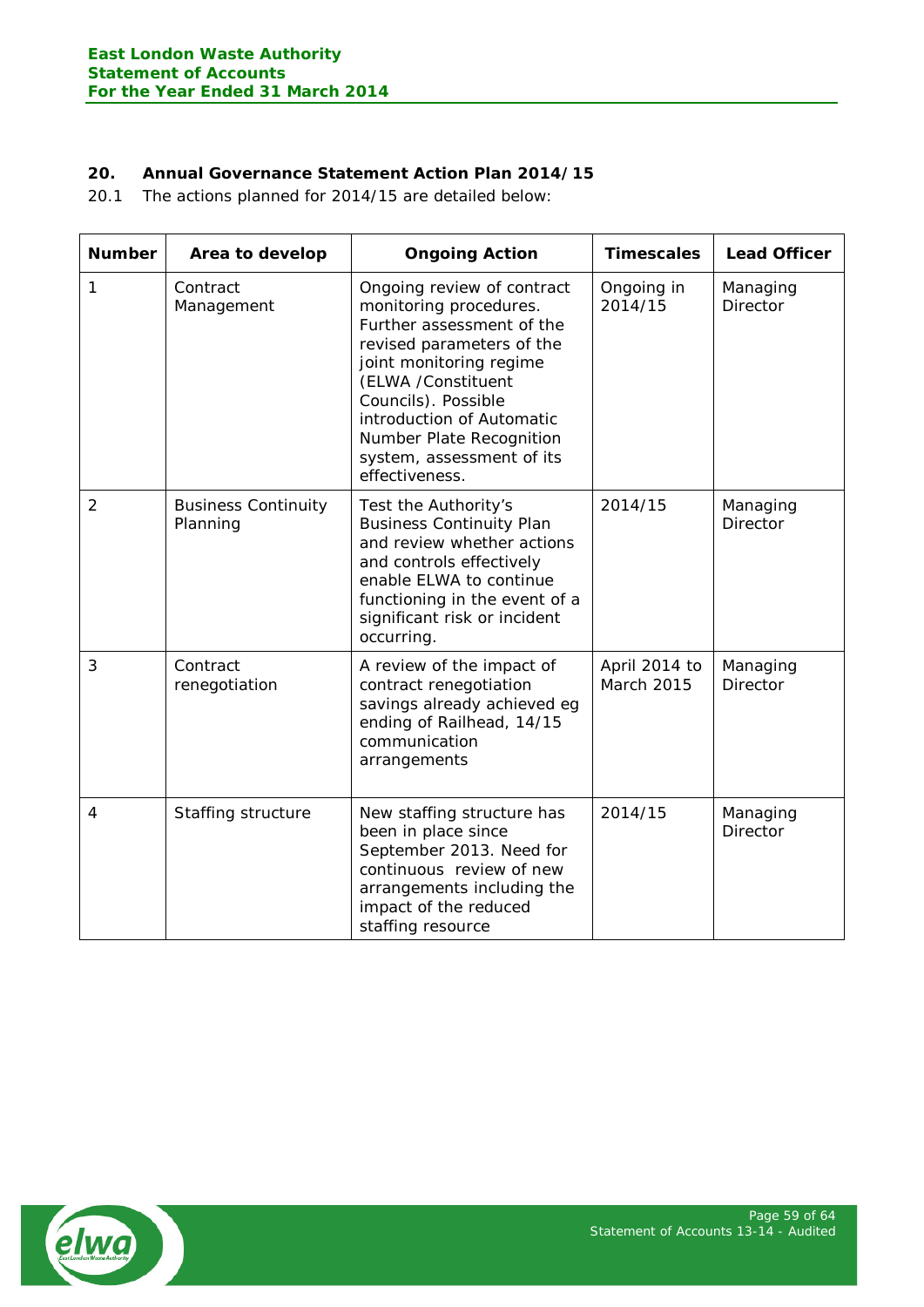# <span id="page-59-0"></span>**GLOSSARY**

## Actuary

An independent consultant who advises on the financial position of the Pension Fund.

#### Actuarial Valuation

Every three years the Actuary reviews the assets and liabilities of the Pension Fund and reports to the Authority on the fund's financial position and recommended employers' contribution rates.

## Appropriation

The transfer of ownership of an asset from one Service to another at an agreed (usually market or outstanding debt) value.

#### Accruals

The amounts by which receipts or payments are increased in order to record the full income and expenditure incurred in an accounting period.

#### Amortisation

The writing off of a charge or loan balance over a period of time.

#### Balance Sheet (Statement of Financial Position)

A statement of all the assets, liabilities and other balances of the Authority at the end of an accounting period.

#### Budget

A forecast of future expenditure plans for the Authority. Detailed revenue budgets are prepared each year and it is on the basis of these figures that the Levy is set. Budgets are revised towards the year-end to take account of inflation, changes in patterns of services, and other factors.

#### Capital Charge

A depreciation charge to Service Revenue Accounts to reflect the cost of fixed assets used in the provision of the service.

#### Capital Expenditure

Expenditure on the acquisition of fixed assets or expenditure that adds to the value of an existing fixed asset.

#### Capital Adjustment Account

Represents amounts set aside from revenue resources or capital receipts to finance expenditure on fixed assets or for the repayment of external loans and certain other capital financing transactions.

#### Capital Receipt

Income received from the sale of a capital asset such as land or buildings.

#### Carrying Value (Book Value)

For Financial Instruments, this value is the amount to be recognised on the Balance Sheet. Financial Assets and Liabilities need to be recognised in the Balance Sheet at fair value or at amortised cost.

Cash

Comprises cash on hand and demand deposits.

#### Cash equivalents

Are short-term, highly liquid investments that are readily convertible to known amounts of cash and which are subject to an insignificant risk of changes in value.

## Cash flows

Are inflows and outflows of cash and cash equivalents.

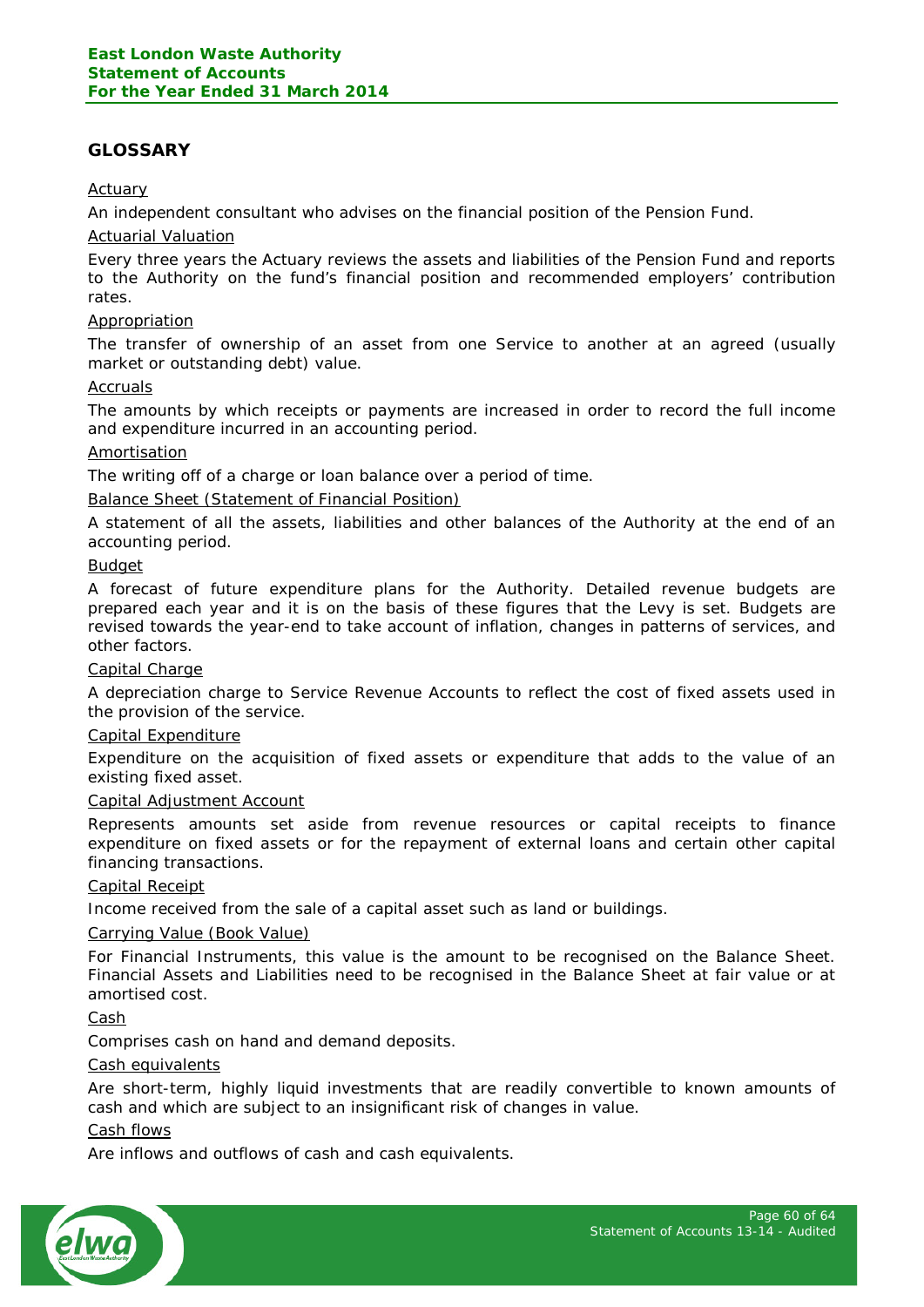## Collateral

Assets pledged by a borrower to secure a loan.

Comprehensive Income and Expenditure Statement

A Statement showing the Income and Expenditure of the Authority's services during the year. It demonstrates how costs have been financed from the Levy and shows income from services provided.

## Contingent Liability

A possible liability to future expenditure at the Balance Sheet date dependent upon the outcome of uncertain events.

#### Credit Ratings for Investments

A scoring system used by credit rating agencies such as Fitch, Moody's and Standard and Poor's to indicate the credit worthiness and other factors of Governments, Banks, Building Society's, and other financial Institutions.

#### **Creditors**

Amount of money owed by the Authority for goods and services received.

#### Debtors

Amount of money owed to the Authority by individuals and organisations.

#### Deferred Liabilities

These are creditor balances repayable after one year.

#### Defined Benefit Scheme

A pension scheme that defines the benefits independently of the contributions payable. Benefits are not directly related to the investments of the Pension Fund.

#### **Depreciation**

A Provision made in the accounts to reflect the value of assets used during the year. Deprecation forms part of the capital charge made to Service Revenue Accounts.

#### Earmarked Reserves

Amounts set aside for a specific purpose to meet future commitments or potential liabilities, for which it is not appropriate to establish provisions.

#### Fair Value

The amount that an asset can be exchanged or a liability settled between knowledgeable and willing parties in an arm's length transaction.

#### Finance Lease

A finance lease is a lease that transfers substantially all the risks and rewards incidental to ownership of an asset. Title may or may not eventually be transferred.

#### Financial Instruments Adjustment Account (FIAA)

Provides a balancing mechanism between the different rates at which gains and losses are recognised under the CIPFA Code of Practice and are required by Statute to be met from the Revenue Reserve.

#### Financing activities

Are activities that result in changes in the size and composition of the principal, received from or repaid to external providers of finance.

#### Historic Cost

The actual cost of an asset in terms of past consideration as opposed to its current value.

#### Impairment

A reduction in the valuation of a fixed asset caused by consumption of economic benefits or by a general fall in prices.

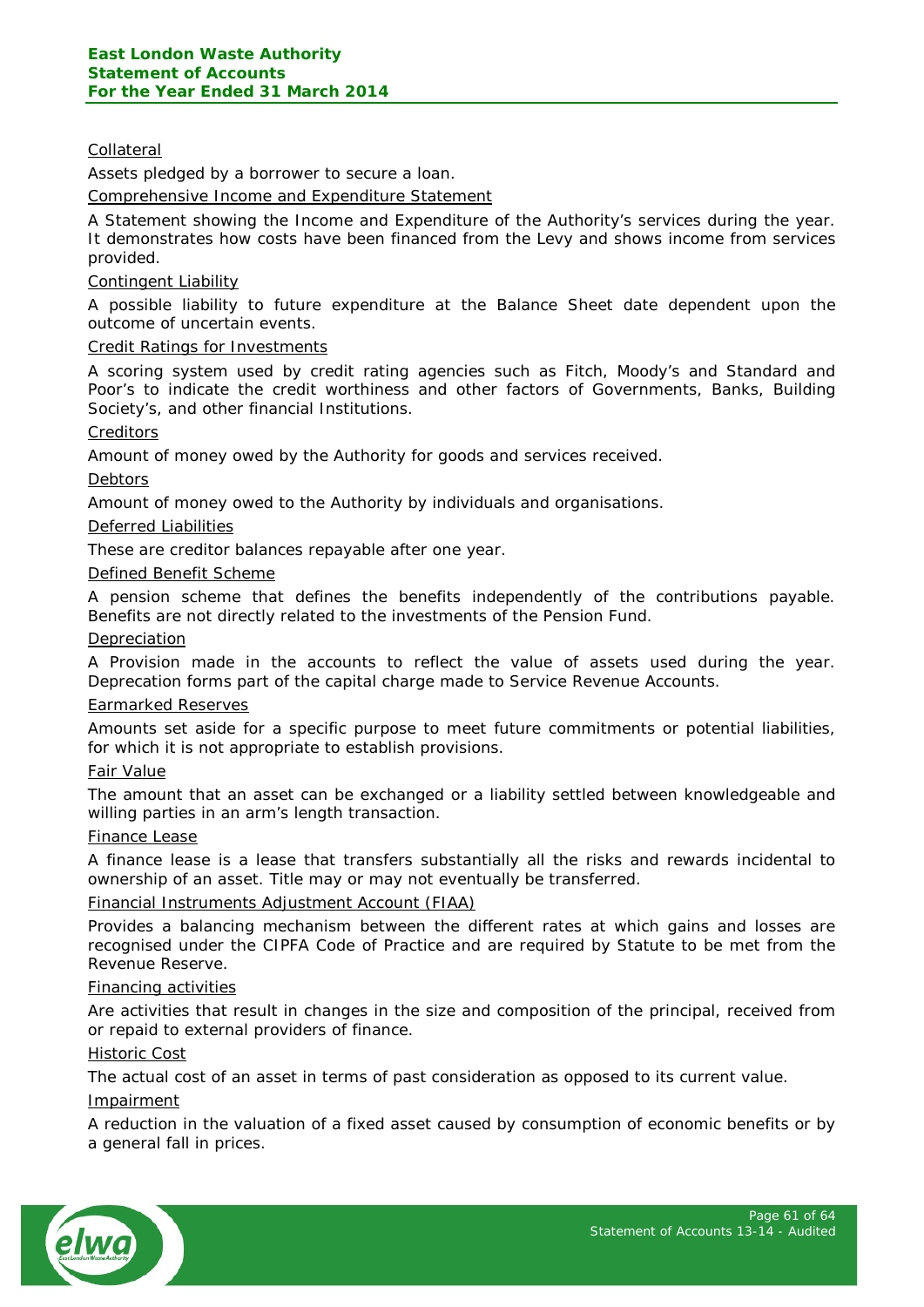#### Intangible Fixed Assets

Non-financial fixed assets that do not have physical substance but are identifiable and controlled by the Authority, for example purchased software licences.

#### Investing activities

Are the acquisition and disposal of long-term assets and other investments not included in cash equivalents.

#### Minimum Revenue Provision (MRP)

The amount that has to be charged to revenue to provide for the redemption of debt.

#### Net Book Value

The amount at which fixed assets are included in the Balance Sheet after depreciation has been provided for.

#### Net Current Replacement Cost

The current cost of replacing or recreating an asset in its existing use adjusted for the notional depreciation required to reflect the asset's existing condition and remaining useful life.

#### Net Realisable Value

The open market value of the asset less the expenses to be incurred in realising the asset.

#### Non Current Assets (Tangible Fixed Assets)

Tangible Assets that yield benefits to the Local Authority and the services it provides for a period of more than one year.

#### Non-Operational Assets

Fixed assets held by the Authority but not directly occupied, used or consumed in the delivery of its services. Examples are investments and surplus properties.

#### Operating activities

Are the activities of the entity that are not investing or financing activities.

#### Operating Lease

A lease other than a finance lease, i.e. a lease that permits the use of the asset without substantially transferring the risks and rewards of ownership.

#### Operational Assets

Fixed assets held, occupied, used or consumed by the Authority in the direct delivery of its service.

#### Other Comprehensive Income and Expenditure

Comprises items of expense and income (including reclassification adjustments) that are not recognised in the Surplus or Deficit on the Provision of Services as required or permitted by the Code. Examples include changes in revaluation surplus; actuarial gains and losses on defined benefit plans; and gains and losses on remeasuring available-for-sale financial assets.

#### Other Comprehensive Income

A Statement bringing together all the gains and losses of the Authority.

#### **Outturn**

The actual level of expenditure and income for the year.

#### Post Balance Sheet Events

Those events that relate to the accounting year, both favourable and unfavourable, which occur between the Balance Sheet date and the date on which the Statement of Accounts is signed by the Director of Finance and Resources.

#### Private Finance Initiative

A Central Government initiative whereby contracts are let to private sector suppliers for both services and capital investment in return for a unitary payment, which may be reduced if performance targets are not met.

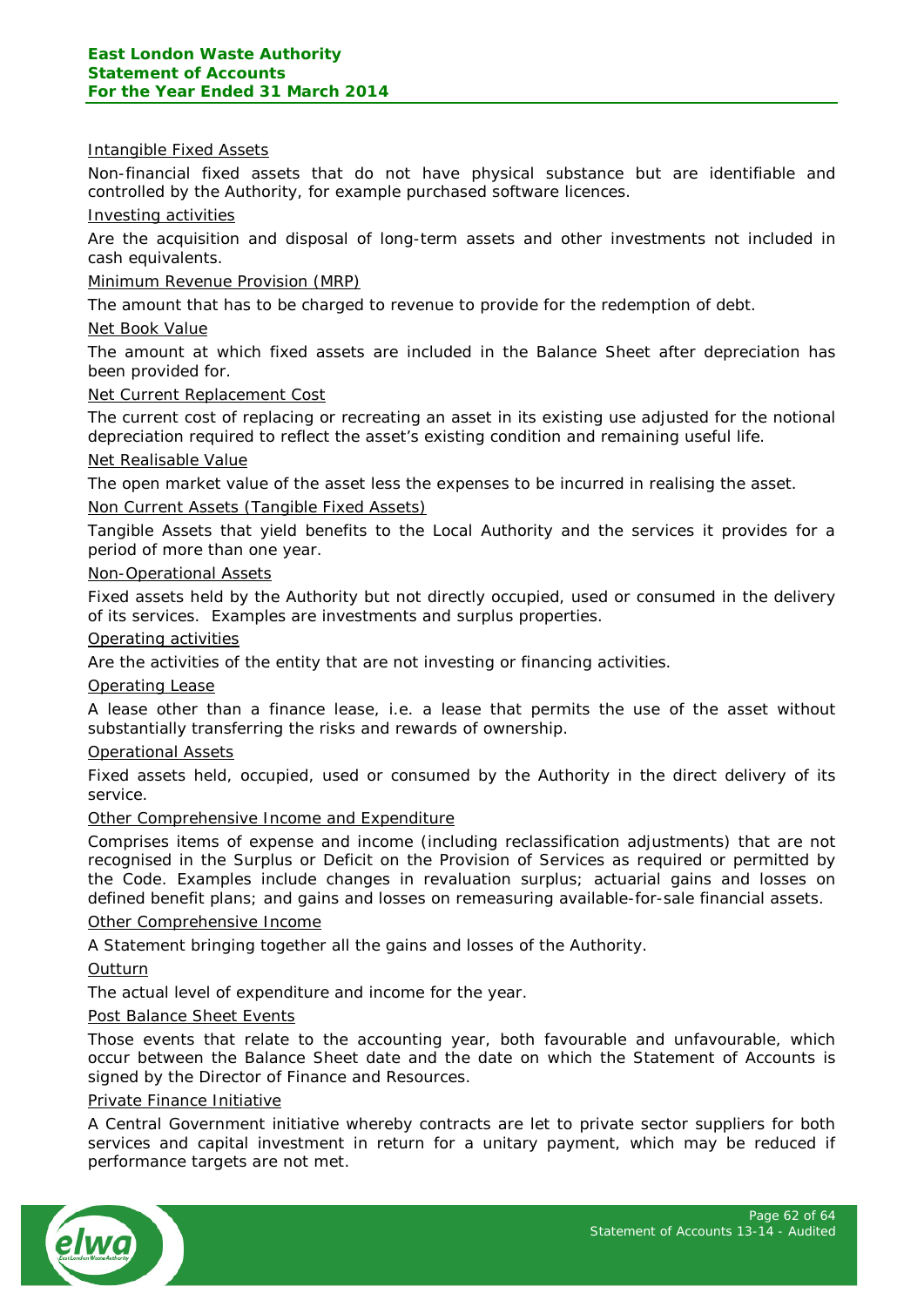#### Projected Unit Method

Actuarial valuation method whose key feature is to assess future service cost; the Actuary calculates the employer's contribution rate, which will meet the cost of benefits accruing in the year after the valuation date. This method is considered appropriate for a Pension Fund open to new members.

#### Provisions

Amounts set aside for liabilities and losses, which are certain or very likely to occur but where the exact amount or timing of the payment are uncertain.

#### Public Works Loans Board (PWLB)

Central Government Agency, which funds much of Local Government borrowing.

#### Reclassification adjustments

Are amounts reclassified to Surplus or Deficit on the Provision of Services in the current period that were recognised in Other Comprehensive Income and Expenditure in the current or previous periods.

#### Reserves

Amounts set aside that do not fall within the definition of a provision, to fund items of anticipated expenditure. These include general reserves or balances, which every Authority must maintain as a matter of prudence.

#### Revaluation Reserve

Represents the increase value of the Authority's land and building assets from 1 April 2007.

#### Revenue Expenditure

The day-to-day expenditure of the Authority, e.g. pay, goods and services and capital financing charges.

Revenue Reserve

ELWA's main Revenue Account from which is met the cost of providing most of the Authority's services.

#### Surplus or Deficit on the Provision of Services

Is the total of income less expenses, excluding the components of Other Comprehensive Income and Expenditure.

#### Support Services

Activities of a professional, technical and administrative nature which are not local authority services in their own right, but support main front line services.

#### Total Comprehensive Income and Expenditure

Comprises all components of Surplus or Deficit on the Provision of Services and of Other Comprehensive Income and Expenditure.